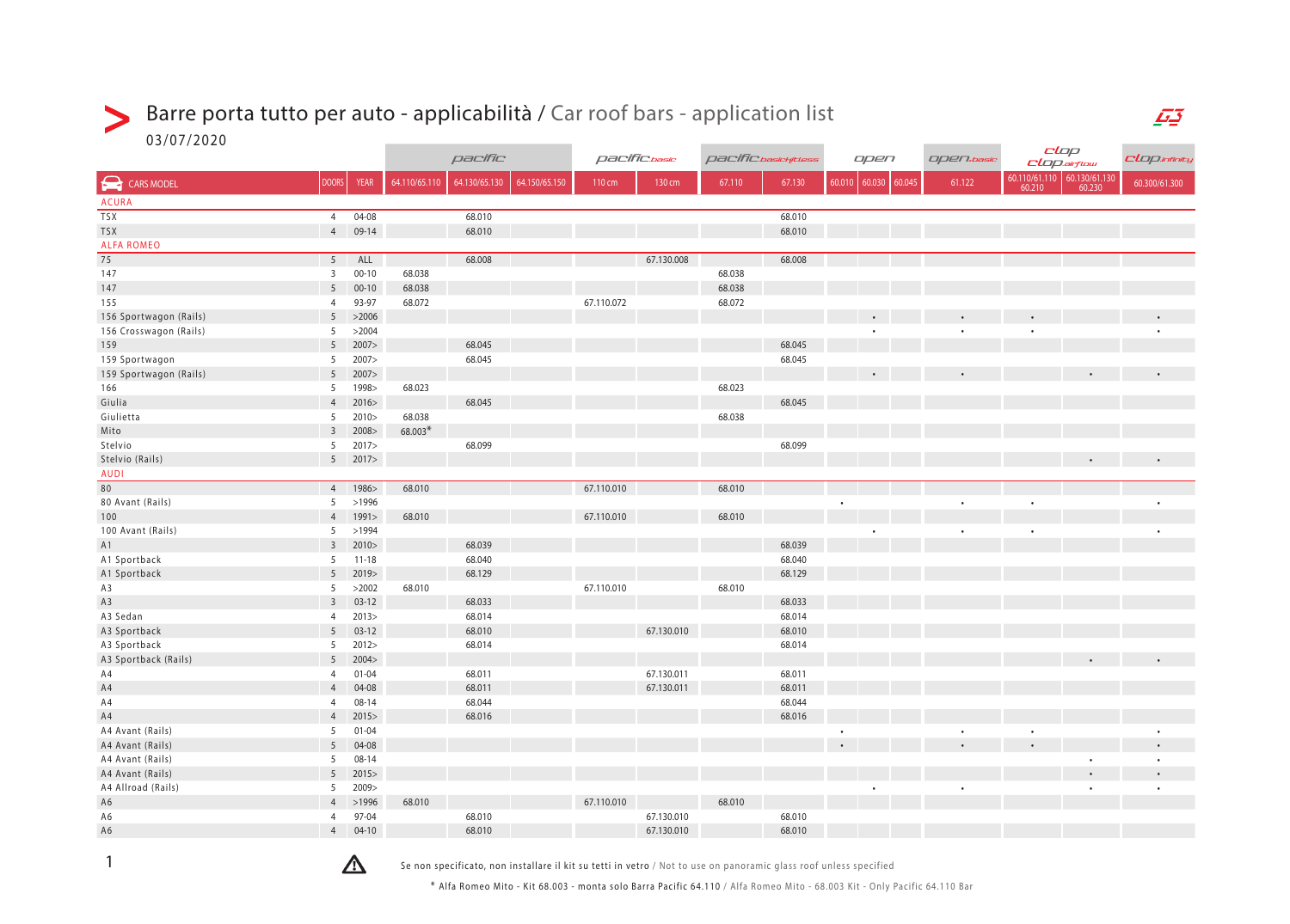|                               |                 |             |               | pacific       |               | <i><b>Pacific.basic</b></i> |            | pacific.basicHtless |        |                 | open      | Open.basic | clop<br><b>CLOP</b> .airflow          |           | <b>CL</b> OP.infinity |
|-------------------------------|-----------------|-------------|---------------|---------------|---------------|-----------------------------|------------|---------------------|--------|-----------------|-----------|------------|---------------------------------------|-----------|-----------------------|
| CARS MODEL                    | <b>DOORS</b>    | <b>YEAR</b> | 64.110/65.110 | 64.130/65.130 | 64.150/65.150 | 110 cm                      | 130 cm     | 67.110              | 67.130 | $60.010$ 60.030 | 60.045    | 61.122     | 60.110/61.110 60.130/61.130<br>60.210 | 60.230    | 60.300/61.300         |
| A6                            | 4               | 2018>       |               | 68.128        |               |                             |            |                     | 68.128 |                 |           |            |                                       |           |                       |
| A6 Avant (Rails)              | $5\overline{)}$ | >2005       |               |               |               |                             |            |                     |        |                 |           |            |                                       |           |                       |
| A6 Avant (Rails)              | 5               | $05 - 10$   |               |               |               |                             |            |                     |        |                 |           |            |                                       | $\bullet$ | $\bullet$             |
| A6 Avant (Rails)              | 5               | $11 - 17$   |               |               |               |                             |            |                     |        |                 |           |            |                                       |           |                       |
| A6 Avant (Rails)              | 5 <sup>5</sup>  | 2018>       |               |               |               |                             |            |                     |        |                 |           |            |                                       |           | $\bullet$             |
| A6 Allroad (Rails)            | 5               | 2000        |               |               |               |                             |            |                     |        |                 |           |            |                                       |           |                       |
| Q2                            | 5 <sup>5</sup>  | 2016>       |               | 68.080        |               |                             |            |                     | 68.080 |                 |           |            |                                       |           |                       |
| Q3 (Rails)                    | 5               | $12 - 17$   |               |               |               |                             |            |                     |        |                 |           |            |                                       | $\bullet$ | $\bullet$             |
| Q3 (Rails)                    | 5 <sup>5</sup>  | 2018>       |               |               |               |                             |            |                     |        |                 |           |            |                                       | $\bullet$ | $\bullet$             |
| Q5 (Rails)                    | 5               | $09-15$     |               |               |               |                             |            |                     |        |                 |           |            |                                       |           |                       |
| Q5 (Rails)                    | 5 <sup>5</sup>  | 2016>       |               |               |               |                             |            |                     |        |                 |           |            |                                       |           | $\bullet$             |
| Q7 (Rails)                    | 5               | $06-15$     |               |               |               |                             |            |                     |        |                 |           |            |                                       |           |                       |
| Q8 (Rails)                    | 5 <sup>5</sup>  | 2018>       |               |               |               |                             |            |                     |        |                 |           |            |                                       |           |                       |
| <b>BMW</b>                    |                 |             |               |               |               |                             |            |                     |        |                 |           |            |                                       |           |                       |
| Serie 1                       | $3/5$           | 2004 >      | 68.003        |               |               | 67.110.003                  |            | 68.003              |        |                 |           |            |                                       |           |                       |
| Serie 2 Active Tourer         | $5\overline{)}$ | 2014        |               | 68.062        |               |                             |            |                     | 68.062 |                 |           |            |                                       |           |                       |
| Serie 2 Active Tourer (Rails) | 5               | 2014        |               |               |               |                             |            |                     |        |                 |           |            |                                       |           |                       |
| Serie 3                       | $5\overline{)}$ | 99-05       | 68.003        |               |               | 67.110.003                  |            | 68.003              |        |                 |           |            |                                       |           |                       |
| Serie 3 Berlina               | $\overline{4}$  | 2005>       | 68.003        |               |               | 67.110.003                  |            | 68.003              |        |                 |           |            |                                       |           |                       |
| Serie 3 Coupe'                | $2^{\circ}$     | 92-98       | 68.023        |               |               |                             |            | 68.023              |        |                 |           |            |                                       |           |                       |
| Serie 3 Coupe'                | $\overline{2}$  | $05 - 11$   | 68.003        |               |               | 67.110.003                  |            | 68.003              |        |                 |           |            |                                       |           |                       |
| Serie 3 GT                    | $5\overline{)}$ | 2013 >      |               | 68.003        |               |                             |            |                     | 68.003 |                 |           |            |                                       |           |                       |
| Serie 3 Touring (Rails)       | $5\overline{)}$ | >1999       |               |               |               |                             |            |                     |        |                 |           |            |                                       |           |                       |
| Serie 3 Touring (Rails)       | 5               | 99-03       |               |               |               |                             |            |                     |        |                 | $\bullet$ |            |                                       |           |                       |
| Serie 3 Touring (Rails)       | 5 <sup>5</sup>  | $04-11$     |               |               |               |                             |            |                     |        |                 | $\bullet$ | $\bullet$  |                                       |           |                       |
| Serie 3 Touring               | 5               | $05 - 11$   | 68.003        |               |               | 67.110.003                  |            | 68.003              |        |                 |           |            |                                       |           |                       |
| Serie 3 Touring (Rails)       | 5 <sup>5</sup>  | 2012        |               |               |               |                             |            |                     |        |                 |           |            |                                       |           |                       |
| Serie 4 Gran Coupè            | $\overline{4}$  | 2014        | 68.003        |               |               | 67.110.003                  |            | 68.003              |        |                 |           |            |                                       |           |                       |
| Serie 5                       | 4               | 91-95       |               | 68.008        |               |                             | 67.130.008 |                     | 68.008 |                 |           |            |                                       |           |                       |
| Serie 5                       | $\overline{4}$  | $96 - 02$   |               | 68.003        |               |                             |            |                     | 68.003 |                 |           |            |                                       |           |                       |
| Serie 5                       | 5 <sub>5</sub>  | $03 - 10$   |               | 68.010        |               |                             | 67.130.010 |                     | 68.010 |                 |           |            |                                       |           |                       |
| Serie 5                       | $\overline{4}$  | 2010 >      |               | 68.085        |               |                             |            |                     | 68.085 |                 |           |            |                                       |           |                       |
| Serie 5 Touring (Rails)       | 5               | >2004       |               |               |               |                             |            |                     |        |                 |           |            |                                       |           |                       |
| Serie 5 Touring (Rails)       | $5\overline{)}$ | 04-09       |               |               |               |                             |            |                     |        |                 |           |            |                                       |           |                       |
| Serie 5 Touring               | 5               | $04 - 10$   |               | 68.010        |               |                             | 67.130.010 |                     | 68.010 |                 |           |            |                                       |           |                       |
| Serie 5 Touring (Rails)       | $5\overline{)}$ | $10 - 16$   |               |               |               |                             |            |                     |        |                 |           |            |                                       |           |                       |
| Serie 5 Touring (Rails)       | 5               | 2017>       |               |               |               |                             |            |                     |        |                 |           |            |                                       |           | $\bullet$             |
| X1 (Rails)                    | $5\overline{)}$ | $09-14$     |               |               |               |                             |            |                     |        |                 |           |            |                                       |           | $\bullet$             |
| X1 (Rails)                    | 5               | $15 - 18$   |               |               |               |                             |            |                     |        |                 |           |            |                                       | $\bullet$ | $\bullet$             |
| X1 (Rails)                    | 5               | 2019>       |               |               |               |                             |            |                     |        |                 |           |            |                                       |           | $\bullet$             |
| X <sub>2</sub>                | 5               | 2018>       |               |               | 68.014        |                             |            |                     |        |                 |           |            |                                       |           |                       |
| X3 (E 83) (Rails)             | $5\overline{)}$ | $04 - 09$   |               |               |               |                             |            |                     |        |                 |           |            |                                       |           |                       |
| X3 (Rails)                    | 5               | 2010>       |               |               |               |                             |            |                     |        |                 |           |            |                                       |           |                       |
| X5 (E 53) (Rails)             | 5               | >2007       |               |               |               |                             |            |                     |        |                 |           |            |                                       |           |                       |
| X5 II (Rails)                 | 5 <sup>7</sup>  | $07 - 08$   |               |               |               |                             |            |                     |        |                 | $\bullet$ | $\bullet$  |                                       |           |                       |

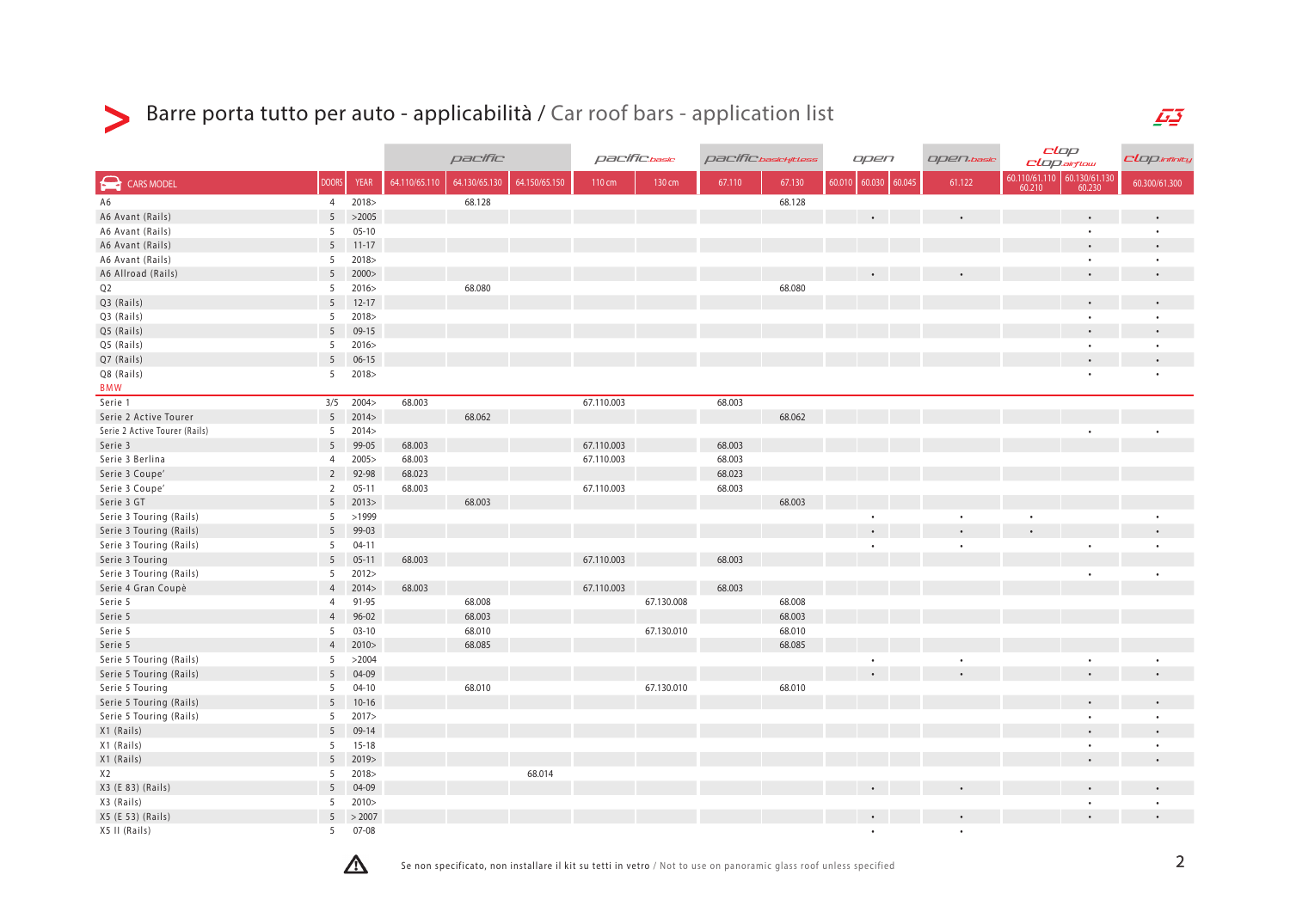|                         |                 |             |               | pacific       |               | <i>pacific.basic</i> |        | pacific.basicHitless |        |           | open            |        | Open.basic |                                       | clap<br><b>CLOP</b> .airflow | CLOp.infinity |
|-------------------------|-----------------|-------------|---------------|---------------|---------------|----------------------|--------|----------------------|--------|-----------|-----------------|--------|------------|---------------------------------------|------------------------------|---------------|
| CARS MODEL              | <b>DOORS</b>    | <b>YEAR</b> | 64.110/65.110 | 64.130/65.130 | 64.150/65.150 | 110 cm               | 130 cm | 67.110               | 67.130 |           | $60.010$ 60.030 | 60.045 | 61.122     | 60.110/61.110 60.130/61.130<br>60.210 | 60.230                       | 60.300/61.300 |
| X5 III (Rails)          |                 | $5$ 2008>   |               |               |               |                      |        |                      |        |           |                 |        |            |                                       |                              |               |
| CADILLAC                |                 |             |               |               |               |                      |        |                      |        |           |                 |        |            |                                       |                              |               |
| ATS                     | 4               | 2013 >      |               | 68.118        |               |                      |        |                      | 68.118 |           |                 |        |            |                                       |                              |               |
| CT6                     | $\overline{4}$  | 2016>       |               | 68.116        |               |                      |        |                      | 68.116 |           |                 |        |            |                                       |                              |               |
| CHEVROLET / DAEWOO      |                 |             |               |               |               |                      |        |                      |        |           |                 |        |            |                                       |                              |               |
| Captiva (Rails)         | $5\phantom{.0}$ | 2006>       |               |               |               |                      |        |                      |        |           | $\bullet$       |        | $\bullet$  | $\bullet$                             |                              | $\bullet$     |
| Cruze Sw (Rails)        | $5\phantom{.0}$ | 2011 >      |               |               |               |                      |        |                      |        |           |                 |        |            |                                       |                              |               |
| Evanda                  | 5               | 03-06       | 68.010        |               |               | 67.110.010           |        | 68.010               |        |           |                 |        |            |                                       |                              |               |
| Kalos                   | 5               | 2003>       | 68.010        |               |               | 67.110.010           |        | 68.010               |        |           |                 |        |            |                                       |                              |               |
| Lacetti Sw (Rails)      | 5               | 2004 >      |               |               |               |                      |        |                      |        |           |                 |        | ٠          | $\bullet$                             |                              |               |
| Lanos                   | 5               | 1997>       | 68.010        |               |               | 67.110.010           |        | 68.010               |        |           |                 |        |            |                                       |                              |               |
| Matiz (Rails)           | 5               | 2001 >      |               |               |               |                      |        |                      |        |           |                 |        | $\bullet$  |                                       |                              |               |
| Matiz                   | $5\overline{)}$ | >2006       | 68.025        |               |               |                      |        | 68.025               |        |           |                 |        |            |                                       |                              |               |
| Matiz                   | 5 <sup>5</sup>  | $06-10$     | 68.022        |               |               |                      |        | 68.022               |        |           |                 |        |            |                                       |                              |               |
| Matiz Plus (Rails)      | 5               | 2005 >      |               |               |               |                      |        |                      |        |           |                 |        |            |                                       |                              |               |
| Nexia                   | $\overline{4}$  | 95-98       | 68.072        |               |               | 67.110.072           |        | 68.072               |        |           |                 |        |            |                                       |                              |               |
| Nubira                  | 5               | >2002       | 68.010        |               |               | 67.110.010           |        | 68.010               |        |           |                 |        |            |                                       |                              |               |
| Nubira                  | $\overline{4}$  | 2003>       |               | 68.015        |               |                      |        |                      | 68.015 |           |                 |        |            |                                       |                              |               |
| Nubira Sw (Rails)       | 5               | 2005 >      |               |               |               |                      |        |                      |        |           |                 |        |            |                                       |                              |               |
| Orlando                 | 5               | 2010>       |               | 68.002        |               |                      |        |                      | 68.002 |           |                 |        |            |                                       |                              |               |
| Rezzo-Tacuma (Rails)    | $\overline{5}$  | 2005        |               |               |               |                      |        |                      |        |           |                 |        |            |                                       |                              |               |
| Spark (Rails)           | 5               | 2010>       |               |               |               |                      |        |                      |        | $\bullet$ |                 |        | $\bullet$  | $\bullet$                             |                              | $\bullet$     |
| Tahoe (Rails)           | 5               | 2000 >      |               |               |               |                      |        |                      |        |           |                 |        |            |                                       |                              |               |
| Trans Sport (Rails)     | 5 <sup>5</sup>  | 1997>       |               |               |               |                      |        |                      |        |           |                 |        |            | $\bullet$                             |                              | $\bullet$     |
| Traverse                | 5               | $09-17$     |               |               | 68.099        |                      |        |                      |        |           |                 |        |            |                                       |                              |               |
| Trax (Rails)            | 5 <sub>5</sub>  | 2013>       |               |               |               |                      |        |                      |        |           |                 |        |            |                                       |                              | $\bullet$     |
| CHRYSLER                |                 |             |               |               |               |                      |        |                      |        |           |                 |        |            |                                       |                              |               |
| 300                     | $\overline{4}$  | 2011        |               | 68.118        |               |                      |        |                      | 68.118 |           |                 |        |            |                                       |                              |               |
| 300 C Touring (Rails)   | $5\overline{)}$ | 2004 >      |               |               |               |                      |        |                      |        |           | $\bullet$       |        |            |                                       |                              |               |
| Voyager II (Rails)      | 5               | >2001       |               |               |               |                      |        |                      |        |           |                 |        | $\bullet$  |                                       |                              |               |
| Grand Voyager (Rails)   | $5\overline{)}$ | $01 - 08$   |               |               |               |                      |        |                      |        |           |                 |        |            |                                       |                              |               |
| Grand Voyager (Rails)   | 5               | 2008>       |               |               |               |                      |        |                      |        |           |                 |        |            |                                       |                              |               |
| <b>CITROEN</b>          |                 |             |               |               |               |                      |        |                      |        |           |                 |        |            |                                       |                              |               |
| $\mathsf{A}\mathsf{x}$  | $\overline{3}$  | ALL         | 68.009        |               |               | 67.110.009           |        | 68.009               |        |           |                 |        |            |                                       |                              |               |
| Ax                      | $5\phantom{.0}$ | ALL         | 68.011        |               |               | 67.110.011           |        | 68.011               |        |           |                 |        |            |                                       |                              |               |
| Berlingo / Berlingo Van | 3/5             | >2008       | 68.052        |               |               |                      |        | 68.052               |        |           |                 |        |            |                                       |                              |               |
| Berlingo Multis (Rails) | $\overline{5}$  | 2008>       |               |               |               |                      |        |                      |        |           |                 |        |            |                                       | 68.900                       | 68.900        |
| Berlingo II (Rails)     | 3/5             | >2008       |               |               |               |                      |        |                      |        |           |                 |        | $\bullet$  |                                       |                              |               |
| Berlingo (Rails)        | 5               | 08-17       |               |               |               |                      |        |                      |        |           |                 |        |            |                                       | 68.900                       | 68.900        |
| Berlingo (Rails)        | 5               | 2018>       |               |               |               |                      |        |                      |        |           |                 |        |            |                                       | 68.901                       |               |
| Bx (Rails)              | $5\overline{)}$ | >2004       |               |               |               |                      |        |                      |        |           |                 |        |            |                                       |                              |               |
| C1                      | 5               | >2013       | 68.023        |               |               |                      |        | 68.023               |        |           |                 |        |            |                                       |                              |               |
| C1                      | $\sqrt{5}$      | 2014 >      | 68.023        |               |               |                      |        | 68.023               |        |           |                 |        |            |                                       |                              |               |
| C3                      | 5               | >2009       | 68.020        |               |               |                      |        | 68.020               |        |           |                 |        |            |                                       |                              |               |
| C3                      | 5 <sup>5</sup>  | $10 - 15$   | 68.004        |               |               |                      |        | 68.004               |        |           |                 |        |            |                                       |                              |               |
|                         |                 |             |               |               |               |                      |        |                      |        |           |                 |        |            |                                       |                              |               |

 $\overline{F}$ 



3 Se non specificato, non installare il kit su tetti in vetro / Not to use on panoramic glass roof unless specified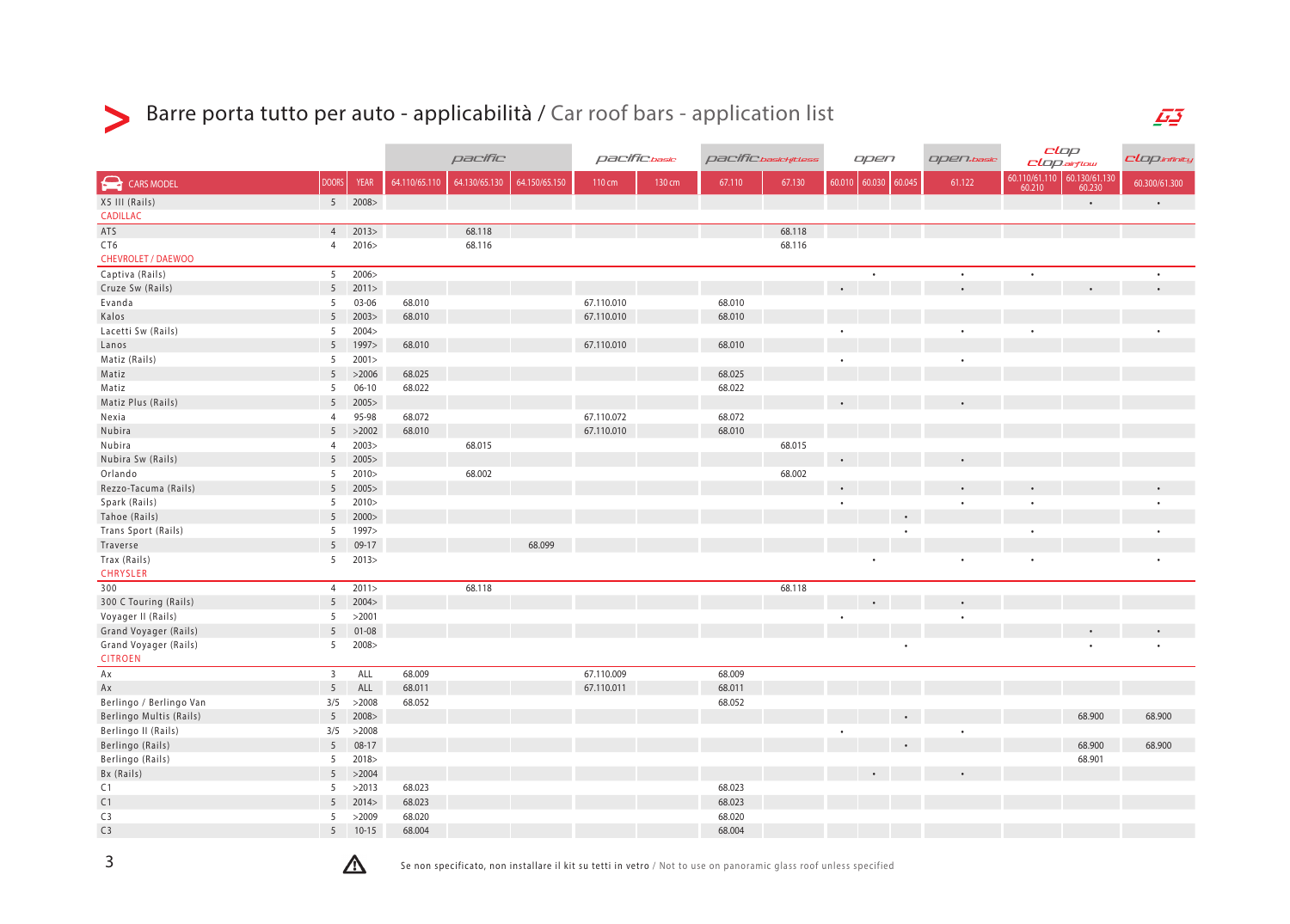|                              |                |           |               | pacific       |               | <i>pacific.basic</i> |        | <i><b>Pacific.basicHitless</b></i> |        |                 | open      | Open.basic |                         | clap<br>$cl$ D $D$ airflow                                                   | CLop.infinity |
|------------------------------|----------------|-----------|---------------|---------------|---------------|----------------------|--------|------------------------------------|--------|-----------------|-----------|------------|-------------------------|------------------------------------------------------------------------------|---------------|
| CARS MODEL                   | <b>DOORS</b>   | YEAR      | 64.110/65.110 | 64.130/65.130 | 64.150/65.150 | 110 cm               | 130 cm | 67.110                             | 67.130 | $60.010$ 60.030 | 60.045    | 61.122     | 60.110/61.110<br>60.210 | $\begin{array}{ c c }\n\hline\n60.130/61.130 \\ \hline\n60.230\n\end{array}$ | 60.300/61.300 |
| C3                           |                | 5 2016>   | 68.096        |               |               |                      |        | 68.096                             |        |                 |           |            |                         |                                                                              |               |
| C3 Aircross (Rails)          | 5              | 2017      |               |               |               |                      |        |                                    |        |                 |           |            | 68.901                  |                                                                              | 68.901        |
| C3 Picasso (Rails)           | 5              | 2009>     |               |               |               |                      |        |                                    |        |                 |           |            | $\bullet$               |                                                                              | $\bullet$     |
| C <sub>4</sub>               | 5              | 2010 >    |               | 68.071        |               |                      |        |                                    | 68.071 |                 |           |            |                         |                                                                              |               |
| C4 Aircross                  | 5              | 2012      |               | 68.003        |               |                      |        |                                    | 68.003 |                 |           |            |                         |                                                                              |               |
| C4 Aircross (Rails)          | 5              | 2012      |               |               |               |                      |        |                                    |        |                 |           |            |                         |                                                                              |               |
| C4 Berlina                   | 5 <sup>5</sup> | >2010     | 68.003        |               |               | 67.110.003           |        | 68.003                             |        |                 |           |            |                         |                                                                              |               |
| C4 Coupe'                    | $\overline{3}$ | >2010     | 68.003        |               |               | 67.110.003           |        | 68.003                             |        |                 |           |            |                         |                                                                              |               |
| C4 Grand Picasso             | 5              | 2013      |               | 68.073        |               |                      |        |                                    | 68.073 |                 |           |            |                         |                                                                              |               |
| C4 Picasso (Rails)           | 5              | $06-13$   |               |               |               |                      |        |                                    |        |                 | $\bullet$ |            |                         |                                                                              |               |
| C4 Grand Picasso (Rails)     | 5              | 2013      |               | 68.103        |               |                      |        |                                    | 68.103 |                 |           |            |                         |                                                                              |               |
| C4 Grand Spacetourer (Rails) | 5              | 2013>     |               | 68.103        |               |                      |        |                                    | 68.103 |                 |           |            |                         |                                                                              |               |
| C4 Picasso                   | 5              | >2013     |               | 68.003        |               |                      |        |                                    | 68.003 |                 |           |            |                         |                                                                              |               |
| C4 Picasso                   | 5              | 2013 >    |               | 68.073        |               |                      |        |                                    | 68.073 |                 |           |            |                         |                                                                              |               |
| C <sub>5</sub>               | $\overline{4}$ | >2008     |               | 68.041        |               |                      |        |                                    | 68.041 |                 |           |            |                         |                                                                              |               |
| $\mathsf{C}5$                | $\overline{4}$ | 2008>     | 68.004        |               |               |                      |        | 68.004                             |        |                 |           |            |                         |                                                                              |               |
| C5 Aircross                  | 5              | 2018>     |               | 68.124        |               |                      |        |                                    | 68.124 |                 |           |            |                         |                                                                              |               |
| C5 Aircross (Rails)          | 5              | 2018>     |               |               |               |                      |        |                                    |        |                 |           |            |                         | 68.900                                                                       | 68.900        |
| C5 Sw (Rails)                | 5 <sup>5</sup> | 2004>     |               |               |               |                      |        |                                    |        |                 |           |            |                         |                                                                              | $\bullet$     |
| C6                           | 5              | 2005      | 68.004        |               |               |                      |        | 68.004                             |        |                 |           |            |                         |                                                                              |               |
| Cactus (Rails)               | 5              | 2014      |               |               |               |                      |        |                                    |        |                 |           |            | 68.900                  |                                                                              | 68.900        |
| C-Crosser (Rails)            | 5              | 2007      |               |               |               |                      |        |                                    |        |                 |           |            |                         |                                                                              |               |
| Nemo (Rails)                 | 3/5            | 2008>     |               |               |               |                      |        |                                    |        |                 |           |            |                         |                                                                              | $\bullet$     |
| Saxo                         | 5              | $96 - 03$ | 68.011        |               |               | 67.110.011           |        | 68.011                             |        |                 |           |            |                         |                                                                              |               |
| Xsara Picasso                | 5 <sup>5</sup> | 04-08     | 68.052        |               |               |                      |        | 68.052                             |        |                 |           |            |                         |                                                                              |               |
| Xm Break (Rails)             | 5              | >1994     |               |               |               |                      |        |                                    |        |                 |           |            |                         |                                                                              |               |
| Zx Break (Rails)             |                | 5 >1997   |               |               |               |                      |        |                                    |        | $\bullet$       |           | $\bullet$  |                         |                                                                              |               |
| <b>DACIA</b>                 |                |           |               |               |               |                      |        |                                    |        |                 |           |            |                         |                                                                              |               |
| Dokker (Rails)               | 5 <sup>5</sup> | 2017>     |               |               |               |                      |        |                                    |        |                 | $\bullet$ |            |                         |                                                                              |               |
| Duster (Rails)               | 5 <sup>5</sup> | $09-13$   |               |               |               |                      |        |                                    |        |                 |           |            |                         |                                                                              |               |
| Duster (Rails)               | 5              | $14-17$   |               |               |               |                      |        |                                    |        |                 |           |            | 68.900                  |                                                                              | 68.900        |
| Duster (Rails)               | 5 <sup>7</sup> | 2018>     |               |               |               |                      |        |                                    |        |                 |           |            | 68.900                  |                                                                              | 68.900        |
| Lodgy (Rails)                | 5              | 2013      |               |               |               |                      |        |                                    |        |                 |           |            |                         |                                                                              | $\bullet$     |
| Logan (Rails)                | 5              | 2007      |               |               |               |                      |        |                                    |        |                 |           |            |                         |                                                                              | $\bullet$     |
| Logan                        | $\overline{4}$ | 2004>     |               | 68.001        |               |                      |        |                                    | 68.001 |                 |           |            |                         |                                                                              |               |
| Logan Mcv (Rails)            | 5              | $13 - 16$ |               |               |               |                      |        |                                    |        |                 |           |            |                         |                                                                              |               |
| Logan Mcv (Rails)            | 5              | 2016>     |               |               |               |                      |        |                                    |        |                 |           |            |                         |                                                                              | $\bullet$     |
| Sandero                      | 5              | 2008>     |               | 68.001        |               |                      |        |                                    | 68.001 |                 |           |            |                         |                                                                              |               |
| Sandero Stepway (Rails)      | 5              | $09-12$   |               |               |               |                      |        |                                    |        |                 |           |            |                         |                                                                              |               |
| Sandero Stepway (Rails)      | 5              | $13 - 16$ |               |               |               |                      |        |                                    |        |                 |           |            |                         |                                                                              | $\bullet$     |
| Sandero Stepway (Rails)      | 5 <sup>5</sup> | 2016>     |               |               |               |                      |        |                                    |        |                 | $\bullet$ |            | $\bullet$               |                                                                              | $\bullet$     |
| <b>DAIHATSU</b>              |                |           |               |               |               |                      |        |                                    |        |                 |           |            |                         |                                                                              |               |
| Cuore                        | 5 <sub>5</sub> | >2002     | 68.011        |               |               | 67.110.011           |        | 68.011                             |        |                 |           |            |                         |                                                                              |               |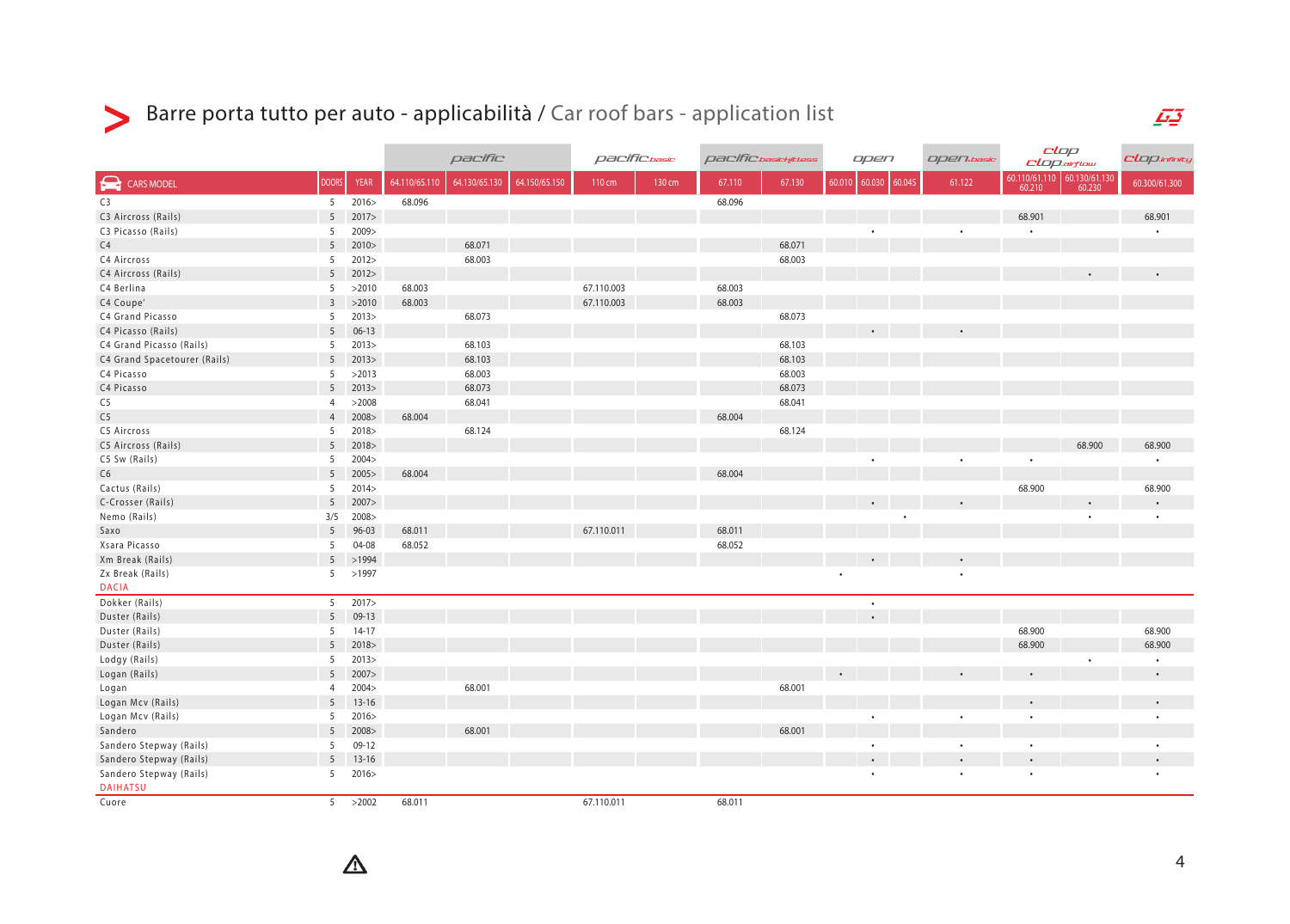|                                                  |                 |                |               | pacific       |               | <i>pacific.basic</i> |            |        | <i><b>Pacific.basicHtless</b></i> |        | open            |           | <b>Open.basic</b> |           | clap<br><b>CLOP</b> .airflow                                                             | <b>CL</b> OP.infinity |
|--------------------------------------------------|-----------------|----------------|---------------|---------------|---------------|----------------------|------------|--------|-----------------------------------|--------|-----------------|-----------|-------------------|-----------|------------------------------------------------------------------------------------------|-----------------------|
| CARS MODEL                                       | <b>DOORS</b>    | <b>YEAR</b>    | 64.110/65.110 | 64.130/65.130 | 64.150/65.150 | 110 cm               | 130 cm     | 67.110 | 67.130                            | 60.010 | 60.030   60.045 |           | 61.122            |           | $\begin{array}{c c} 60.110/61.110 & 60.130/61.130 \\ \hline 60.210 & 60.230 \end{array}$ | 60.300/61.300         |
| Cuore                                            |                 | 5 03-06        |               | 68.008        |               |                      | 67.130.008 |        | 68.008                            |        |                 |           |                   |           |                                                                                          |                       |
| Sirion                                           | 5               | >2005          | 68.010        |               |               | 67.110.010           |            | 68.010 |                                   |        |                 |           |                   |           |                                                                                          |                       |
| Terios Db / Dx                                   | 5 <sup>5</sup>  | >2005          | 68.011        |               |               | 67.110.011           |            | 68.011 |                                   |        |                 |           |                   |           |                                                                                          |                       |
| Terios                                           | 5               | 2006>          |               | 68.010        |               |                      | 67.130.010 |        | 68.010                            |        |                 |           |                   |           |                                                                                          |                       |
| Terios II (Rails)                                | 5               | 2006 >         |               |               |               |                      |            |        |                                   |        | $\bullet$       |           |                   |           |                                                                                          |                       |
| Trevis                                           | 5               | 2006>          |               | 68.015        |               |                      |            |        | 68.015                            |        |                 |           |                   |           |                                                                                          |                       |
| <b>DR</b>                                        |                 |                |               |               |               |                      |            |        |                                   |        |                 |           |                   |           |                                                                                          |                       |
| Dr 4 (Rails)                                     |                 | 5 2017>        |               |               |               |                      |            |        |                                   |        | $\bullet$       |           |                   | $\bullet$ |                                                                                          | $\bullet$             |
| Dr 6 (Rails)                                     |                 | 5 2017>        |               |               |               |                      |            |        |                                   |        |                 |           |                   |           | $\bullet$                                                                                | $\bullet$             |
| <b>DS</b>                                        |                 |                |               |               |               |                      |            |        |                                   |        |                 |           |                   |           |                                                                                          |                       |
| DS3                                              |                 | 3 2009>        | 68.004        |               |               |                      |            | 68.004 |                                   |        |                 |           |                   |           |                                                                                          |                       |
| DS4                                              | 5               | 2011 >         |               | 68.064        |               |                      |            |        | 68.064                            |        |                 |           |                   |           |                                                                                          |                       |
| DS5                                              | $5\phantom{.0}$ | 2012           |               | 68.074        |               |                      |            |        | 68.074                            |        |                 |           |                   |           |                                                                                          |                       |
| DS7 Crossback (Rails)                            | 5 <sup>5</sup>  | 2017>          |               |               |               |                      |            |        |                                   |        |                 |           |                   |           |                                                                                          |                       |
| <b>DODGE</b>                                     |                 |                |               |               |               |                      |            |        |                                   |        |                 |           |                   |           |                                                                                          |                       |
| Caravan (Rails)                                  | 5 <sup>7</sup>  | 2001 >         |               |               |               |                      |            |        |                                   |        |                 | $\bullet$ |                   |           |                                                                                          |                       |
| Durango (Rails)                                  | 5               | 2004 >         |               |               |               |                      |            |        |                                   |        |                 |           |                   |           |                                                                                          |                       |
| Durango (con-senza railing/with-without railing) | 5               | 2011>          |               |               | 68.117        |                      |            |        |                                   |        |                 |           |                   |           |                                                                                          |                       |
| Journey (Rails)                                  |                 | 5 2008>        |               |               |               |                      |            |        |                                   |        |                 |           |                   |           |                                                                                          |                       |
| <b>FIAT</b>                                      |                 |                |               |               |               |                      |            |        |                                   |        |                 |           |                   |           |                                                                                          |                       |
| 500 (Attenzione No tetto in vetro/No glass roof) | 3 <sup>7</sup>  | 2007           | 68.088        |               |               |                      |            | 68.088 |                                   |        |                 |           |                   |           |                                                                                          |                       |
| 500L                                             | 5 <sup>5</sup>  | 2012           |               | 68.064        |               |                      |            |        | 68.064                            |        |                 |           |                   |           |                                                                                          |                       |
| 500 L Living                                     | 5               | 2013>          |               | 68.064        |               |                      |            |        | 68.064                            |        |                 |           |                   |           |                                                                                          |                       |
| 500 X City Look                                  | 5               | 2015           |               | 68.065        |               |                      |            |        | 68.065                            |        |                 |           |                   |           |                                                                                          |                       |
| 500 X Off Road (Rails)                           | 5               | 2015           |               |               |               |                      |            |        |                                   |        |                 |           |                   |           |                                                                                          |                       |
| Brava                                            | 5               | $96 - 02$      | 68.030        |               |               | 67.110.030           |            | 68.030 |                                   |        |                 |           |                   |           |                                                                                          |                       |
| Bravo                                            | 5               | 2007           |               | 68.043        |               |                      |            |        | 68.043                            |        |                 |           |                   |           |                                                                                          |                       |
| Croma                                            | 5<br>5          | 2005>          | 68.041        |               |               |                      |            | 68.041 |                                   |        |                 |           |                   |           |                                                                                          |                       |
| Croma (Rails)<br>Doblo' Malibu' (Rails)          | 5               | 2005<br>2001 > |               |               |               |                      |            |        |                                   |        | $\bullet$       |           | $\bullet$         |           |                                                                                          |                       |
| Doblò (Rails)                                    | 5               | 2009>          |               |               |               |                      |            |        |                                   |        |                 | $\bullet$ |                   |           |                                                                                          |                       |
| Fiorino (Rails)                                  | 5               | 2008>          |               |               |               |                      |            |        |                                   |        |                 |           |                   |           |                                                                                          |                       |
| Freemont (Rails)                                 | 5               | 2011 >         |               |               |               |                      |            |        |                                   |        | $\bullet$       |           |                   |           |                                                                                          |                       |
| Fullback                                         | $\overline{4}$  | 2016>          |               | 68.013        |               |                      |            |        | 68.013                            |        |                 |           |                   |           |                                                                                          |                       |
| Grande Punto                                     | $\overline{3}$  | 2005           | 68.048        |               |               |                      |            | 68.048 |                                   |        |                 |           |                   |           |                                                                                          |                       |
| Grande Punto                                     | 5               | 2005>          | 68.047        |               |               | 67.110.047           |            | 68.047 |                                   |        |                 |           |                   |           |                                                                                          |                       |
| Idea                                             | 5               | 2003>          | 68.003        |               |               | 67.110.003           |            | 68.003 |                                   |        |                 |           |                   |           |                                                                                          |                       |
| Idea (Rails)                                     | 5               | 2004>          |               |               |               |                      |            |        |                                   |        | $\bullet$       |           | $\bullet$         |           |                                                                                          |                       |
| Marea                                            | $\overline{4}$  | $96 - 02$      | 68.030        |               |               | 67.110.030           |            | 68.030 |                                   |        |                 |           |                   |           |                                                                                          |                       |
| Marea Weekend (Rails)                            | 5 <sup>5</sup>  | >2005          |               |               |               |                      |            |        |                                   |        | $\bullet$       |           | $\bullet$         |           |                                                                                          |                       |
| Multipla                                         | 5 <sup>5</sup>  | 98-00          |               |               | 68.025        |                      |            |        |                                   |        |                 |           |                   |           |                                                                                          |                       |
| Palio Weekend (Rails)                            | 5               | 1996>          |               |               |               |                      |            |        |                                   |        |                 |           |                   |           |                                                                                          |                       |
| Panda I                                          | $\overline{3}$  | >2002          | 68.009        |               |               | 67.110.009           |            | 68.009 |                                   |        |                 |           |                   |           |                                                                                          |                       |
| Panda II                                         | 5               | $03 - 11$      | 68.030        |               |               | 67.110.030           |            | 68.030 |                                   |        |                 |           |                   |           |                                                                                          |                       |

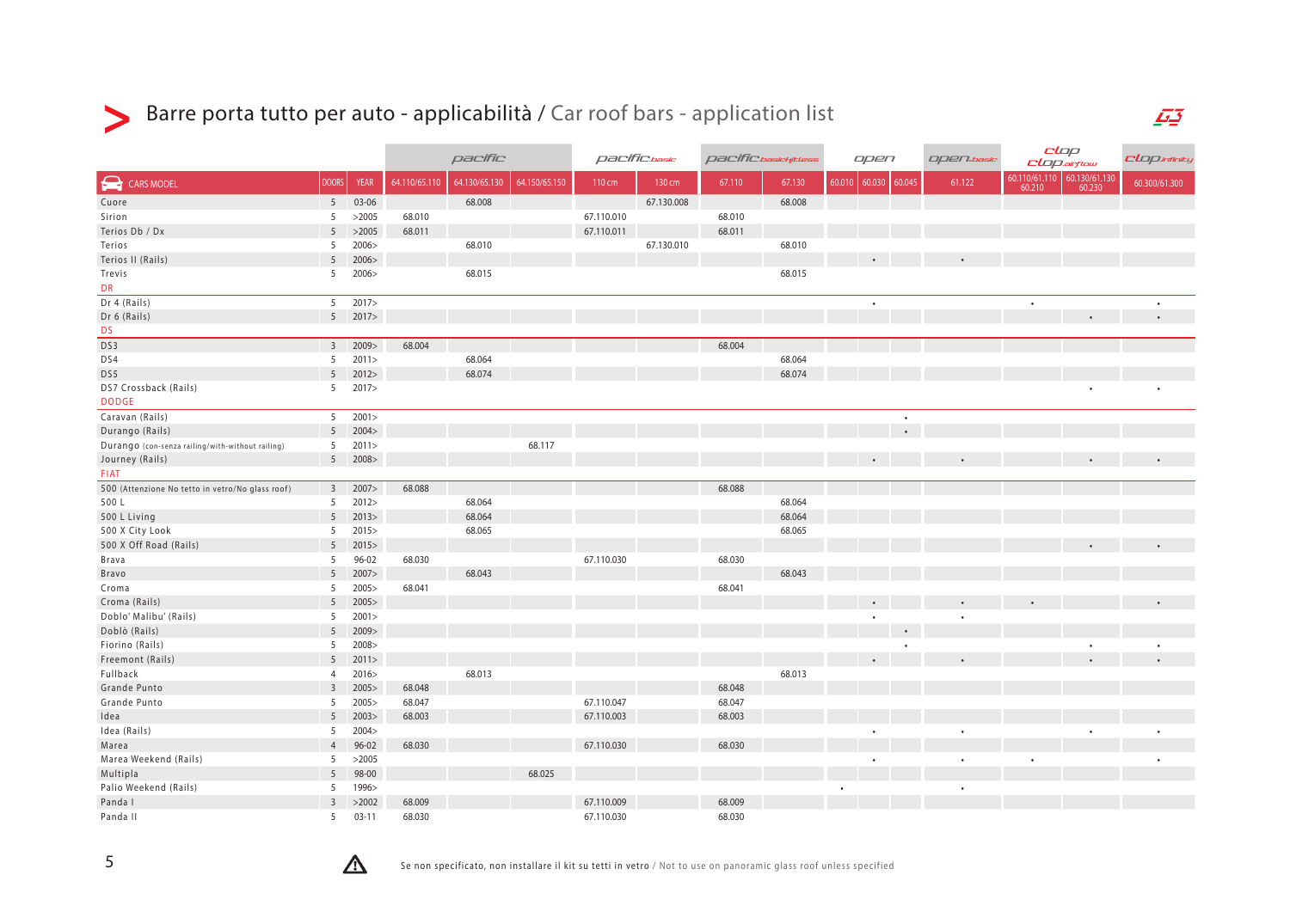|                                                      |                 |             |               | pacific       |               | <i>pacific.basic</i> |            |        | <i><b>Pacific.basicHitless</b></i> |                 | open      |        | Open.basic |                         | clop<br><b>CLOP</b> .airflow | CLop.infinity |
|------------------------------------------------------|-----------------|-------------|---------------|---------------|---------------|----------------------|------------|--------|------------------------------------|-----------------|-----------|--------|------------|-------------------------|------------------------------|---------------|
| CARS MODEL                                           | <b>DOORS</b>    | <b>YEAR</b> | 64.110/65.110 | 64.130/65.130 | 64.150/65.150 | 110 cm               | 130 cm     | 67.110 | 67.130                             | $60.010$ 60.030 |           | 60.045 | 61.122     | 60.110/61.110<br>60.210 | 60.130/61.130<br>60.230      | 60.300/61.300 |
| Panda II (Rails)                                     |                 | $5$ 2003>   |               |               |               |                      |            |        |                                    |                 |           |        |            |                         |                              |               |
| Panda III                                            | 5               | 2012        | 68.003        |               |               | 67.110.003           |            | 68.003 |                                    |                 |           |        |            |                         |                              |               |
| Panda III (Rails)                                    | $5\overline{)}$ | 2012        |               |               |               |                      |            |        |                                    |                 |           |        |            |                         |                              |               |
| Panda Cross (Rails)                                  | 5               | 2015        |               |               |               |                      |            |        |                                    |                 |           |        |            |                         |                              |               |
| Punto                                                | $5\overline{)}$ | >1998       | 68.072        |               |               | 67.110.072           |            | 68.072 |                                    |                 |           |        |            |                         |                              |               |
| Punto II                                             | 3               | 1999>       | 68.028        |               |               |                      |            | 68.028 |                                    |                 |           |        |            |                         |                              |               |
| Punto II                                             | 5               | 1999>       | 68.029        |               |               |                      |            | 68.029 |                                    |                 |           |        |            |                         |                              |               |
| Punto Evo                                            | 3               | 2009>       | 68.048        |               |               |                      |            | 68.048 |                                    |                 |           |        |            |                         |                              |               |
| Punto Evo                                            | 5               | 2009>       | 68.047        |               |               | 67.110.047           |            | 68.047 |                                    |                 |           |        |            |                         |                              |               |
| Qubo (Rails)                                         | 5               | 2009>       |               |               |               |                      |            |        |                                    |                 | $\bullet$ |        |            |                         |                              |               |
| Regata Weekend (Rails)                               | 5 <sup>5</sup>  | >1991       |               |               |               |                      |            |        |                                    |                 | $\bullet$ |        |            |                         |                              |               |
| Sedici (Rails)                                       | 5               | 2006>       |               |               |               |                      |            |        |                                    |                 |           |        |            |                         |                              |               |
| Stilo                                                | 3/5             | 2002        |               | 68.003        |               |                      |            |        | 68.003                             |                 |           |        |            |                         |                              |               |
| Stilo Weekend (Rails)                                | 5               | >2007       |               |               |               |                      |            |        |                                    |                 |           |        |            |                         |                              |               |
| Tempra                                               | 5               | >1998       | 68.072        |               |               | 67.110.072           |            | 68.072 |                                    |                 |           |        |            |                         |                              |               |
| Tempra Weekend (Rails)                               | 5               | >1996       |               |               |               |                      |            |        |                                    |                 |           |        |            |                         |                              |               |
| Tipo                                                 | $\overline{3}$  | >1998       | 68.072        |               |               | 67.110.072           |            | 68.072 |                                    |                 |           |        |            |                         |                              |               |
| Tipo                                                 | 5               | >1998       | 68.072        |               |               | 67.110.072           |            | 68.072 |                                    |                 |           |        |            |                         |                              |               |
| Tipo                                                 | $\overline{4}$  | 2015        |               | 68.070        |               |                      |            |        | 68.070                             |                 |           |        |            |                         |                              |               |
| Tipo                                                 | 5               | 2016>       |               | 68.070        |               |                      |            |        | 68.070                             |                 |           |        |            |                         |                              |               |
| Tipo Sw (Rails)                                      | 5               | 2016        |               |               |               |                      |            |        |                                    |                 |           |        |            |                         |                              |               |
| <b>FORD</b>                                          |                 |             |               |               |               |                      |            |        |                                    |                 |           |        |            |                         |                              |               |
| C-Max                                                | 5 <sub>5</sub>  | >2010       |               | 68.003        |               |                      |            |        | 68.003                             |                 |           |        |            |                         |                              |               |
| C-Max                                                | 5               | $10 - 14$   |               |               | 68.005        |                      |            |        |                                    |                 |           |        |            |                         |                              |               |
| C-Max                                                | 5               | 2015        |               | 68.005        |               |                      | 67.130.005 |        | 68.005                             |                 |           |        |            |                         |                              |               |
| C-Max 7 (Rails)                                      | 5               | $10-14$     |               |               |               |                      |            |        |                                    |                 |           |        |            |                         |                              |               |
| C-Max 7 (Rails)                                      | 5               | 2015        |               |               |               |                      |            |        |                                    |                 |           |        |            |                         |                              |               |
| Ecosport (Rails)                                     | 5               | 2013        | 68.075        |               |               |                      |            | 68.075 |                                    |                 |           |        |            |                         |                              |               |
| Edge (con-senza tetto vetro/with-without glass roof) | 5               | 2016        |               | 68.077        |               |                      |            |        | 68.077                             |                 |           |        |            |                         |                              |               |
| Edge (Rails)                                         | 5               | 2016>       |               |               |               |                      |            |        |                                    |                 |           |        |            |                         |                              |               |
| Escape (Rails)                                       | 5               | $08-12$     |               |               |               |                      |            |        |                                    |                 |           |        |            |                         |                              |               |
| Escort (Rails)                                       | 5               | >1999       |               |               |               |                      |            |        |                                    |                 |           |        |            |                         |                              |               |
| Expedition (Rails)                                   | 5               | $03 - 17$   |               |               |               |                      |            |        |                                    |                 |           |        |            |                         |                              |               |
| Explorer (Rails)                                     | 5               | 2001 >      |               |               |               |                      |            |        |                                    |                 |           |        |            |                         |                              |               |
| Explorer                                             | 5               | 2011>       |               | 68.120        |               |                      |            |        | 68.120                             |                 |           |        |            |                         |                              |               |
| Fiesta                                               | 3               | $90 - 02$   | 68.072        |               |               | 67.110.072           |            | 68.072 |                                    |                 |           |        |            |                         |                              |               |
| Fiesta                                               | 5               | $90 - 01$   | 68.011        |               |               | 67.110.011           |            | 68.011 |                                    |                 |           |        |            |                         |                              |               |
| Fiesta                                               | $\overline{3}$  | $02 - 08$   | 68.061        |               |               |                      |            | 68.061 |                                    |                 |           |        |            |                         |                              |               |
| Fiesta                                               | 5               | $02 - 08$   |               | 68.034        |               |                      |            |        | 68.034                             |                 |           |        |            |                         |                              |               |
| Fiesta                                               | 5               | 08-16       | 68.010        |               |               | 67.110.010           |            | 68.010 |                                    |                 |           |        |            |                         |                              |               |
| Fiesta                                               | 5               | 2017        | 68.101        |               |               |                      |            | 68.101 |                                    |                 |           |        |            |                         |                              |               |
| Fiesta Active (Rails)                                | 5               | 2018>       |               |               |               |                      |            |        |                                    |                 |           |        |            |                         |                              |               |
| Focus I                                              | 5               | >2004       | 68.024        |               |               |                      |            | 68.024 |                                    |                 |           |        |            |                         |                              |               |
| Focus I Sw (Rails)                                   | 5 <sup>5</sup>  | >2004       |               |               |               |                      |            |        |                                    | $\bullet$       |           |        | $\bullet$  |                         |                              |               |

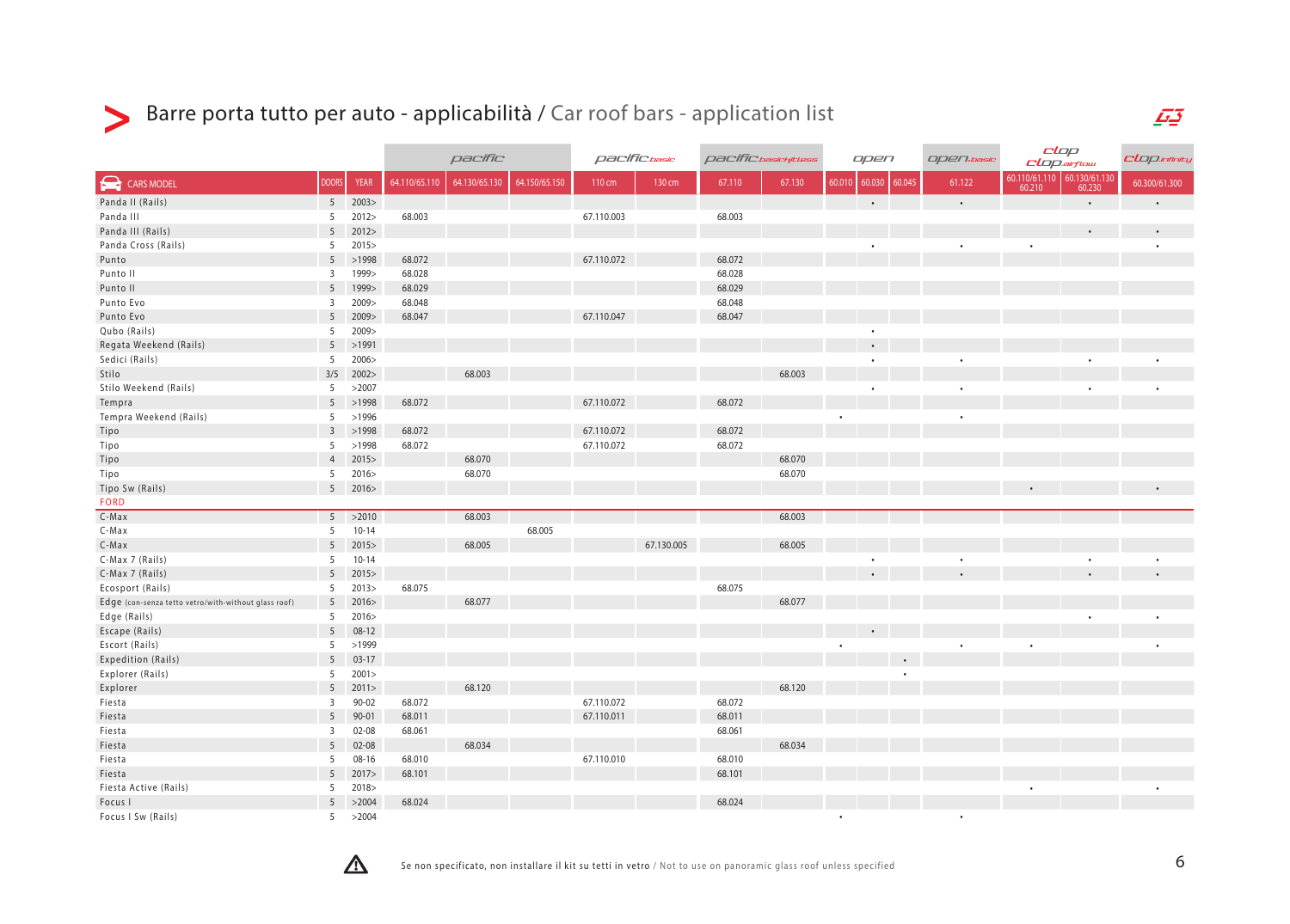|                                                 |                 |             |               | pacific       |               | pacific.basic |        |        | <i>pacific.basicHtless</i> |        | open             | Open.basic | clop                                                                                     | <b>CLOP</b> .airflow | <b>CL</b> OP.infinity |
|-------------------------------------------------|-----------------|-------------|---------------|---------------|---------------|---------------|--------|--------|----------------------------|--------|------------------|------------|------------------------------------------------------------------------------------------|----------------------|-----------------------|
| CARS MODEL                                      | <b>DOORS</b>    | <b>YEAR</b> | 64.110/65.110 | 64.130/65.130 | 64.150/65.150 | 110 cm        | 130 cm | 67.110 | 67.130                     | 60.010 | 60.045<br>60.030 | 61.122     | $\begin{array}{c c} 60.110/61.110 & 60.130/61.130 \\ \hline 60.210 & 60.230 \end{array}$ |                      | 60.300/61.300         |
| Focus II Sw (Rails)                             | 5 <sup>5</sup>  | $05 - 11$   |               |               |               |               |        |        |                            |        |                  |            |                                                                                          |                      |                       |
| Focus II                                        | 3/5             | $04-11$     | 68.003        |               |               | 67.110.003    |        | 68.003 |                            |        |                  |            |                                                                                          |                      |                       |
| Focus III                                       | 5               | 2011 >      |               | 68.050        |               |               |        |        | 68.050                     |        |                  |            |                                                                                          |                      |                       |
| Focus Sedan                                     | 4               | $11 - 18$   |               | 68.014        |               |               |        |        | 68.014                     |        |                  |            |                                                                                          |                      |                       |
| Focus Sw                                        | $5\overline{)}$ | >2004       | 68.024        |               |               |               |        | 68.024 |                            |        |                  |            |                                                                                          |                      |                       |
| Focus Sw                                        | 5               | $04-11$     | 68.003        |               |               | 67.110.003    |        | 68.003 |                            |        |                  |            |                                                                                          |                      |                       |
| Focus Sw (Prof. C)                              | 5               | 04-07       |               | 68.054        |               |               |        |        | 68.054                     |        |                  |            |                                                                                          |                      |                       |
| Focus III Sw                                    | 5               | 2011 >      |               | 68.051        |               |               |        |        | 68.051                     |        |                  |            |                                                                                          |                      |                       |
| Focus III Sw (Rails)                            | 5               | $11 - 18$   |               |               |               |               |        |        |                            |        |                  |            |                                                                                          |                      |                       |
| Focus IV Sw (Rails)                             | 5               | 2018>       |               |               |               |               |        |        |                            |        |                  |            |                                                                                          |                      |                       |
| Focus Active (Rails)                            | 5               | 2019>       |               |               |               |               |        |        |                            |        |                  |            |                                                                                          |                      |                       |
| Freestyle (Rails)                               | 5               | 2004        |               |               |               |               |        |        |                            |        |                  |            |                                                                                          |                      |                       |
| Fusion                                          | $5\phantom{.0}$ | 2002 >      |               | 68.034        |               |               |        |        | 68.034                     |        |                  |            |                                                                                          |                      |                       |
| Galaxy (Prof. C)                                | 5               | $06-10$     |               | 68.054        |               |               |        |        | 68.054                     |        |                  |            |                                                                                          |                      |                       |
| Galaxy I (Rails)                                | 5               | >2006       |               |               |               |               |        |        |                            |        |                  |            |                                                                                          |                      |                       |
| Galaxy (Rails)                                  | 5               | 2015        |               |               |               |               |        |        |                            |        |                  |            |                                                                                          |                      |                       |
| $Ka+$                                           | $5\phantom{.0}$ | 2016        | 68.095        |               |               |               |        | 68.095 |                            |        |                  |            |                                                                                          |                      |                       |
| Ka+ Active (Rails)                              | 5               | 2018>       |               |               |               |               |        |        |                            |        |                  |            |                                                                                          |                      |                       |
| Kuga (Rails)                                    | 5               | $08-12$     |               |               |               |               |        |        |                            |        |                  |            |                                                                                          |                      |                       |
| Kuga                                            | 5               | 08-12       |               | 68.013        |               |               |        |        | 68.013                     |        |                  |            |                                                                                          |                      |                       |
| Kuga (Rails)                                    | 5               | 2013>       |               |               |               |               |        |        |                            |        |                  |            |                                                                                          |                      |                       |
| Kuga                                            | 5               | 2013>       |               | 68.068        |               |               |        |        | 68.068                     |        |                  |            |                                                                                          |                      |                       |
| Maverick (Rails)                                | 5               | 2001 >      |               |               |               |               |        |        |                            |        |                  |            |                                                                                          |                      |                       |
| Mondeo                                          | $\overline{4}$  | 00-06       |               | 68.054        |               |               |        |        | 68.054                     |        |                  |            |                                                                                          |                      |                       |
| Mondeo II Sw (Rails)                            | 5               | >2007       |               |               |               |               |        |        |                            |        |                  |            |                                                                                          |                      |                       |
| Mondeo III                                      | 5 <sup>5</sup>  | $07-13$     |               | 68.021        |               |               |        |        | 68.021                     |        |                  |            |                                                                                          |                      |                       |
| Mondeo III Berlina                              | $\overline{4}$  | $07-13$     |               | 68.021        |               |               |        |        | 68.021                     |        |                  |            |                                                                                          |                      |                       |
| Mondeo III Sw (Rails Aperti - Open Rails)       | 5               | $07-13$     |               |               |               |               |        |        |                            |        |                  |            |                                                                                          |                      |                       |
| Mondeo III Sw (Rails Integrati - Integrated     | 5 <sup>5</sup>  | $07-13$     |               |               |               |               |        |        |                            |        |                  |            |                                                                                          |                      |                       |
| Mondeo III Sw                                   | 5               | $07-13$     |               | 68.021        |               |               |        |        | 68.021                     |        |                  |            |                                                                                          |                      |                       |
| Mondeo IV (con-senza tetto vetro/with-w/o glass | 5 <sup>5</sup>  | 2014        |               | 68.080        |               |               |        |        | 68.080                     |        |                  |            |                                                                                          |                      |                       |
| Mondeo IV Sw                                    | 5               | 2014        |               | 68.090        |               |               |        |        | 68.090                     |        |                  |            |                                                                                          |                      |                       |
| Mondeo IV Sw (Rails)                            | 5               | 2014        |               |               |               |               |        |        |                            |        |                  |            |                                                                                          |                      |                       |
| Puma (Rails)                                    | 5               | 2020>       |               |               |               |               |        |        |                            |        |                  |            |                                                                                          |                      |                       |
| Ranger                                          | $\overline{4}$  | 2019>       |               | 68.023        |               |               |        |        | 68.023                     |        |                  |            |                                                                                          |                      |                       |
| Ranger (Rails)                                  | $\overline{4}$  | 2019>       |               |               |               |               |        |        |                            |        |                  |            |                                                                                          | ٠                    | ٠                     |
| S-Max (No Tetto Vetro/No Glass Roof)            | $5\phantom{.0}$ | $06-14$     |               | 68.003        |               |               |        |        | 68.003                     |        |                  |            |                                                                                          |                      |                       |
| S-Max (With and without Glass Roof)             | 5               | 2015        |               |               | 68.005        |               |        |        |                            |        |                  |            |                                                                                          |                      |                       |
| S-Max (Rails)                                   | 5 <sup>5</sup>  | 2019>       |               |               |               |               |        |        |                            |        |                  |            |                                                                                          |                      |                       |
| Sierra Sw (Rails)                               | 5               | >1993       |               |               |               |               |        |        |                            |        |                  |            |                                                                                          |                      |                       |
| Transit Courier (Rails)                         | 5               | 2016 >      |               |               |               |               |        |        |                            |        |                  |            |                                                                                          |                      |                       |
| Turneo Courier                                  | 5               | 2014        |               |               |               |               |        |        |                            |        | $\bullet$        | $\bullet$  |                                                                                          |                      |                       |
| <b>HONDA</b>                                    |                 |             |               |               |               |               |        |        |                            |        |                  |            |                                                                                          |                      |                       |
| Accord                                          | 5               | 95-02       | 68.010        |               |               | 67.110.010    |        | 68.010 |                            |        |                  |            |                                                                                          |                      |                       |
| Accord                                          | 4               | $02 - 07$   |               | 68.010        |               |               |        |        | 68.010                     |        |                  |            |                                                                                          |                      |                       |
|                                                 |                 |             |               |               |               |               |        |        |                            |        |                  |            |                                                                                          |                      |                       |

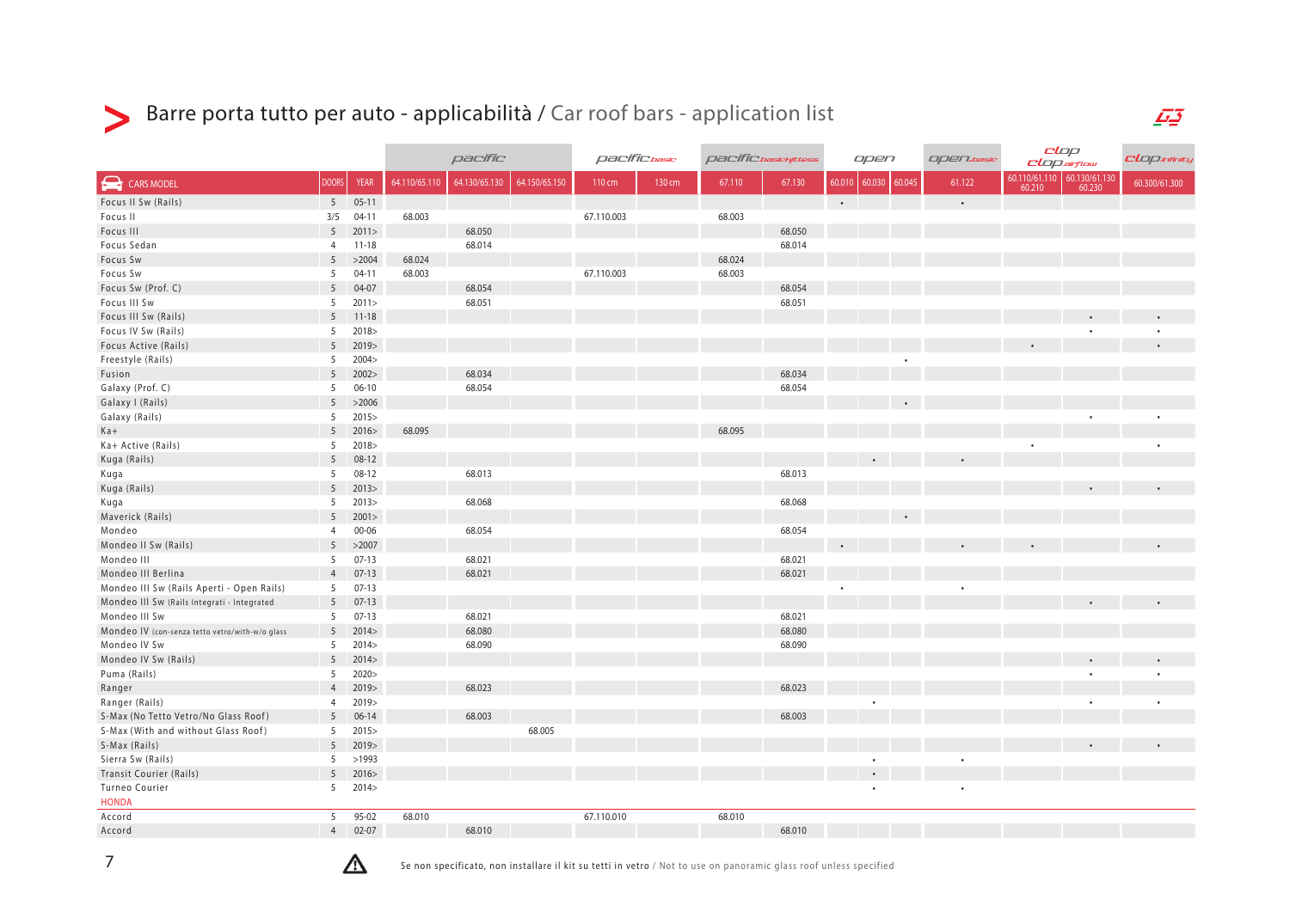|                          |                |             |               | pacific       |               | <i>pacific.basic</i> |            |        | <i>pacific.basicHttess</i> |                 | open        | Open.basic | clop<br><b>CLOP</b> .airflow                                                      | CLop.infinity |
|--------------------------|----------------|-------------|---------------|---------------|---------------|----------------------|------------|--------|----------------------------|-----------------|-------------|------------|-----------------------------------------------------------------------------------|---------------|
| CARS MODEL               | <b>DOORS</b>   | <b>YEAR</b> | 64.110/65.110 | 64.130/65.130 | 64.150/65.150 | 110 cm               | 130 cm     | 67.110 | 67.130                     | $60.010$ 60.030 | 60.045      | 61.122     | $\begin{array}{c c} 60.110/61.110 & 60.130/61.130 \\ 60.210 & 60.230 \end{array}$ | 60.300/61.300 |
| Accord                   | 5 <sup>5</sup> | 03-08       |               | 68.010        |               |                      | 67.130.010 |        | 68.010                     |                 |             |            |                                                                                   |               |
| Accord (Rails)           | 5              | 2008>       |               |               |               |                      |            |        |                            |                 |             |            |                                                                                   |               |
| Accord                   | $\overline{4}$ | $13 - 17$   |               | 68.010        |               |                      |            |        | 68.010                     |                 |             |            |                                                                                   |               |
| Accord Tourer Sw (Rails) | 5              | 2003>       |               |               |               |                      |            |        |                            |                 | $\bullet$ . |            |                                                                                   |               |
| Accord Tourer Sw         | 5              | 03-08       |               | 68.013        |               |                      |            |        | 68.013                     |                 |             |            |                                                                                   |               |
| Accord Wagon (Rails)     | 5              | 1994>       |               |               |               |                      |            |        |                            |                 |             |            |                                                                                   |               |
| Civic                    | 5              | 94-00       | 68.023        |               |               |                      |            | 68.023 |                            |                 |             |            |                                                                                   |               |
| Civic                    | 5              | $01 - 06$   | 68.010        |               |               | 67.110.010           |            | 68.010 |                            |                 |             |            |                                                                                   |               |
| Civic                    | $\overline{4}$ | 2016>       |               | 68.034        |               |                      |            |        | 68.034                     |                 |             |            |                                                                                   |               |
| Civic                    | 5              | 2016>       |               | 68.106        |               |                      |            |        | 68.106                     |                 |             |            |                                                                                   |               |
| Civic II Shuttle (Rails) | 5              | 1995>       |               |               |               |                      |            |        |                            |                 |             |            |                                                                                   |               |
| Civic V Aerodeck (Rails) | 5              | >2001       |               |               |               |                      |            |        |                            |                 |             |            |                                                                                   |               |
| Civic Tourer (Rails)     | 5              | 2014        |               |               |               |                      |            |        |                            |                 |             |            |                                                                                   |               |
| Concerto                 | 5              | >1994       | 68.023        |               |               |                      |            | 68.023 |                            |                 |             |            |                                                                                   |               |
| $Cr-V$                   | 5              | $07 - 11$   |               | 68.084        |               |                      |            |        | 68.084                     |                 |             |            |                                                                                   |               |
| $Cr-V$                   | 5              | 2012        |               | 68.027        |               |                      |            |        | 68.027                     |                 |             |            |                                                                                   |               |
| $Cr-V$                   | 5              | 2017>       |               | 68.089        |               |                      |            |        | 68.089                     |                 |             |            |                                                                                   |               |
| Cr-V (Rails)             | 5              | >2002       |               |               |               |                      |            |        |                            |                 |             |            |                                                                                   |               |
| Cr-V (Rails)             | 5 <sup>5</sup> | $12 - 16$   | 68.076        |               |               |                      |            | 68.076 |                            |                 |             |            |                                                                                   |               |
| Cr-V (Rails)             | 5              | 2017        | 68.126        |               |               |                      |            | 68.126 |                            |                 |             |            |                                                                                   |               |
| $Fr-V$                   | 5              | 2004 >      |               |               | 68.008        |                      |            |        |                            |                 |             |            |                                                                                   |               |
| Fr-V (Rails)             | 5              | 2005        |               |               |               |                      |            |        |                            |                 |             |            |                                                                                   |               |
| $Hr-V$                   | 5              | 2015        |               | 68.082        |               |                      |            |        | 68.082                     |                 |             |            |                                                                                   |               |
| Hr-V (Rails)             | 5              | 2015>       |               |               |               |                      |            |        |                            |                 |             |            |                                                                                   |               |
| Jazz                     | 5              | 08-14       |               | 68.008        |               |                      | 67.130.008 |        | 68.008                     |                 |             |            |                                                                                   |               |
| Odyssey (Rails)          | 5              | 2003 >      |               |               |               |                      |            |        |                            |                 |             |            |                                                                                   |               |
| Pilot (Rails)            | 5              | 2001 >      |               |               |               |                      |            |        |                            |                 |             |            |                                                                                   |               |
| Stream                   | 5 <sup>5</sup> | $00 - 06$   |               | 68.010        |               |                      | 67.130.010 |        | 68.010                     |                 |             |            |                                                                                   |               |
| <b>HYUNDAI</b>           |                |             |               |               |               |                      |            |        |                            |                 |             |            |                                                                                   |               |
| Accent                   | 5              | 95-99       | 68.011        |               |               | 67.110.011           |            | 68.011 |                            |                 |             |            |                                                                                   |               |
| Accent                   | 5              | $00 - 06$   | 68.010        |               |               | 67.110.010           |            | 68.010 |                            |                 |             |            |                                                                                   |               |
| Accent                   | 5              | 2007>       |               | 68.008        |               |                      | 67.130.008 |        | 68.008                     |                 |             |            |                                                                                   |               |
| Atos                     | 5              | 98-03       | 68.031        |               |               |                      |            | 68.031 |                            |                 |             |            |                                                                                   |               |
| Atos (Rails)             | 5 <sup>5</sup> | 1998>       |               |               |               |                      |            |        |                            |                 |             |            |                                                                                   |               |
| Atos Prime               | 5              | $04 - 07$   | 68.008        |               |               |                      |            | 68.008 |                            |                 |             |            |                                                                                   |               |
| Elantra                  | 4              | 2016>       |               | 68.089        |               |                      |            |        | 68.089                     |                 |             |            |                                                                                   |               |
| Gets                     | 5              | 2002>       | 68.023        |               |               |                      |            | 68.023 |                            |                 |             |            |                                                                                   |               |
| Gets Cross (Rails)       | 5              | 2006>       |               |               |               |                      |            |        |                            |                 |             |            |                                                                                   |               |
| H-1 (Rails)              | 5              | 1997>       |               |               |               |                      |            |        |                            |                 |             | $\bullet$  |                                                                                   |               |
| i10                      | 5              | $08-13$     | 68.023        |               |               |                      |            | 68.023 |                            |                 |             |            |                                                                                   |               |
| i10                      | 5              | 2014        |               | 68.008        |               |                      | 67.130.008 |        | 68.008                     |                 |             |            |                                                                                   |               |
| i20                      | 5              | $08 - 14$   | 68.011        |               |               | 67.110.011           |            | 68.011 |                            |                 |             |            |                                                                                   |               |
| i20                      | 5              | 2014        | 68.056        |               |               |                      |            | 68.056 |                            |                 |             |            |                                                                                   |               |
| i20 Coupè                | 3 <sup>7</sup> | 2015        | 68.056        |               |               |                      |            | 68.056 |                            |                 |             |            |                                                                                   |               |

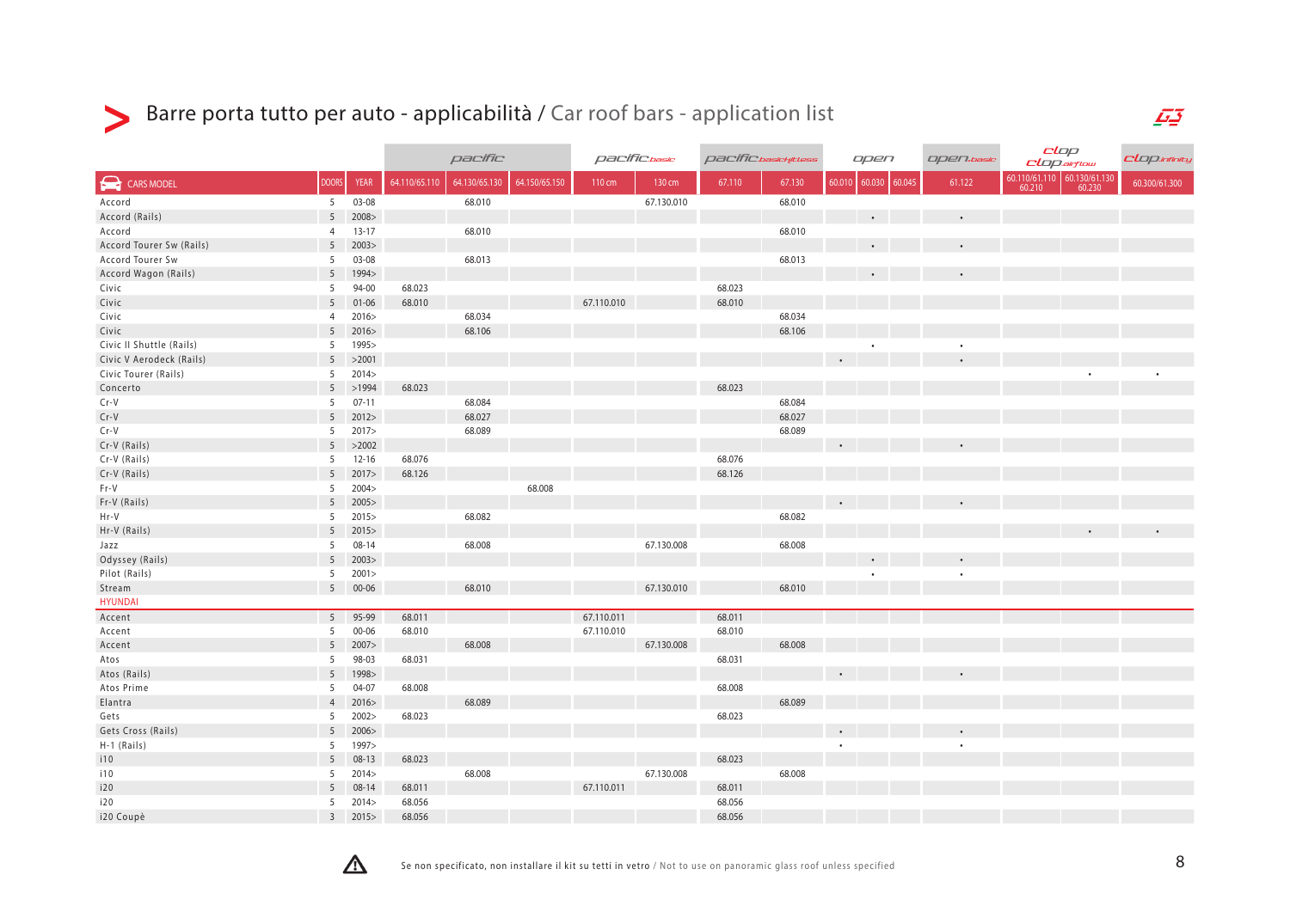|                                                    |                 |             | pacific                        |               |        | <i>pacific.basic</i> | <i><b>Pacific.basicHitless</b></i> |        | open             |        | Open.basic | clap<br><b>CL</b> OP.airflow                                                             |           | CLop.infinity |
|----------------------------------------------------|-----------------|-------------|--------------------------------|---------------|--------|----------------------|------------------------------------|--------|------------------|--------|------------|------------------------------------------------------------------------------------------|-----------|---------------|
| CARS MODEL                                         | <b>DOORS</b>    | <b>YEAR</b> | 64.110/65.110<br>64.130/65.130 | 64.150/65.150 | 110 cm | 130 cm               | 67.110                             | 67.130 | 60.010<br>60.030 | 60.045 | 61.122     | $\begin{array}{c c} 60.110/61.110 & 60.130/61.130 \\ \hline 60.210 & 60.230 \end{array}$ |           | 60.300/61.300 |
| i30                                                | 5 <sup>5</sup>  | $07-12$     | 68.056                         |               |        |                      |                                    | 68.056 |                  |        |            |                                                                                          |           |               |
| i30                                                | 3/5             | $12 - 16$   | 68.056                         |               |        |                      |                                    | 68.056 |                  |        |            |                                                                                          |           |               |
| i30                                                | 5               | 2017>       | 68.056                         |               |        |                      |                                    | 68.056 |                  |        |            |                                                                                          |           |               |
| i30 cw (Rails)                                     | 5               | 2007        |                                |               |        |                      |                                    |        |                  |        |            |                                                                                          |           |               |
| i30 Wagon (Rails Integrati)                        | 5               | $12 - 17$   | 68.084                         |               |        |                      |                                    | 68.084 |                  |        |            |                                                                                          |           |               |
| i30 Wagon (Rails)                                  | $5\overline{)}$ | 2017        |                                |               |        |                      |                                    |        |                  |        |            |                                                                                          |           |               |
| i40 Wagon (Rails Integrati)                        | 5               | 2011        | 68.084                         |               |        |                      |                                    | 68.084 |                  |        |            |                                                                                          |           |               |
| loniq                                              | 5               | 2016 >      | 68.098                         |               |        |                      |                                    | 68.098 |                  |        |            |                                                                                          |           |               |
| iX 20                                              | 5               | 2010>       | 68.027                         |               |        |                      |                                    | 68.027 |                  |        |            |                                                                                          |           |               |
| iX 35 (Rails)                                      | 5               | 2010>       |                                |               |        |                      |                                    |        |                  |        |            |                                                                                          | $\bullet$ |               |
| Kona (Rails)                                       | 5 <sup>5</sup>  | 2017>       |                                |               |        |                      |                                    |        |                  |        |            |                                                                                          |           |               |
| Matrix (Rails)                                     | $5\overline{)}$ | 2001 >      |                                |               |        |                      |                                    |        |                  |        |            |                                                                                          |           |               |
| Santa Fe (Rails)                                   | 5               | >2006       |                                |               |        |                      |                                    |        |                  |        | $\bullet$  |                                                                                          |           |               |
| Santa Fe (Rails)                                   | $5\overline{)}$ | 12-19       |                                |               |        |                      |                                    |        |                  |        |            |                                                                                          |           |               |
| Santamo (Rails)                                    | 5 <sup>5</sup>  | >2003       |                                |               |        |                      |                                    |        |                  |        |            |                                                                                          |           |               |
| Sonata (con-senza tetto vetro/with-w/o glass roof) | $\overline{4}$  | 2015        | 68.119                         |               |        |                      |                                    | 68.119 |                  |        |            |                                                                                          |           |               |
| Starex (Rails)                                     | 4               | 1997>       |                                |               |        |                      |                                    |        |                  |        |            |                                                                                          |           |               |
| Terracan (Rails)                                   | 5               | 2001 >      |                                |               |        |                      |                                    |        |                  |        |            |                                                                                          |           |               |
| Trajet (Rails)                                     | 5 <sup>5</sup>  | >2007       |                                |               |        |                      |                                    |        |                  |        |            |                                                                                          |           |               |
| Tucson (Rails)                                     | 5               | $04-10$     |                                |               |        |                      |                                    |        | $\bullet$        |        | $\bullet$  | $\bullet$                                                                                |           |               |
| Tucson (Rails)                                     | 5 <sup>5</sup>  | 2015>       |                                |               |        |                      |                                    |        |                  |        |            |                                                                                          |           |               |
| <b>INFINITI</b>                                    |                 |             |                                |               |        |                      |                                    |        |                  |        |            |                                                                                          |           |               |
| Ex 30D (Rails)                                     | 5               | 2010>       |                                |               |        |                      |                                    |        | $\bullet$        |        | $\bullet$  |                                                                                          |           |               |
| Ex 37 (Rails)                                      | $5\overline{)}$ | 2008>       |                                |               |        |                      |                                    |        | $\bullet$        |        | $\bullet$  |                                                                                          |           |               |
| Fx (Rails)                                         | 5               | 2002>       |                                |               |        |                      |                                    |        | $\bullet$        |        | $\bullet$  |                                                                                          |           |               |
| Fx 30D (Rails)                                     | 5               | 2010 >      |                                |               |        |                      |                                    |        | $\bullet$        |        |            |                                                                                          |           |               |
| G37XS                                              | $\overline{4}$  | 09-13       | 68.023                         |               |        |                      |                                    | 68.023 |                  |        |            |                                                                                          |           |               |
| QX70 (Rails)                                       | 5 <sup>5</sup>  | 09-17       |                                |               |        |                      |                                    |        |                  |        |            |                                                                                          |           |               |
| <b>JAGUAR</b>                                      |                 |             |                                |               |        |                      |                                    |        |                  |        |            |                                                                                          |           |               |
| F-PAce (Rails)                                     |                 | 5 2016>     |                                |               |        |                      |                                    |        |                  |        |            |                                                                                          |           |               |
| X-Type (Rails)                                     | 5               | 2004 >      |                                |               |        |                      |                                    |        |                  |        | $\bullet$  |                                                                                          |           |               |
| Xf Sportbrake (Rails)                              | $5\phantom{.0}$ | $12 - 16$   |                                |               |        |                      |                                    |        |                  |        |            |                                                                                          |           |               |
| Xf Sportbrake (Rails)                              | 5               | 2017>       |                                |               |        |                      |                                    |        |                  |        |            |                                                                                          |           | $\bullet$     |
| <b>JEEP</b>                                        |                 |             |                                |               |        |                      |                                    |        |                  |        |            |                                                                                          |           |               |
| Cherokee (Rails)                                   | 5               | 02-08       |                                |               |        |                      |                                    |        | $\bullet$        |        | $\bullet$  |                                                                                          |           |               |
| Cherokee (Rails)                                   | 5               | $08-13$     |                                |               |        |                      |                                    |        | $\bullet$        |        | $\bullet$  |                                                                                          |           | $\bullet$     |
| Cherokee (Rails)                                   | 5               | 2014        |                                |               |        |                      |                                    |        | $\bullet$        |        | $\bullet$  | 68.900                                                                                   |           | 68.900        |
| Compass (Rails)                                    | 5               | 2017        | 68.126                         |               |        |                      | 68.126                             |        |                  |        |            |                                                                                          |           |               |
| Grand Cherokee (Rails)                             | 5               | 92-98       |                                |               |        |                      |                                    |        |                  |        |            |                                                                                          |           |               |
| Grand Cherokee (Rails)                             | $5\overline{)}$ | $02 - 10$   |                                |               |        |                      |                                    |        |                  |        |            |                                                                                          |           |               |
| Grand Cherokee                                     | 5               | 2011 >      |                                | 68.111        |        |                      |                                    |        |                  |        |            |                                                                                          |           |               |
| Patriot (Rails)                                    | 5               | 2007        |                                |               |        |                      |                                    |        |                  |        |            |                                                                                          |           |               |
| Renegade (Rails)                                   | 5               | 2014        |                                |               |        |                      |                                    |        | $\bullet$        |        |            |                                                                                          | 68.900    | 68.900        |



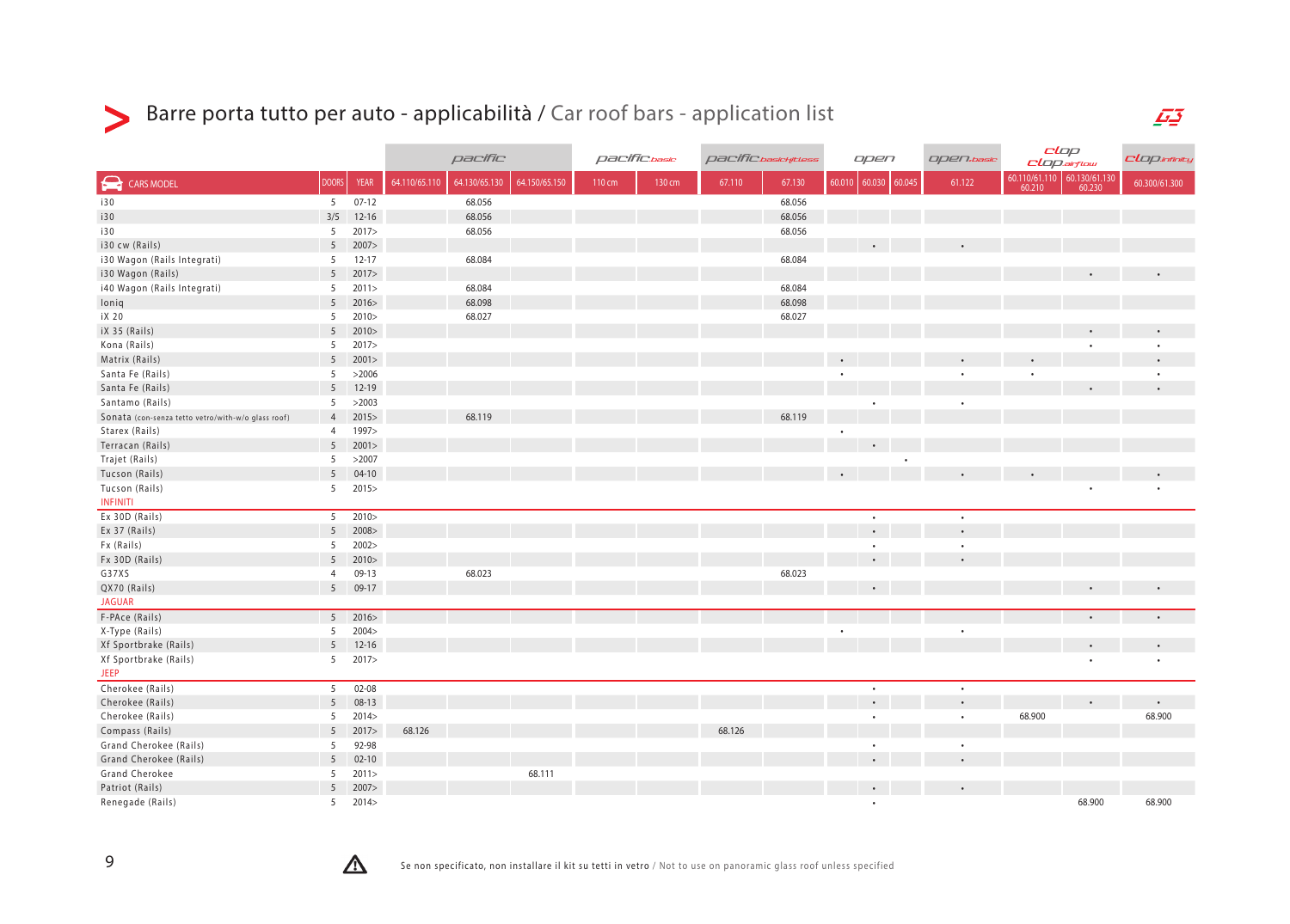|                                                      |                 |             |               | pacific       |               | <i><b>Pacific.basic</b></i> |            | <i>pacific.basicHtless</i> |        |           | open      |        | Open.basic | <b>CLOP</b> .airflow        | clop      | <b>CL</b> OP.infinity |
|------------------------------------------------------|-----------------|-------------|---------------|---------------|---------------|-----------------------------|------------|----------------------------|--------|-----------|-----------|--------|------------|-----------------------------|-----------|-----------------------|
| $\bigcirc$ CARS MODEL                                | <b>DOORS</b>    | <b>YEAR</b> | 64.110/65.110 | 64.130/65.130 | 64.150/65.150 | 110 cm                      | 130 cm     | 67.110                     | 67.130 | 60.010    | 60.030    | 60.045 | 61.122     | 60.110/61.110 60.130/61.130 |           | 60.300/61.300         |
| Wrangler                                             | 3 <sup>7</sup>  | 2019>       |               |               | 68.121        |                             |            |                            |        |           |           |        |            |                             |           |                       |
| Wrangler Unlimited<br><b>JMC</b>                     | 5               | 2019>       |               |               | 68.121        |                             |            |                            |        |           |           |        |            |                             |           |                       |
| Landwind (Rails)                                     | 5 <sup>7</sup>  | 2005 >      |               |               |               |                             |            |                            |        |           |           |        |            |                             |           |                       |
| KIA                                                  |                 |             |               |               |               |                             |            |                            |        |           |           |        |            |                             |           |                       |
| Carens (Rails)                                       | 5               | 02-06       |               |               |               |                             |            |                            |        | $\bullet$ |           |        | ٠          |                             |           |                       |
| Carens (Rails)                                       | 5               | 2013>       |               |               |               |                             |            |                            |        |           |           |        |            |                             |           |                       |
| Carnival (Rails)                                     | 5               | >2001       |               |               |               |                             |            |                            |        |           | $\bullet$ |        | $\bullet$  |                             |           |                       |
| Cee'd                                                | 5               | $06-11$     |               | 68.056        |               |                             |            |                            | 68.056 |           |           |        |            |                             |           |                       |
| Cee'd                                                | 5 <sup>5</sup>  | 2018>       |               | 68.023        |               |                             |            |                            | 68.023 |           |           |        |            |                             |           |                       |
| Cee'd Sw (Rails)                                     | 5               | $07-12$     |               |               |               |                             |            |                            |        |           |           |        |            |                             |           |                       |
| Cee'd Sw (Rails)                                     | 5               | $13 - 18$   |               |               |               |                             |            |                            |        |           |           |        |            |                             |           |                       |
| Cee'd Sportwagon (Rails)                             | 5               | 2018>       |               |               |               |                             |            |                            |        |           |           |        |            |                             |           |                       |
| Clarus (Rails)                                       | 5               | >2001       |               |               |               |                             |            |                            |        |           |           |        |            |                             |           |                       |
| Forte                                                | $\overline{4}$  | $12 - 18$   |               | 68.027        |               |                             |            |                            | 68.027 |           |           |        |            |                             |           |                       |
| Grand Carnival (Rails)                               | 5               | 2006>       |               |               |               |                             |            |                            |        |           |           |        | $\Delta$   |                             |           |                       |
| Niro (Rails)                                         | 5               | 2016 >      |               |               |               |                             |            |                            |        |           |           |        |            |                             |           |                       |
| Optima                                               | 4               | 2016>       |               | 68.114        |               |                             |            |                            | 68.114 |           |           |        |            |                             |           |                       |
| Optima Sw (Rails)                                    | 5               | 2016        |               |               |               |                             |            |                            |        |           |           |        |            |                             |           |                       |
| Picanto                                              | 5               | >2010       |               | 68.008        |               |                             | 67.130.008 |                            | 68.008 |           |           |        |            |                             |           |                       |
| Picanto                                              | 5               | $11 - 16$   | 68.027        |               |               |                             |            | 68.027                     |        |           |           |        |            |                             |           |                       |
| Picanto                                              | 5               | 2017>       | 68.089        |               |               |                             |            | 68.089                     |        |           |           |        |            |                             |           |                       |
| Pride (Rails)                                        | 5               | >2000       |               |               |               |                             |            |                            |        |           |           |        |            |                             |           |                       |
| Pro Cee'd                                            | $\mathbf{3}$    | $06-12$     |               | 68.056        |               |                             |            |                            | 68.056 |           |           |        |            |                             |           |                       |
| Rio                                                  | $5\overline{)}$ | 99-04       | 68.012        |               |               |                             |            | 68.012                     |        |           |           |        |            |                             |           |                       |
| Rio                                                  | 5               | $11 - 16$   |               | 68.032        |               |                             |            |                            | 68.032 |           |           |        |            |                             |           |                       |
| Rio                                                  | 5               | 2017        |               | 68.032        |               |                             |            |                            | 68.032 |           |           |        |            |                             |           |                       |
| Rio Sw (Rails)                                       | 5               | 2002        |               |               |               |                             |            |                            |        |           |           |        |            |                             |           | $\bullet$             |
| Shuma                                                | 5               | 1998>       | 68.010        |               |               | 67.110.010                  |            | 68.010                     |        |           |           |        |            |                             |           |                       |
| Sorento (Rails)                                      | 5               | $02 - 09$   |               |               |               |                             |            |                            |        |           |           |        |            |                             |           | $\bullet$             |
| Sorento (Rails)                                      | 5               | 09-14       |               |               |               |                             |            |                            |        |           |           |        |            |                             |           |                       |
| Sorento (Rails)                                      | 5               | 2015>       |               |               |               |                             |            |                            |        |           |           |        |            |                             |           | $\bullet$             |
| Sportage (Rails)                                     | 5               | 96-09       |               |               |               |                             |            |                            |        |           |           |        |            |                             |           |                       |
| Sportage (Rails)                                     | 5               | $10 - 15$   |               |               |               |                             |            |                            |        |           |           |        |            |                             |           | $\bullet$             |
| Sportage (Rails)                                     | 5               | 2016        |               |               |               |                             |            |                            |        |           |           |        |            |                             |           |                       |
| Soul (Rails)                                         | 5               | 2014        |               |               |               |                             |            |                            |        |           |           |        |            |                             | $\bullet$ | $\bullet$             |
| Stonic (Rails)                                       | 5               | 2017        |               |               |               |                             |            |                            |        |           | $\bullet$ |        |            |                             |           |                       |
| Venga                                                | 5               | 2010>       |               | 68.027        |               |                             |            |                            | 68.027 |           |           |        |            |                             |           |                       |
| XCee'd                                               | 5               | 2019>       |               |               |               |                             |            |                            |        |           |           |        |            |                             |           |                       |
| <b>LANCIA</b>                                        |                 |             |               |               |               |                             |            |                            |        |           |           |        |            |                             |           |                       |
| Dedra                                                | 4               | 1993>       | 68.072        |               |               | 67.110.072                  |            | 68.072                     |        |           |           |        |            |                             |           |                       |
| Delta                                                | 5               | 93-96       | 68.072        |               |               | 67.110.072                  |            | 68.072                     |        |           |           |        |            |                             |           |                       |
| Delta                                                | 5               | 2008>       |               | 68.049        |               |                             |            |                            | 68.049 |           |           |        |            |                             |           |                       |
| Lybra Sw (con-senza tetto vetro/with-w/o glass roof) | 5               | 99-06       | 68.003        |               |               | 67.110.003                  |            | 68.003                     |        |           |           |        |            |                             |           |                       |

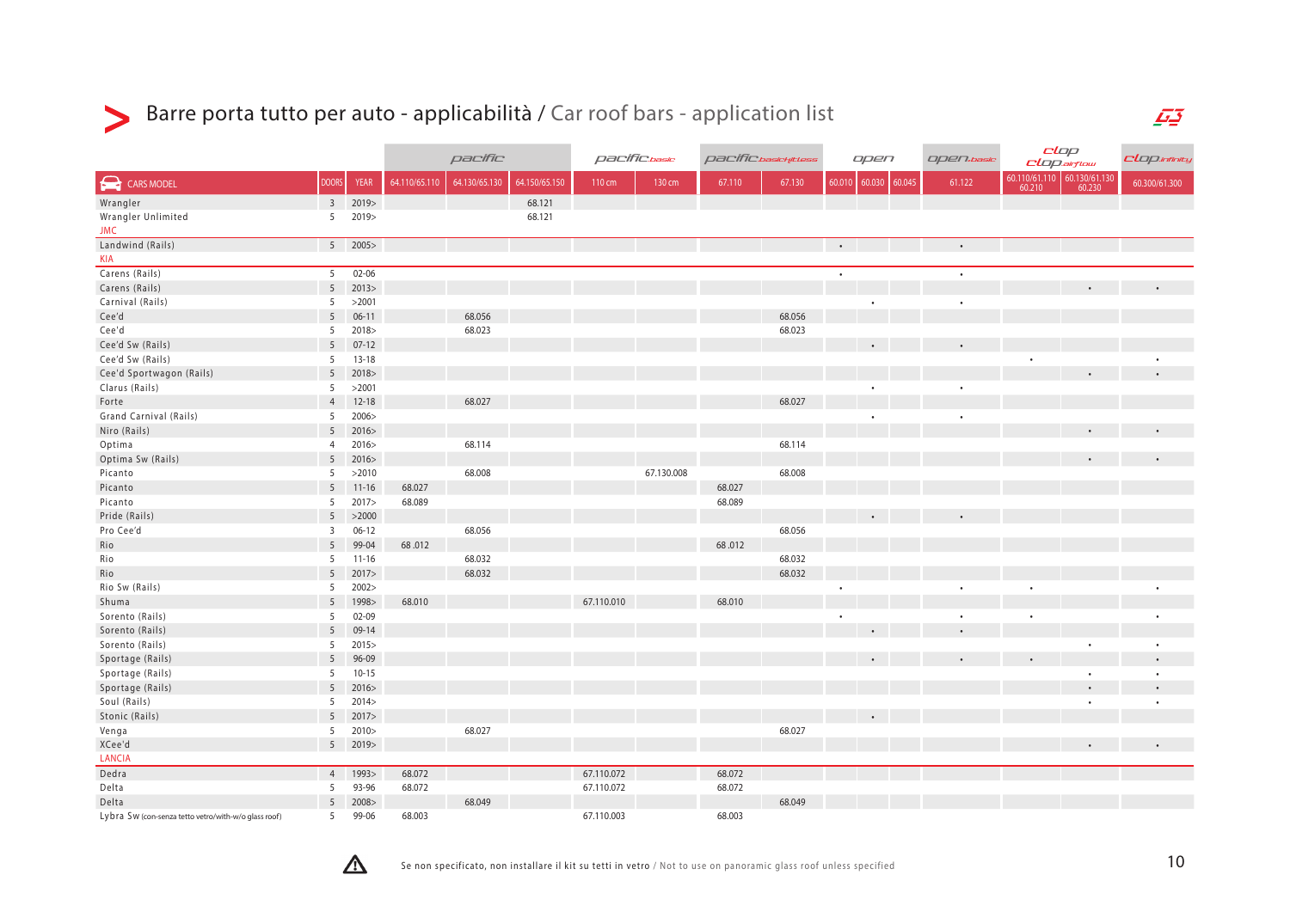|                                  |                 |             |               | pacific       |               | <i>pacific.basic</i> |            |        | pacific.basicHtless | open            |        | Open.basic | clap<br><b>CLOP</b> .airflow                                                             | CLOp.infinity |
|----------------------------------|-----------------|-------------|---------------|---------------|---------------|----------------------|------------|--------|---------------------|-----------------|--------|------------|------------------------------------------------------------------------------------------|---------------|
| CARS MODEL                       | <b>DOORS</b>    | <b>YEAR</b> | 64.110/65.110 | 64.130/65.130 | 64.150/65.150 | 110 cm               | 130 cm     | 67.110 | 67.130              | $60.010$ 60.030 | 60.045 | 61.122     | $\begin{array}{c c} 60.110/61.110 & 60.130/61.130 \\ \hline 60.210 & 60.230 \end{array}$ | 60.300/61.300 |
| Musa                             | 5 <sup>5</sup>  | 2005        | 68.003        |               |               | 67.110.003           |            | 68.003 |                     |                 |        |            |                                                                                          |               |
| Musa (Rails)                     | 5               | 2004 >      |               |               |               |                      |            |        |                     |                 |        |            |                                                                                          |               |
| Ypsilon                          | $\overline{3}$  | $04-11$     | 68.060        |               |               |                      |            | 68.060 |                     |                 |        |            |                                                                                          |               |
| Ypsilon                          | 5               | 2011>       |               | 68.078        |               |                      |            |        | 68.078              |                 |        |            |                                                                                          |               |
| Thema                            | $\overline{4}$  | 2011 >      |               | 68.118        |               |                      |            |        | 68.118              |                 |        |            |                                                                                          |               |
| <b>LAND ROVER</b>                |                 |             |               |               |               |                      |            |        |                     |                 |        |            |                                                                                          |               |
| Discovery (Rails)                | 5 <sup>5</sup>  | >2004       |               |               |               |                      |            |        |                     |                 |        |            |                                                                                          |               |
| Evoque                           | 5               | 2012 >      |               | 68.021        |               |                      |            |        | 68.021              |                 |        |            |                                                                                          |               |
| Freelander I (Rails)             | $5\overline{5}$ | >2006       |               |               |               |                      |            |        |                     |                 |        |            |                                                                                          |               |
| Freelander II (Rails)            | 5               | 2007>       |               |               |               |                      |            |        |                     |                 |        |            |                                                                                          |               |
| Range Rover Velar (Rails)        |                 | $5$ 2017>   |               |               |               |                      |            |        |                     |                 |        |            |                                                                                          |               |
| <b>LEXUS</b>                     |                 |             |               |               |               |                      |            |        |                     |                 |        |            |                                                                                          |               |
| Ct                               | 5 <sup>5</sup>  | 2014 >      | 68.010        |               |               | 67.110.010           |            | 68.010 |                     |                 |        |            |                                                                                          |               |
| Es 350                           | 4               | $13 - 18$   |               | 68.010        |               |                      |            |        | 68.010              |                 |        |            |                                                                                          |               |
| Gx 470 (Rails)                   | 5               | 2002 >      |               |               |               |                      |            |        |                     |                 |        |            |                                                                                          |               |
| Is 200                           | $\overline{4}$  | >2006       |               | 68.008        |               |                      | 67.130.008 |        | 68.008              |                 |        |            |                                                                                          |               |
| Is 200                           | $\overline{4}$  | 2006 >      |               | 68.005        |               |                      | 67.130.005 |        | 68.005              |                 |        |            |                                                                                          |               |
| Lx 470 (Rails)                   | 5               | 2005        |               |               |               |                      |            |        |                     |                 |        |            |                                                                                          |               |
| Nx                               | 5               | 2014        |               | 68.008        |               |                      | 67.130.008 |        | 68.008              |                 |        |            |                                                                                          |               |
| Nx (Rails)                       | 5               | 2014        |               |               |               |                      |            |        |                     |                 |        |            |                                                                                          |               |
| Rx (Rails)                       | 5               | 03-08       |               |               |               |                      |            |        |                     |                 |        |            |                                                                                          |               |
| Rx (Rails)                       | 5               | 2009>       |               |               |               |                      |            |        |                     | $\bullet$       |        | $\bullet$  |                                                                                          |               |
| Rx 350 (Rails)                   | 5               | 2006 >      |               |               |               |                      |            |        |                     |                 |        |            |                                                                                          |               |
| Rx 400 (Rails)                   | 5 <sup>5</sup>  | 2004 >      |               |               |               |                      |            |        |                     | $\bullet$       |        |            |                                                                                          |               |
| <b>MAZDA</b>                     |                 |             |               |               |               |                      |            |        |                     |                 |        |            |                                                                                          |               |
| $\overline{2}$                   | 5 <sup>5</sup>  | 04-07       | 68.023        |               |               |                      |            | 68.023 |                     |                 |        |            |                                                                                          |               |
| $\overline{2}$                   | 3/5             | $07-13$     | 68.056        |               |               |                      |            | 68.056 |                     |                 |        |            |                                                                                          |               |
| $\overline{2}$                   | 5               | 2014        | 68.079        |               |               |                      |            | 68.079 |                     |                 |        |            |                                                                                          |               |
| $\overline{3}$                   | 5               | $13 - 18$   |               | 68.065        |               |                      |            |        | 68.065              |                 |        |            |                                                                                          |               |
| $\overline{3}$                   | 5               | 2019>       |               | 68.003        |               |                      |            |        | 68.003              |                 |        |            |                                                                                          |               |
| 3 (No Tetto Vetro/No Glass Roof) | $5\overline{)}$ | $03-12$     |               | 68.056        |               |                      |            |        | 68.056              |                 |        |            |                                                                                          |               |
| 5 (Rails)                        | 5               | $05 - 07$   |               |               |               |                      |            |        |                     |                 |        |            |                                                                                          |               |
| $6\overline{6}$                  | $5\overline{)}$ | $02 - 12$   | 68.055        |               |               |                      |            | 68.055 |                     |                 |        |            |                                                                                          |               |
| 6 Sw                             | 5               | $02 - 12$   | 68.055        |               |               |                      |            | 68.055 |                     |                 |        |            |                                                                                          |               |
| 6 Sw (Rails)                     | $5\phantom{.0}$ | 02-08       |               |               |               |                      |            |        |                     |                 |        |            |                                                                                          |               |
| 6 Sw (Rails)                     | 5               | 2009>       |               |               |               |                      |            |        |                     |                 |        | $\bullet$  |                                                                                          |               |
| 121                              | $\overline{3}$  | $96 - 03$   | 68.072        |               |               | 67.110.072           |            | 68.072 |                     |                 |        |            |                                                                                          |               |
| 121                              | 5               | 1996>       | 68.011        |               |               | 67.110.011           |            | 68.011 |                     |                 |        |            |                                                                                          |               |
| 626 V (Rails)                    | 5               | >2002       |               |               |               |                      |            |        |                     |                 |        |            |                                                                                          |               |
| Az (Rails)                       | 5               | 2004>       |               |               |               |                      |            |        |                     |                 |        |            |                                                                                          |               |
| $CX-3$                           | 5               | 2015        |               | 68.062        |               |                      |            |        | 68.062              |                 |        |            |                                                                                          |               |
| $CX-5$                           | 5               | $12 - 16$   |               | 68.056        |               |                      |            |        | 68.056              |                 |        |            |                                                                                          |               |
| $CX-5$                           | 5               | 2017        |               | 68.003        |               |                      |            |        | 68.003              |                 |        |            |                                                                                          |               |
| Demio (Rails)                    | 5               | >2003       |               |               |               |                      |            |        |                     |                 |        | $\bullet$  |                                                                                          |               |
| Mpv (Rails)                      |                 | 5 > 1999    |               |               |               |                      |            |        |                     | $\bullet$ .     |        |            |                                                                                          |               |





11 **1** Se non specificato, non installare il kit su tetti in vetro / Not to use on panoramic glass roof unless specified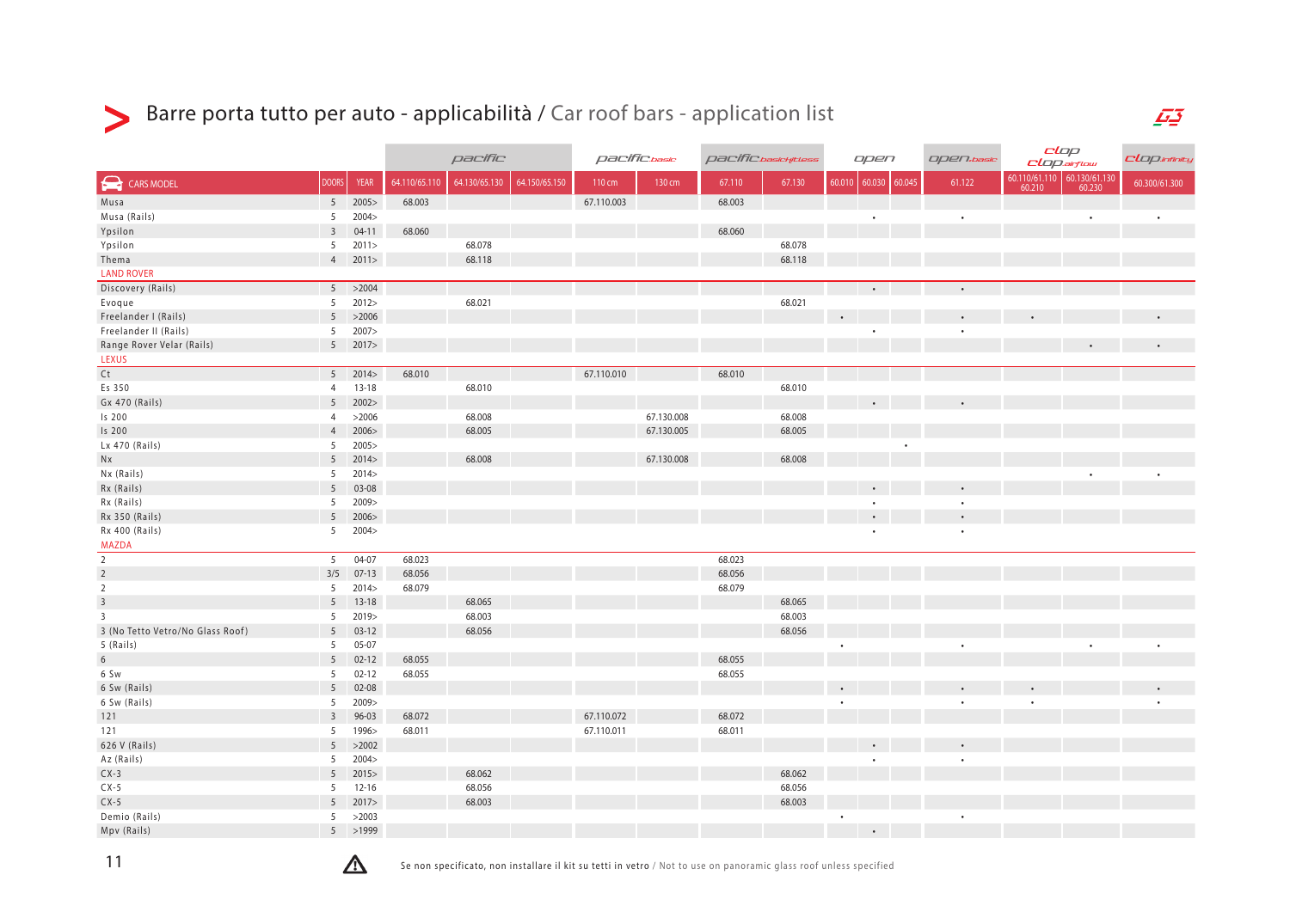|                                                                           |               | pacific                        |            | pacific.basic |        | pacific.basichitless |                 | open      | <b>Open.basic</b> | clop<br><b>CLOP</b> .airflow                    | CLop.infinity |
|---------------------------------------------------------------------------|---------------|--------------------------------|------------|---------------|--------|----------------------|-----------------|-----------|-------------------|-------------------------------------------------|---------------|
| $\blacktriangleright$<br><b>YEAR</b><br><b>DOORS</b><br><b>CARS MODEL</b> | 64.110/65.110 | 64.130/65.130<br>64.150/65.150 | 110 cm     | 130 cm        | 67.110 | 67.130               | $60.010$ 60.030 | 60.045    | 61.122            | 60.110/61.110 60.130/61.130<br>60.210<br>60.230 | 60.300/61.300 |
| Premacy (Rails)<br>5 > 2005                                               |               |                                |            |               |        |                      |                 | $\bullet$ | $\bullet$         |                                                 |               |
| 5 <sup>5</sup><br>>2004<br>Tribute (Rails)                                |               |                                |            |               |        |                      |                 |           | $\bullet$         |                                                 |               |
| <b>MERCEDES</b>                                                           |               |                                |            |               |        |                      |                 |           |                   |                                                 |               |
| 190-200<br>ALL<br>$\overline{4}$                                          |               | 68.008                         |            | 67.130.008    |        | 68.008               |                 |           |                   |                                                 |               |
| >1995<br>200T-230Te-300Te (Rails)<br>5 <sup>5</sup>                       |               |                                |            |               |        |                      |                 | $\bullet$ | $\bullet$         |                                                 |               |
| $05-12$<br>5<br>Classe A                                                  | 68.003        |                                | 67.110.003 |               | 68.003 |                      |                 |           |                   |                                                 |               |
| Classe A<br>5 <sup>5</sup><br>$12 - 17$                                   | 68.006        |                                |            |               | 68.006 |                      |                 |           |                   |                                                 |               |
| Classe A<br>2018><br>5                                                    | 68.006        |                                |            |               | 68.006 |                      |                 |           |                   |                                                 |               |
| Classe A Passo Corto<br>5 <sup>5</sup><br>>2004                           | 68.011        |                                | 67.110.011 |               | 68.011 |                      |                 |           |                   |                                                 |               |
| 5<br>Classe A Passo Lungo<br>>2004                                        | 68.010        |                                | 67.110.010 |               | 68.010 |                      |                 |           |                   |                                                 |               |
| Classe A Coupe'<br>$05 - 12$<br>$\overline{3}$                            | 68.003        |                                | 67.110.003 |               | 68.003 |                      |                 |           |                   |                                                 |               |
| 5<br>Classe B<br>$05 - 12$                                                | 68.003        |                                | 67.110.003 |               | 68.003 |                      |                 |           |                   |                                                 |               |
| Classe B<br>5<br>$11 - 17$                                                |               | 68.006                         |            |               |        | 68.006               |                 |           |                   |                                                 |               |
| Classe B<br>5<br>2018>                                                    |               | 68.006                         |            |               |        | 68.006               |                 |           |                   |                                                 |               |
| Classe C<br>>2007<br>$\overline{4}$                                       |               | 68.008                         |            | 67.130.008    |        | 68.008               |                 |           |                   |                                                 |               |
| $07 - 12$<br>Classe C<br>$\overline{4}$                                   |               | 68.007                         |            |               |        | 68.007               |                 |           |                   |                                                 |               |
| Classe C<br>2013><br>4                                                    |               | 68.007                         |            |               |        | 68.007               |                 |           |                   |                                                 |               |
| 93-14<br>Classe C Sw (Rails)<br>5                                         |               |                                |            |               |        |                      |                 | $\bullet$ |                   |                                                 |               |
| Classe C Sw (Rails)<br>2014<br>5                                          |               |                                |            |               |        |                      |                 |           |                   |                                                 |               |
| Classe C Coupe'<br>$\overline{2}$<br>2011>                                | 68.007        |                                |            |               | 68.007 |                      |                 |           |                   |                                                 |               |
| 2013<br>Cla<br>4                                                          |               | 68.006                         |            |               |        | 68.006               |                 |           |                   |                                                 |               |
| Cla Shooting Brake<br>5<br>2015                                           | 68.006        |                                |            |               | 68.006 |                      |                 |           |                   |                                                 |               |
| Cls<br>$10 - 16$<br>$\overline{4}$                                        |               | 68.007                         |            |               |        | 68.007               |                 |           |                   |                                                 |               |
| C1s<br>2017<br>$\overline{4}$                                             |               | 68.007                         |            |               |        | 68.007               |                 |           |                   |                                                 |               |
| Cls Shooting Brake<br>2012<br>5                                           |               | 68.007                         |            |               |        | 68.007               |                 |           |                   |                                                 |               |
| Classe E<br>>2001<br>$\overline{4}$                                       |               | 68.008                         |            | 67.130.008    |        | 68.008               |                 |           |                   |                                                 |               |
| $02 - 09$<br>Classe E<br>4                                                |               | 68.003                         |            |               |        | 68.003               |                 |           |                   |                                                 |               |
| Classe E<br>$09-15$<br>$\overline{4}$                                     |               | 68.007                         |            |               |        | 68.007               |                 |           |                   |                                                 |               |
| Classe E<br>2016><br>4                                                    |               | 68.007                         |            |               |        | 68.007               |                 |           |                   |                                                 |               |
| Classe E Sw (Rails)<br>$5\phantom{.0}$<br>$03 - 15$                       |               |                                |            |               |        |                      |                 |           |                   |                                                 |               |
| Classe E Sw (Rails)<br>2016><br>5                                         |               |                                |            |               |        |                      |                 |           |                   |                                                 |               |
| Classe E Coupe'<br>$\overline{2}$<br>$09-16$                              |               | 68.007                         |            |               |        | 68.007               |                 |           |                   |                                                 |               |
| Classe E Coupe'<br>$\overline{2}$<br>2017>                                | 68.007        |                                |            |               | 68.007 |                      |                 |           |                   |                                                 |               |
| $5\overline{)}$<br>$93 - 12$<br>Classe M (Rails)                          |               |                                |            |               |        |                      |                 |           |                   |                                                 |               |
| 2006><br>GI (Rails)<br>5                                                  |               |                                |            |               |        |                      |                 |           |                   |                                                 |               |
| Gla (Rails)<br>2013 ><br>5                                                |               |                                |            |               |        |                      |                 |           |                   |                                                 |               |
| Glc<br>5<br>2016>                                                         |               | 68.007                         |            |               |        | 68.007               |                 |           |                   |                                                 |               |
| Glc (Rails)<br>2015><br>$5\phantom{.0}$                                   |               |                                |            |               |        |                      |                 |           |                   |                                                 |               |
| Gle<br>2018><br>5                                                         |               | 68.006                         |            |               |        | 68.006               |                 |           |                   |                                                 |               |
| Gle (Rails)<br>$5\phantom{.0}$<br>2011>                                   |               |                                |            |               |        |                      |                 |           |                   |                                                 | $\bullet$     |
| Glk (Rails)<br>5<br>2008>                                                 |               |                                |            |               |        |                      |                 |           |                   |                                                 |               |
| MI (Rails)<br>5<br>$93 - 12$                                              |               |                                |            |               |        |                      |                 |           |                   |                                                 |               |
| MI (Rails)<br>5<br>2013                                                   |               |                                |            |               |        |                      |                 |           |                   |                                                 |               |
| Vaneo (Rails)<br>5<br>>2005                                               |               |                                |            |               |        |                      |                 |           |                   |                                                 |               |
|                                                                           |               |                                |            |               |        |                      |                 |           |                   |                                                 |               |

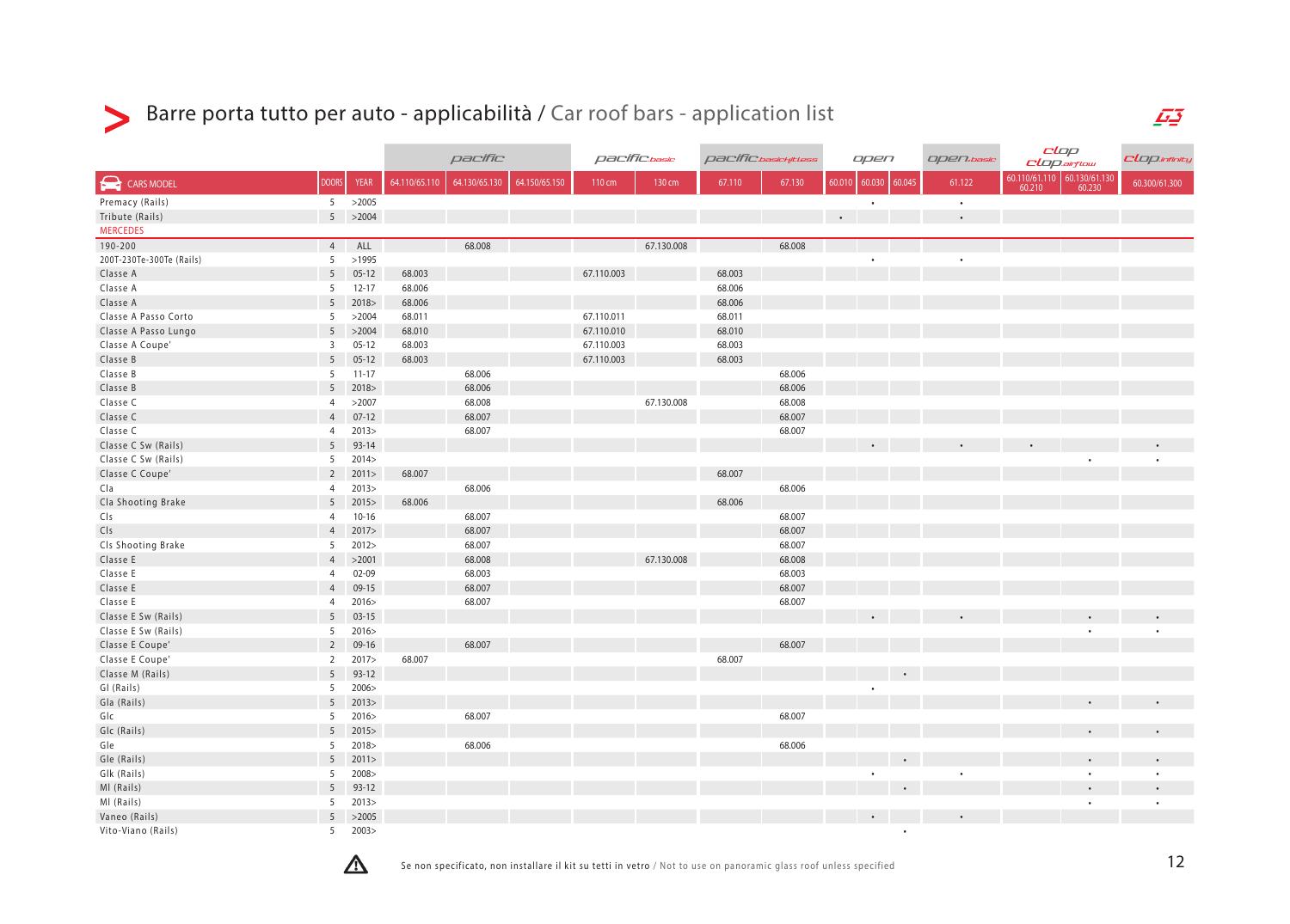|                                                    |                 |           |               | pacific       |               | <i>pacific.basic</i> |            | <i>pacific.basicHitless</i> |        |           | open                   | Open.basic |        | clop<br><b>CLOP</b> .airflow          | CLop.infinity |
|----------------------------------------------------|-----------------|-----------|---------------|---------------|---------------|----------------------|------------|-----------------------------|--------|-----------|------------------------|------------|--------|---------------------------------------|---------------|
| CARS MODEL                                         | <b>DOORS</b>    | YEAR      | 64.110/65.110 | 64.130/65.130 | 64.150/65.150 | 110 cm               | 130 cm     | 67.110                      | 67.130 |           | $60.010$ 60.030 60.045 | 61.122     | 60.210 | 60.110/61.110 60.130/61.130<br>60.230 | 60.300/61.300 |
| <b>MINI</b>                                        |                 |           |               |               |               |                      |            |                             |        |           |                        |            |        |                                       |               |
| Countryman (Rails)                                 | 5               | $10 - 15$ |               |               |               |                      |            |                             |        |           |                        |            |        | $\bullet$                             | $\bullet$     |
| Countryman (Rails)                                 | $5\overline{)}$ | 2016 >    |               |               |               |                      |            |                             |        |           |                        |            |        |                                       |               |
| Mini                                               | 5               | 2014      | 68.092        |               |               |                      |            | 68.092                      |        |           |                        |            |        |                                       |               |
| Clubman                                            | 5 <sup>5</sup>  | 2015      |               | 68.092        |               |                      |            |                             | 68.092 |           |                        |            |        |                                       |               |
| <b>MITSUBISHI</b>                                  |                 |           |               |               |               |                      |            |                             |        |           |                        |            |        |                                       |               |
| Asx                                                |                 | $5$ 2012> |               | 68.003        |               |                      |            |                             | 68.003 |           |                        |            |        |                                       |               |
| Asx (Rails)                                        | 5               | $10 - 18$ |               |               |               |                      |            |                             |        |           |                        |            |        |                                       |               |
| Asx (Rails)                                        | 5               | 2019>     |               |               |               |                      |            |                             |        |           |                        |            |        |                                       |               |
| Eclipse Cross (Rails)                              | 5               | 2017>     |               |               |               |                      |            |                             |        |           |                        |            |        |                                       |               |
| Galant V (Rails)                                   | $5\overline{)}$ | >1996     |               |               |               |                      |            |                             |        |           |                        |            |        |                                       |               |
| Grandis (Rails)                                    | 5               | 2003>     |               |               |               |                      |            |                             |        |           |                        |            |        |                                       |               |
| L200                                               | $\overline{4}$  | 2015      |               | 68.013        |               |                      |            |                             | 68.013 |           |                        |            |        |                                       |               |
| Lancer                                             | $\overline{4}$  | $07-17$   |               | 68.110        |               |                      |            |                             | 68.110 |           |                        |            |        |                                       |               |
| Outlander II (Rails)                               | $5\overline{5}$ | $07-11$   |               |               |               |                      |            |                             |        |           |                        |            |        |                                       |               |
| Outlander III (Rails)                              | 5               | 2012      |               |               |               |                      |            |                             |        |           |                        |            |        |                                       |               |
| Pajero Pinin (Rails)                               | 5               | >2007     |               |               |               |                      |            |                             |        |           |                        |            |        |                                       |               |
| Pajero Sport (Rails)                               | 5 <sup>5</sup>  | >2001     |               |               |               |                      |            |                             |        |           |                        | $\bullet$  |        |                                       |               |
| Pajero Montero III (Rails)                         | 3/5             | >2007     |               |               |               |                      |            |                             |        |           |                        |            |        |                                       |               |
| Space Runner (Rails)                               | 5 <sup>5</sup>  | >1999     |               |               |               |                      |            |                             |        |           |                        |            |        |                                       |               |
| Space Star (Rails)                                 | 5               | >2006     |               |               |               |                      |            |                             |        | $\bullet$ |                        |            |        |                                       |               |
| Space Star                                         | $\mathbf{3}$    | 2016      |               | 68.033        |               |                      |            |                             | 68.033 |           |                        |            |        |                                       |               |
| Space Wagon (Rails)                                | 5 <sup>7</sup>  | >1998     |               |               |               |                      |            |                             |        |           |                        |            |        |                                       |               |
| <b>NISSAN</b>                                      |                 |           |               |               |               |                      |            |                             |        |           |                        |            |        |                                       |               |
| Almera (Rails)                                     | $5-1$           | >2006     |               |               |               |                      |            |                             |        |           |                        |            |        |                                       |               |
| Altima                                             | $\overline{4}$  | $13 - 18$ |               | 68.112        |               |                      |            |                             | 68.112 |           |                        |            |        |                                       |               |
| Juke                                               | $5\phantom{.0}$ | 2010 >    | 68.013        |               |               |                      |            | 68.013                      |        |           |                        |            |        |                                       |               |
| Leaf                                               | 5               | 2011      |               | 68.031        |               |                      |            |                             | 68.031 |           |                        |            |        |                                       |               |
| Maxima (con-senza tetto vetro/with-w/o glass roof) | $\overline{4}$  | 2016 >    |               | 68.113        |               |                      |            |                             | 68.113 |           |                        |            |        |                                       |               |
| Micra                                              | $\mathbf{3}$    | $92 - 03$ | 68.009        |               |               | 67.110.009           |            | 68.009                      |        |           |                        |            |        |                                       |               |
| Micra                                              | 5               | $92 - 03$ | 68.011        |               |               | 67.110.011           |            | 68.011                      |        |           |                        |            |        |                                       |               |
| Micra                                              | 5               | $03-10$   | 68.032        |               |               |                      |            | 68.032                      |        |           |                        |            |        |                                       |               |
| Micra                                              | 5               | 2010>     | 68.014        |               |               |                      |            | 68.014                      |        |           |                        |            |        |                                       |               |
| Micra                                              | 5               | 2017>     | 68.123        |               |               |                      |            | 68.123                      |        |           |                        |            |        |                                       |               |
| Murano (Rails)                                     | 5               | 2005 >    |               |               |               |                      |            |                             |        |           |                        |            |        |                                       |               |
| Navara (Rails)                                     | 4               | 2016      |               |               |               |                      |            |                             |        |           |                        |            |        |                                       |               |
| Note                                               | $5\overline{)}$ | >2012     |               | 68.012        |               |                      |            |                             | 68.012 |           |                        |            |        |                                       |               |
| Note                                               | 5               | 2013>     |               | 68.011        |               |                      | 67.130.011 |                             | 68.011 |           |                        |            |        |                                       |               |
| Pathfinder (Rails)                                 | 5               | 2005 >    |               |               |               |                      |            |                             |        |           |                        |            | 68.900 |                                       | 68.900        |
| Patrol (Rails)                                     | 5               | 1998>     |               |               |               |                      |            |                             |        |           |                        |            |        |                                       |               |
| Pulsar (Tetto In Vetro/Glass Roof)                 | 5               | 2014 >    |               | 68.010        |               |                      | 67.130.010 |                             | 68.010 |           |                        |            |        |                                       |               |
| Primera (Rails)                                    | 5               | 2002>     |               |               |               |                      |            |                             |        |           |                        |            |        |                                       |               |
| Qashqai                                            | $5\phantom{.0}$ | $07-13$   |               | 68.059        |               |                      |            |                             | 68.059 |           |                        |            |        |                                       |               |
| Qashqai (Rails)                                    | 5               | $07-13$   |               |               |               |                      |            |                             |        |           |                        |            |        |                                       |               |
| Qashqai                                            | 5 <sup>5</sup>  | 2013>     |               | 68.010        |               |                      | 67.130.010 |                             | 68.010 |           |                        |            |        |                                       |               |
|                                                    |                 |           |               |               |               |                      |            |                             |        |           |                        |            |        |                                       |               |



13 **Se non specificato, non installare il kit su tetti in vetro** / Not to use on panoramic glass roof unless specified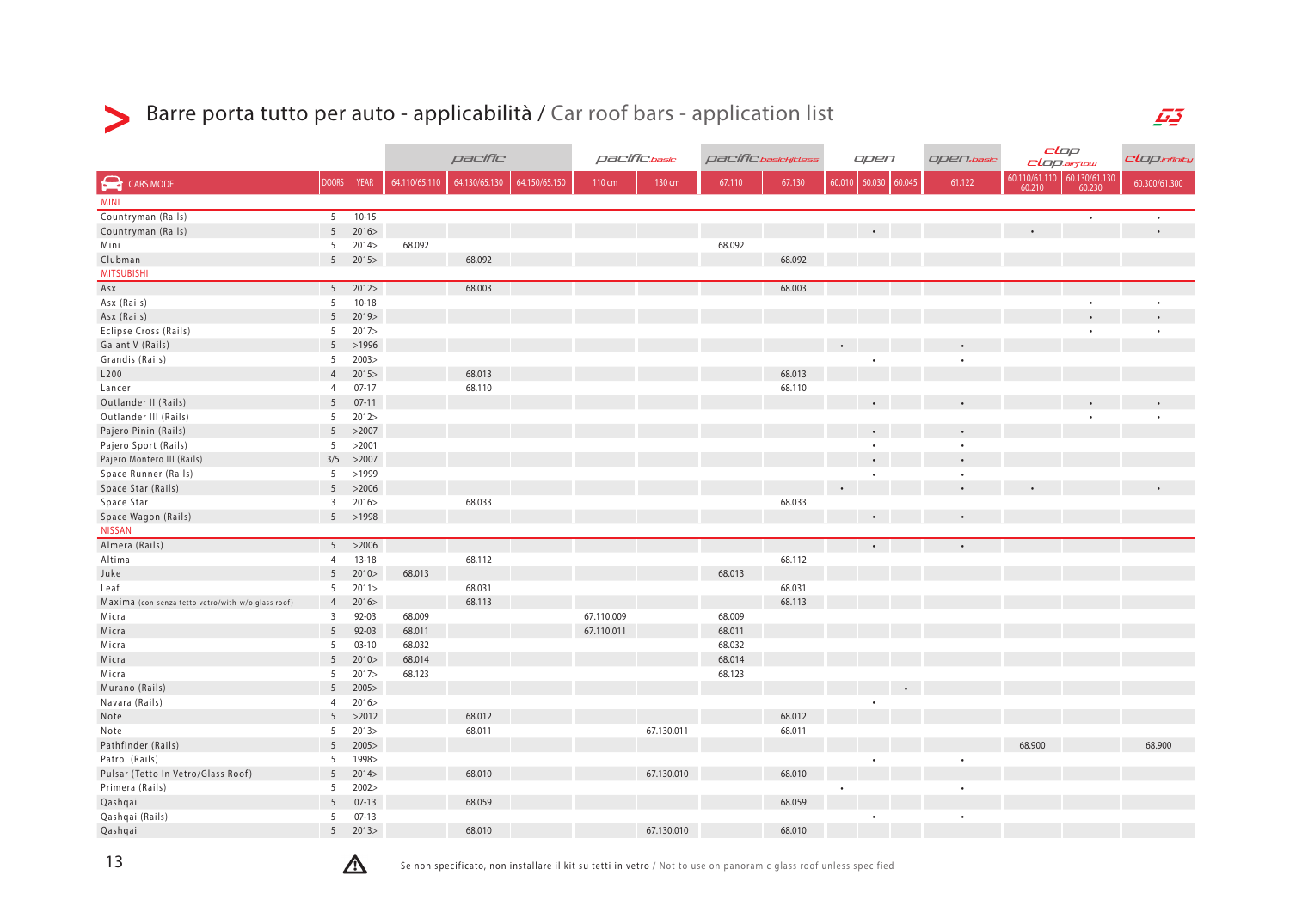|                                            |                 |             |               | pacific       |               | pacific.basic |        |        | pacific.basicHitless | open             |        | Open.basic |                         | clop<br><b>CLOP</b> .airflow | <b>CL</b> OP.Infinity |
|--------------------------------------------|-----------------|-------------|---------------|---------------|---------------|---------------|--------|--------|----------------------|------------------|--------|------------|-------------------------|------------------------------|-----------------------|
| $\blacktriangleright$<br><b>CARS MODEL</b> | <b>DOORS</b>    | <b>YEAR</b> | 64.110/65.110 | 64.130/65.130 | 64.150/65.150 | 110 cm        | 130 cm | 67.110 | 67.130               | 60.010<br>60.030 | 60.045 | 61.122     | 60.110/61.110<br>60.210 | 60.130/61.130<br>60.230      | 60.300/61.300         |
| Qashqai (Rails)                            | 5               | 2013        |               |               |               |               |        |        |                      |                  |        |            |                         |                              | $\bullet$             |
| Qashqai+2 (Rails)                          | 5               | 2008>       |               |               |               |               |        |        |                      |                  |        |            |                         |                              |                       |
| Rouge                                      | 5               | $07-13$     |               | 68.014        |               |               |        |        | 68.014               |                  |        |            |                         |                              |                       |
| Terrano II (Rails)                         | 3/5             | 2003>       |               |               |               |               |        |        |                      |                  |        |            |                         |                              |                       |
| Versa                                      | $\overline{4}$  | $06-12$     |               | 68.010        |               |               |        |        | 68.010               |                  |        |            |                         |                              |                       |
| Xtrail (Rails)                             | 5 <sup>5</sup>  | 2014        |               |               |               |               |        |        |                      |                  |        |            |                         |                              |                       |
| <b>OPEL</b>                                |                 |             |               |               |               |               |        |        |                      |                  |        |            |                         |                              |                       |
| Adam                                       | $\overline{3}$  | 2012 >      | 68.002        |               |               |               |        | 68.002 |                      |                  |        |            |                         |                              |                       |
| Agila (Rails)                              | 5               | 2000>       |               |               |               |               |        |        |                      |                  |        | $\bullet$  |                         |                              |                       |
| Agila                                      | 5               | >2007       |               | 68.015        |               |               |        |        | 68.015               |                  |        |            |                         |                              |                       |
| Antara (Rails)                             | 5               | 2006>       |               |               |               |               |        |        |                      |                  |        |            |                         |                              |                       |
| Astra (No Tetto Vetro/No Glass Roof)       | $\overline{3}$  | 91-97       | 68.072        |               |               | 67.110.072    |        | 68.072 |                      |                  |        |            |                         |                              |                       |
| Astra (No Tetto Vetro/No Glass Roof)       | $\overline{3}$  | 98-02       | 68.072        |               |               | 67.110.072    |        | 68.072 |                      |                  |        |            |                         |                              |                       |
| Astra (No Tetto Vetro/No Glass Roof)       | $\overline{3}$  | 04-09       | 68.003        |               |               | 67.110.003    |        | 68.003 |                      |                  |        |            |                         |                              |                       |
| Astra (No Tetto Vetro/No Glass Roof)       | 5 <sup>5</sup>  | 91-94       | 68.072        |               |               | 67.110.072    |        | 68.072 |                      |                  |        |            |                         |                              |                       |
| Astra (No Tetto Vetro/No Glass Roof)       | 5               | 95-98       | 68.072        |               |               | 67.110.072    |        | 68.072 |                      |                  |        |            |                         |                              |                       |
| Astra (No Tetto Vetro/No Glass Roof)       | 5               | 99-03       | 68.072        |               |               | 67.110.072    |        | 68.072 |                      |                  |        |            |                         |                              |                       |
| Astra (No Tetto Vetro/No Glass Roof)       | 5               | 04-09       | 68.003        |               |               | 67.110.003    |        | 68.003 |                      |                  |        |            |                         |                              |                       |
| Astra (No Tetto Vetro/No Glass Roof)       | 5               | $10-14$     | 68.002        |               |               |               |        | 68.002 |                      |                  |        |            |                         |                              |                       |
|                                            | $5\overline{)}$ | 2015        |               | 68.086        |               |               |        |        | 68.086               |                  |        |            |                         |                              |                       |
| Astra                                      |                 |             | 68.002        |               |               |               |        | 68.002 |                      |                  |        |            |                         |                              |                       |
| Astra Sedan                                | $\overline{4}$  | 2010>       |               |               |               |               |        |        |                      |                  |        |            |                         |                              |                       |
| Astra Sw (Rails)                           | 5               | >2004       |               |               |               |               |        |        |                      |                  |        |            |                         |                              |                       |
| Astra Sw (Rails)                           | 5               | $04-07$     |               |               |               |               |        |        |                      |                  |        |            |                         |                              |                       |
| Astra Sw (Rails)                           | 5               | $07-09$     |               |               |               |               |        |        |                      |                  |        |            |                         |                              |                       |
| Astra Sw                                   | 5               | 04-09       | 68.003        |               |               | 67.110.003    |        | 68.003 |                      |                  |        |            |                         |                              |                       |
| Astra Sport Tourer (Rails)                 | 5               | $10 - 15$   |               |               |               |               |        |        |                      |                  |        |            |                         |                              |                       |
| Astra Sport Tourer (Rails)                 | 5               | 2016>       |               | 68.104        |               |               |        |        | 68.104               |                  |        |            |                         |                              |                       |
| Calibra                                    | $\overline{3}$  | 90-97       | 68.072        |               |               | 67.110.072    |        | 68.072 |                      |                  |        |            |                         |                              |                       |
| Combo (Rails)                              | 5               | 2002        |               |               |               |               |        |        |                      |                  |        |            |                         |                              |                       |
| Combo Life (Rails)                         | 5               | 2018>       |               |               |               |               |        |        |                      |                  |        |            |                         | 68.901                       |                       |
| Corsa                                      | $\overline{3}$  | 93-00       | 68.072        |               |               | 67.110.072    |        | 68.072 |                      |                  |        |            |                         |                              |                       |
| Corsa                                      | $\overline{3}$  | $01 - 06$   | 68.072        |               |               | 67.110.072    |        | 68.072 |                      |                  |        |            |                         |                              |                       |
| Corsa                                      | $\overline{3}$  | 2006>       | 68.002        |               |               |               |        | 68.002 |                      |                  |        |            |                         |                              |                       |
| Corsa                                      | 5               | 93-00       | 68.072        |               |               | 67.110.072    |        | 68.072 |                      |                  |        |            |                         |                              |                       |
| Corsa                                      | 5               | $01 - 06$   | 68.072        |               |               | 67.110.072    |        | 68.072 |                      |                  |        |            |                         |                              |                       |
| Corsa                                      | 5               | 2006 >      | 68.002        |               |               |               |        | 68.002 |                      |                  |        |            |                         |                              |                       |
| Crossland X                                | 5               | 2017>       |               | 68.102        |               |               |        |        | 68.102               |                  |        |            |                         |                              |                       |
| Crossland X (Rails)                        | 5               | 2017        |               |               |               |               |        |        |                      |                  |        |            |                         |                              |                       |
| Frontera (Rails)                           | 5               | >1998       |               |               |               |               |        |        |                      |                  |        |            |                         |                              |                       |
| Grandland X (Rails)                        | 5               | 2017        |               |               |               |               |        |        |                      |                  |        |            |                         |                              |                       |
| Insignia                                   | 5               | 2010>       |               | 68.045        |               |               |        |        | 68.045               |                  |        |            |                         |                              |                       |
| Insignia Grand Sport                       | 5               | 2017        |               | 68.107        |               |               |        |        | 68.107               |                  |        |            |                         |                              |                       |
| Insignia Sports Tourer (Rails)             | 5               | 09-17       |               |               |               |               |        |        |                      |                  |        |            |                         |                              |                       |
| Insignia Sports Tourer (Rails)             | 5               | 2017        |               |               |               |               |        |        |                      |                  |        |            |                         |                              |                       |
| Kadett E                                   | 5               | 85-91       | 68.072        |               |               | 67.110.072    |        | 68.072 |                      |                  |        |            |                         |                              |                       |

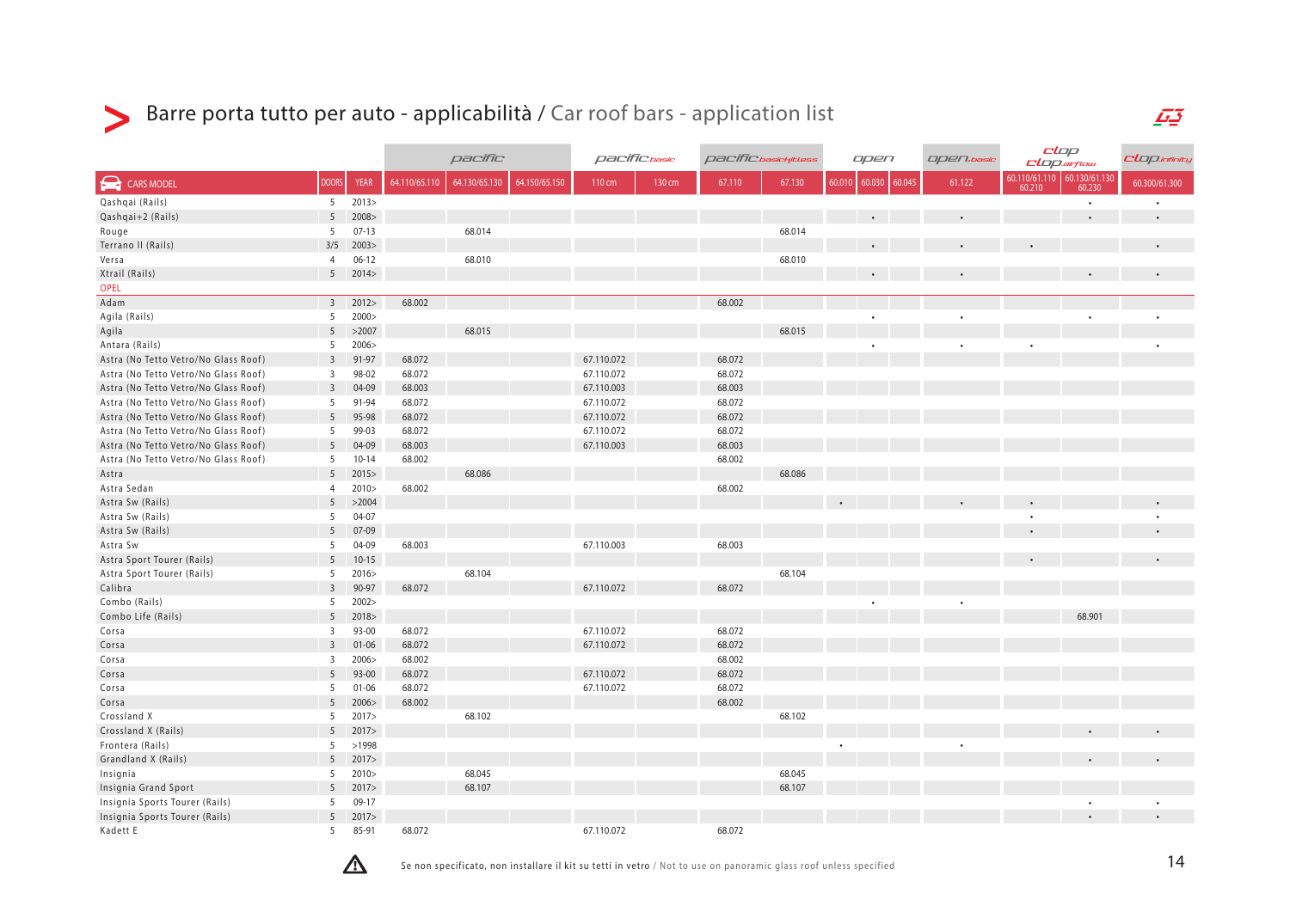|                       |                 |           |               | pacific       |               | <i>pacific.basic</i> |        | <i>pacific.basicHitless</i> |        |           | open            |        | Open.basic | clop<br><b>CLOP</b> .airflow                                                             | <b>CL</b> OP.infinity |
|-----------------------|-----------------|-----------|---------------|---------------|---------------|----------------------|--------|-----------------------------|--------|-----------|-----------------|--------|------------|------------------------------------------------------------------------------------------|-----------------------|
| CARS MODEL            | <b>DOORS</b>    | YEAR      | 64.110/65.110 | 64.130/65.130 | 64.150/65.150 | 110 cm               | 130 cm | 67.110                      | 67.130 |           | $60.010$ 60.030 | 60.045 | 61.122     | $\begin{array}{c c} 60.110/61.110 & 60.130/61.130 \\ \hline 60.210 & 60.230 \end{array}$ | 60.300/61.300         |
| Kadett E (Rails)      | 5 <sup>5</sup>  | 84-91     |               |               |               |                      |        |                             |        |           |                 |        |            |                                                                                          |                       |
| Karl                  | 5               | 2015>     | 68.025        |               |               |                      |        | 68.025                      |        |           |                 |        |            |                                                                                          |                       |
| Karl Rocks (Rails)    | 5               | 2017>     |               |               |               |                      |        |                             |        |           |                 |        |            |                                                                                          |                       |
| Meriva A              | 5               | 03-09     | 68.002        |               |               |                      |        | 68.002                      |        |           |                 |        |            |                                                                                          |                       |
| Meriva B              | 5               | 2010 >    |               | 68.002        |               |                      |        |                             | 68.002 |           |                 |        |            |                                                                                          |                       |
| Mokka (Rails)         | 5               | 2012      |               |               |               |                      |        |                             |        |           |                 |        |            |                                                                                          |                       |
| Mokka X (Rails)       | 5               | 2016 >    |               |               |               |                      |        |                             |        |           |                 |        |            |                                                                                          |                       |
| Omega B (Rails)       | 5               | >2003     |               |               |               |                      |        |                             |        |           |                 |        |            |                                                                                          |                       |
| Signum                | 5 <sup>5</sup>  | 03-08     | 68.002        |               |               |                      |        | 68.002                      |        |           |                 |        |            |                                                                                          |                       |
| Sintra (Rails)        | 5               | >1999     |               |               |               |                      |        |                             |        |           |                 |        |            |                                                                                          |                       |
| Tigra                 | $\overline{3}$  | >2004     | 68.072        |               |               | 67.110.072           |        | 68.072                      |        |           |                 |        |            |                                                                                          |                       |
| Vectra                | 5               | 03-08     | 68.002        |               |               |                      |        | 68.002                      |        |           |                 |        |            |                                                                                          |                       |
| Vectra Sw (Rails)     | 5               | >2003     |               |               |               |                      |        |                             |        | $\bullet$ |                 |        |            |                                                                                          |                       |
| Vectra Sw (Rails)     | 5               | 03-04     |               |               |               |                      |        |                             |        |           |                 |        |            |                                                                                          |                       |
| Vectra Sw (Rails)     | $5\overline{)}$ | 05-08     |               |               |               |                      |        |                             |        |           |                 |        |            |                                                                                          |                       |
| Vectra C (Rails)      | 5               | 2003>     |               |               |               |                      |        |                             |        |           |                 |        |            |                                                                                          |                       |
| Zafira                | $\overline{5}$  | $08-11$   | 68.003        |               |               | 67.110.003           |        | 68.003                      |        |           |                 |        |            |                                                                                          |                       |
| Zafira Tourer         | 5               | 2011>     |               | 68.002        |               |                      |        |                             | 68.002 |           |                 |        |            |                                                                                          |                       |
| Zafira (Rails)        | $\overline{5}$  | >2004     |               |               |               |                      |        |                             |        |           |                 |        |            |                                                                                          |                       |
| Zafira (Rails)        | 5               | 05-06     |               |               |               |                      |        |                             |        |           |                 |        |            |                                                                                          |                       |
| Zafira (Rails)        | 5               | $07-11$   |               |               |               |                      |        |                             |        |           |                 |        |            |                                                                                          |                       |
| Zafira Tourer (Rails) | 5 <sup>5</sup>  | 2012 >    |               |               |               |                      |        |                             |        |           |                 |        |            |                                                                                          |                       |
| <b>PEUGEOT</b>        |                 |           |               |               |               |                      |        |                             |        |           |                 |        |            |                                                                                          |                       |
| 106                   | 3 <sup>1</sup>  | $91 - 04$ | 68.009        |               |               | 67.110.009           |        | 68.009                      |        |           |                 |        |            |                                                                                          |                       |
| 106                   | 5 <sup>5</sup>  | $91 - 04$ | 68.011        |               |               | 67.110.011           |        | 68.011                      |        |           |                 |        |            |                                                                                          |                       |
| 107                   | 5               | 2005 >    | 68.023        |               |               |                      |        | 68.023                      |        |           |                 |        |            |                                                                                          |                       |
| 108                   | $5\overline{)}$ | 2014 >    | 68.023        |               |               |                      |        | 68.023                      |        |           |                 |        |            |                                                                                          |                       |
| 205                   | $\overline{3}$  | ALL       | 68.009        |               |               | 67.110.009           |        | 68.009                      |        |           |                 |        |            |                                                                                          |                       |
| 205                   | 5 <sup>5</sup>  | ALL       | 68.011        |               |               | 67.110.011           |        | 68.011                      |        |           |                 |        |            |                                                                                          |                       |
| 206                   | 3/5             | 98-08     | 68.058        |               |               |                      |        | 68.058                      |        |           |                 |        |            |                                                                                          |                       |
| 206 Plus              | 3/5             | 2009>     | 68.058        |               |               |                      |        | 68.058                      |        |           |                 |        |            |                                                                                          |                       |
| 206 Sw (Rails)        | 5               | $02 - 07$ |               |               |               |                      |        |                             |        |           |                 |        |            |                                                                                          |                       |
| 207                   | 3/5             | 2006>     | 68.004        |               |               |                      |        | 68.004                      |        |           |                 |        |            |                                                                                          |                       |
| 207 Sw (Rails)        | 5               | 2007>     |               |               |               |                      |        |                             |        |           |                 |        |            |                                                                                          |                       |
| 208                   | $\overline{3}$  | 2012 >    |               | 68.066        |               |                      |        |                             | 68.066 |           |                 |        |            |                                                                                          |                       |
| 208                   | 5               | 2012      |               | 68.066        |               |                      |        |                             | 68.066 |           |                 |        |            |                                                                                          |                       |
| 306 Sw (Rails)        | 5               | 94-00     |               |               |               |                      |        |                             |        |           |                 |        |            |                                                                                          |                       |
| 307                   | 3/5             | 2001 >    |               | 68.003        |               |                      |        |                             | 68.003 |           |                 |        |            |                                                                                          |                       |
| 307 Sw (Rails)        | 5               | 2002 >    |               |               |               |                      |        |                             |        |           |                 |        |            |                                                                                          |                       |
| 308                   | 3/5             | >2012     | 68.004        |               |               |                      |        | 68.004                      |        |           |                 |        |            |                                                                                          |                       |
| 308                   | 5               | 2013>     |               | 68.069        |               |                      |        |                             | 68.069 |           |                 |        |            |                                                                                          |                       |
| 308 Sw                | 5               | 2014 >    |               | 68.069        |               |                      |        |                             | 68.069 |           |                 |        |            |                                                                                          |                       |
| 308 Sw (Rails)        | 5               | $07-13$   |               |               |               |                      |        |                             |        |           |                 |        |            |                                                                                          |                       |
| 308 Sw (Rails)        | 5               | 2014 >    |               |               |               |                      |        |                             |        |           |                 |        |            |                                                                                          |                       |
| 405 Sw (Rails)        | 5 <sup>5</sup>  | 88-96     |               |               |               |                      |        |                             |        |           | $\bullet$       |        | $\bullet$  |                                                                                          |                       |
|                       |                 |           |               |               |               |                      |        |                             |        |           |                 |        |            |                                                                                          |                       |

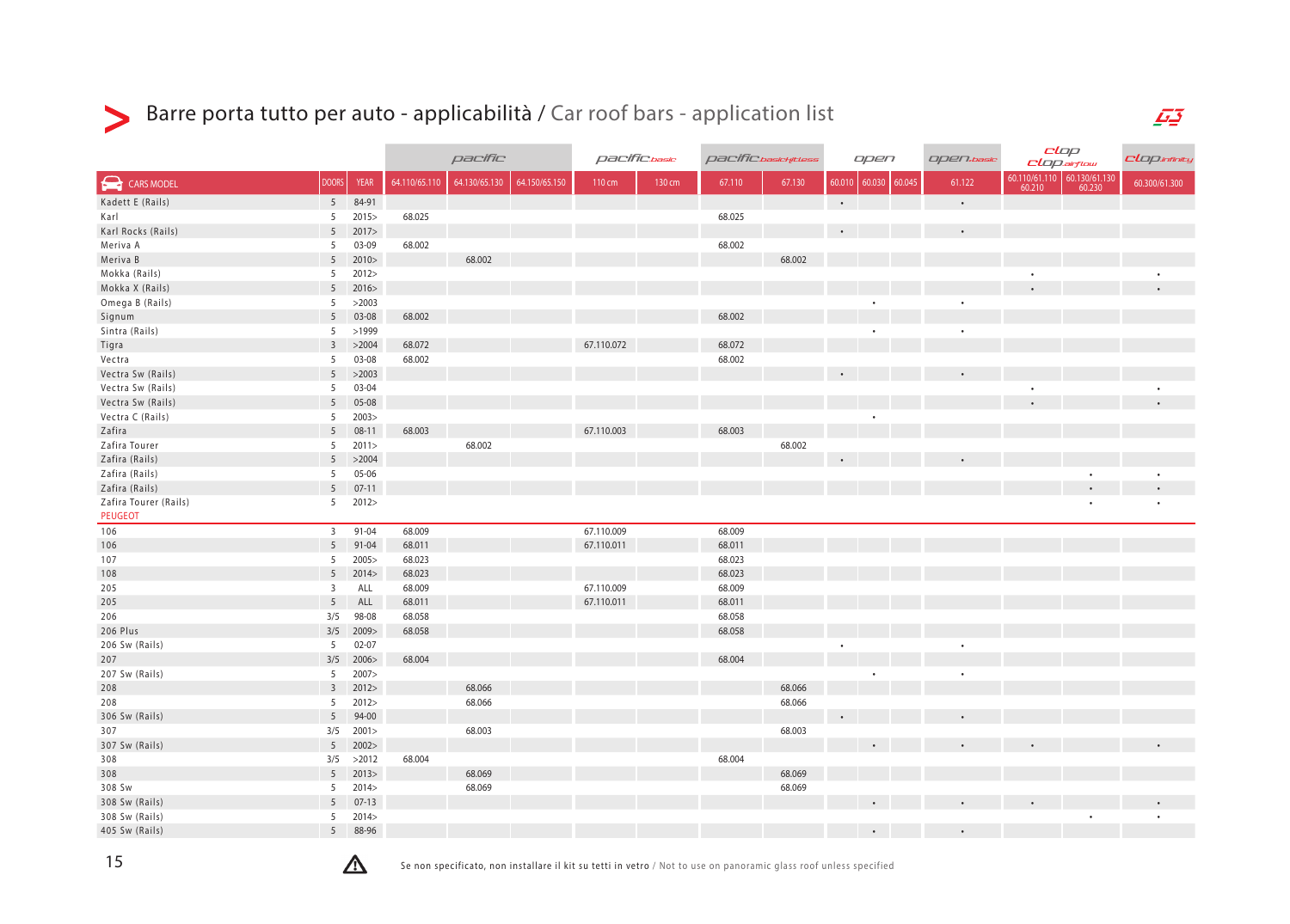|                                                    |                 |             |               | pacific       |               | <i>pacific.basic</i> |            | <i>pacific.basicHtLess</i> |        |           | open            | Open.basic |                                       | clop<br><b>CLOP</b> .airflow | <b>CL</b> OP.infinity |
|----------------------------------------------------|-----------------|-------------|---------------|---------------|---------------|----------------------|------------|----------------------------|--------|-----------|-----------------|------------|---------------------------------------|------------------------------|-----------------------|
| CARS MODEL                                         | <b>DOORS</b>    | <b>YEAR</b> | 64.110/65.110 | 64.130/65.130 | 64.150/65.150 | 110 cm               | 130 cm     | 67.110                     | 67.130 | 60.010    | 60.030   60.045 | 61.122     | 60.110/61.110 60.130/61.130<br>60.210 | 60.230                       | 60.300/61.300         |
| 406 Sw (Rails)                                     | 5 <sub>5</sub>  | 96-04       |               |               |               |                      |            |                            |        | $\bullet$ |                 | $\bullet$  |                                       |                              | $\bullet$             |
| 407 Berlina                                        | $\overline{4}$  | 2005>       | 68.004        |               |               |                      |            | 68.004                     |        |           |                 |            |                                       |                              |                       |
| 407 Sw (Rails)                                     | 5               | 2004>       |               |               |               |                      |            |                            |        |           |                 |            |                                       |                              | $\bullet$             |
| 505 (Rails)                                        | $5\phantom{.0}$ | 82-93       |               |               |               |                      |            |                            |        |           |                 |            |                                       |                              |                       |
| 508 Sw (Rails)                                     | 5               | $11 - 17$   |               |               |               |                      |            |                            |        |           |                 |            |                                       |                              | $\bullet$             |
| 508 Sw (Rails)                                     | 5               | 2018>       |               |               |               |                      |            |                            |        |           |                 |            |                                       |                              |                       |
| 605                                                | $\overline{4}$  | 90-98       |               | 68.010        |               |                      | 67.130.010 |                            | 68.010 |           |                 |            |                                       |                              |                       |
| 607                                                | $\overline{4}$  | 1999>       | 68.041        |               |               |                      |            | 68.041                     |        |           |                 |            |                                       |                              |                       |
| 1007                                               | 5 <sup>5</sup>  | 2005>       |               |               |               |                      |            |                            |        |           |                 | $\bullet$  |                                       |                              |                       |
| 2008 (Rails)                                       | 5               | $13 - 15$   |               |               |               |                      |            |                            |        |           |                 |            |                                       |                              |                       |
| 2008 (Rails)                                       | 5 <sup>5</sup>  | $16 - 18$   |               |               |               |                      |            |                            |        |           |                 |            |                                       |                              |                       |
| 2008 (Rails)                                       | 5 <sup>5</sup>  | 2019>       |               |               |               |                      |            |                            |        |           |                 |            |                                       |                              |                       |
| 3008 (No tetto vetro / No glass roof)              | 5               | $08 - 15$   |               | 68.004        |               |                      |            |                            | 68.004 |           |                 |            |                                       |                              |                       |
| 3008                                               | $5\overline{)}$ | 2016        |               | 68.127        |               |                      |            |                            | 68.127 |           |                 |            |                                       |                              |                       |
| 3008 (Rails)                                       | 5               | 2016>       |               |               |               |                      |            |                            |        |           |                 |            |                                       |                              |                       |
| 4007 (Rails)                                       | $5\phantom{.0}$ | 2007>       |               |               |               |                      |            |                            |        |           |                 |            |                                       |                              |                       |
| 5008 (No tetto vetro / No glass roof)              | 5               | 2009>       |               | 68.004        |               |                      |            |                            | 68.004 |           |                 |            |                                       |                              |                       |
| 5008 (Rails Integrati - Integrated Rails)          | 5               | 2017>       |               |               |               |                      |            |                            |        |           |                 |            |                                       |                              | $\bullet$             |
| Bipper (Rails)                                     | 5               | 2008>       |               |               |               |                      |            |                            |        |           |                 |            |                                       |                              | $\bullet$             |
| Partner (Rails)                                    | $5\phantom{.0}$ | $96 - 07$   |               |               |               |                      |            |                            |        |           |                 |            |                                       |                              |                       |
| Partner Tepee (Rails)                              | 5               | ALL         |               |               |               |                      |            |                            |        |           |                 |            |                                       | 68.900                       | 68.900                |
| Ranch / Ranch Van                                  | 3/5             | 2001 >      | 68.052        |               |               |                      |            | 68.052                     |        |           |                 |            |                                       |                              |                       |
| Ranch (Rails)                                      | 5               | 2001>       |               |               |               |                      |            |                            |        |           |                 |            |                                       |                              |                       |
| Rifter (Rails)                                     | 5 <sup>7</sup>  | 2018>       |               |               |               |                      |            |                            |        |           |                 |            |                                       | 68.901                       |                       |
| <b>PONTIAC</b>                                     |                 |             |               |               |               |                      |            |                            |        |           |                 |            |                                       |                              |                       |
| Montana (Rails)                                    | 5               | 2004 >      |               |               |               |                      |            |                            |        |           |                 |            |                                       |                              |                       |
| Trans Sport (Rails)                                | 5               | 89-97       |               |               |               |                      |            |                            |        |           | $\bullet$       |            |                                       |                              |                       |
| <b>PORSCHE</b>                                     |                 |             |               |               |               |                      |            |                            |        |           |                 |            |                                       |                              |                       |
| Cayenne (Rails)                                    | 5 <sup>5</sup>  | 2003>       |               |               |               |                      |            |                            |        |           | $\bullet$       | $\bullet$  |                                       |                              |                       |
| <b>RENAULT</b>                                     |                 |             |               |               |               |                      |            |                            |        |           |                 |            |                                       |                              |                       |
| Captur                                             | 5 <sup>5</sup>  | 2013>       |               | 68.071        |               |                      |            |                            | 68.071 |           |                 |            |                                       |                              |                       |
| Clio III                                           | $\overline{3}$  | $05-12$     |               | 68.087        |               |                      |            |                            | 68.087 |           |                 |            |                                       |                              |                       |
| Clio III                                           | 5               | $05 - 12$   |               | 68.001        |               |                      |            |                            | 68.001 |           |                 |            |                                       |                              |                       |
| Clio IV                                            | 5               | 2013        |               | 68.070        |               |                      |            |                            | 68.070 |           |                 |            |                                       |                              |                       |
| Clio Sporter (Rails)                               | 5               | 2013        |               |               |               |                      |            |                            |        |           |                 |            |                                       |                              |                       |
| Espace (Senza pred.orig./ Without original points) | 5               | >2004       |               | 68.010        |               |                      | 67.130.010 |                            | 68.010 |           |                 |            |                                       |                              |                       |
| Grand Modus                                        | 5               | 2007>       |               | 68.001        |               |                      |            |                            | 68.001 |           |                 |            |                                       |                              |                       |
| Grand Scenic                                       | 5               | 04-09       |               | 68.003        |               |                      |            |                            | 68.003 |           |                 |            |                                       |                              |                       |
| Grand Scenic                                       | 5               | 09-16       |               | 68.036        |               |                      |            |                            | 68.036 |           |                 |            |                                       |                              |                       |
| Grand Scenic (Rails)                               | 5               | 2016 >      |               |               |               |                      |            |                            |        |           |                 |            |                                       |                              |                       |
| Kadjar (Rails)                                     | 5               | 2015        |               |               |               |                      |            |                            |        |           |                 |            |                                       |                              | $\bullet$             |
| Kangoo (Rails)                                     | 5               | $01 - 06$   |               |               |               |                      |            |                            |        |           |                 |            |                                       |                              |                       |
| Koleos (Rails)                                     | 5               | $08 - 17$   |               |               |               |                      |            |                            |        |           |                 |            |                                       |                              | $\bullet$             |
| Koleos (Rails)                                     | 5               | 2017        |               |               |               |                      |            |                            |        |           |                 |            |                                       |                              | $\bullet$             |
| Laguna                                             | 5 <sup>7</sup>  | >2000       |               | 68.008        |               |                      | 67.130.008 |                            | 68.008 |           |                 |            |                                       |                              |                       |

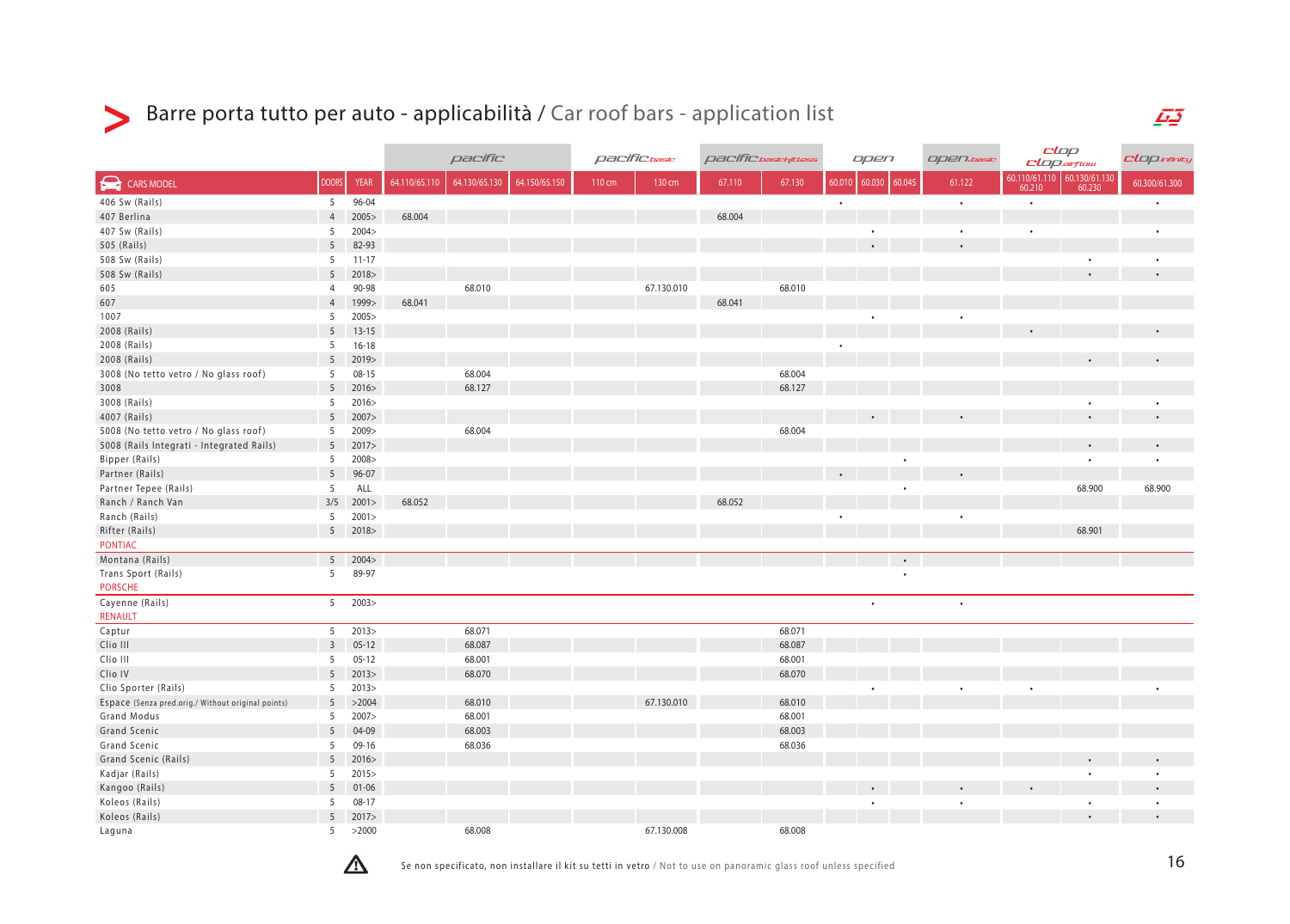|                            |                 |                |               | pacific       |               | <i>pacific.basic</i> |            |        | pacific. <sub>basicHi</sub> tless |                 | open                 |        | Open.basic |        | clop<br><b>CLOP</b> .airflow          | CLop.infinity |
|----------------------------|-----------------|----------------|---------------|---------------|---------------|----------------------|------------|--------|-----------------------------------|-----------------|----------------------|--------|------------|--------|---------------------------------------|---------------|
| CARS MODEL                 | <b>DOORS</b>    | YEAR           | 64.110/65.110 | 64.130/65.130 | 64.150/65.150 | 110 cm               | 130 cm     | 67.110 | 67.130                            | $60.010$ 60.030 |                      | 60.045 | 61.122     | 60.210 | 60.110/61.110 60.130/61.130<br>60.230 | 60.300/61.300 |
| Laguna                     |                 | 5 2008>        |               | 68.046        |               |                      |            |        | 68.046                            |                 |                      |        |            |        |                                       |               |
| Laguna Sw (Rails)          | 5               | 95-01          |               |               |               |                      |            |        |                                   |                 |                      |        |            |        |                                       |               |
| Laguna Sw (Rails)          | 5               | $01 - 07$      |               |               |               |                      |            |        |                                   |                 |                      |        |            |        |                                       |               |
| Megane SW                  | 5               | 95-02          | 68.072        |               |               | 67.110.072           |            | 68.072 |                                   |                 |                      |        |            |        |                                       |               |
| Megane II                  | 3/5             | 02-08          | 68.003        |               |               | 67.110.003           |            | 68.003 |                                   |                 |                      |        |            |        |                                       |               |
| Megane II Berlina Sedan    | 5 <sup>5</sup>  | 02-08          | 68.003        |               |               | 67.110.003           |            | 68.003 |                                   |                 |                      |        |            |        |                                       |               |
| Megane                     | $5\overline{)}$ | $09-15$        |               | 68.036        |               |                      |            |        | 68.036                            |                 |                      |        |            |        |                                       |               |
| Megane                     | 5               | 2016           |               | 68.094        |               |                      |            |        | 68.094                            |                 |                      |        |            |        |                                       |               |
| Megane Coupe'              | $\overline{2}$  | 2009>          |               | 68.037        |               |                      |            |        | 68.037                            |                 |                      |        |            |        |                                       |               |
| Megane Grantour (Rails)    | 5               | 2003>          |               |               |               |                      |            |        |                                   |                 |                      |        |            |        |                                       |               |
| Megane Sporter (Rails)     | 5               | 2016 >         |               |               |               |                      |            |        |                                   |                 |                      |        |            |        |                                       |               |
| Modus                      | 5               | 2004 >         |               | 68.001        |               |                      |            |        | 68.001                            |                 |                      |        |            |        |                                       |               |
| Scenic Conquest (Rails)    | 5               | 2007>          |               |               |               |                      |            |        |                                   |                 | $\bullet$            |        |            |        |                                       |               |
| Scenic                     | 5               | 03-08          |               | 68.003        |               |                      |            |        | 68.003                            |                 |                      |        |            |        |                                       |               |
| Scenic                     | $5\overline{)}$ | 09-16          |               | 68.036        |               |                      |            |        | 68.036                            |                 |                      |        |            |        |                                       |               |
| Scenic<br>Scenic (Rails)   | 5<br>5          | 2017><br>2009> |               | 68.097        |               |                      |            |        | 68.097                            |                 |                      |        |            |        |                                       |               |
| Scenic X-Mod Cross (Rails) | 5               | 2013>          |               |               |               |                      |            |        |                                   |                 |                      |        |            |        | $\bullet$                             | $\bullet$     |
| Talisman Sporter (Rails)   | $5\phantom{.0}$ | 2016 >         |               |               |               |                      |            |        |                                   |                 |                      |        |            |        |                                       |               |
| Twingo                     | 5               | 2014 >         |               | 68.071        |               |                      |            |        | 68.071                            |                 |                      |        |            |        |                                       |               |
| <b>ROVER</b>               |                 |                |               |               |               |                      |            |        |                                   |                 |                      |        |            |        |                                       |               |
| 400-45                     | 5 <sup>5</sup>  | 1990>          | 68.023        |               |               |                      |            | 68.023 |                                   |                 |                      |        |            |        |                                       |               |
| 600-75                     | $\overline{4}$  | 1993>          | 68.010        |               |               | 67.110.010           |            | 68.010 |                                   |                 |                      |        |            |        |                                       |               |
| 75 Tourer (Rails)          | 5               | $01 - 05$      |               |               |               |                      |            |        |                                   |                 | $\ddot{\phantom{a}}$ |        | $\bullet$  |        |                                       |               |
| Streetwise (Rails)         |                 | $3/5$ 2004>    |               |               |               |                      |            |        |                                   |                 |                      |        |            |        |                                       |               |
| SAAB                       |                 |                |               |               |               |                      |            |        |                                   |                 |                      |        |            |        |                                       |               |
| $9-3$ (Rails)              |                 | $5$ 2002>      |               |               |               |                      |            |        |                                   |                 |                      |        |            |        |                                       |               |
| 9-3 Sportkombi (Rails)     | 5               | 2005 >         | 68.003        |               |               | 67.110.003           |            | 68.003 |                                   |                 |                      |        |            |        |                                       |               |
| 9-4 (Rails)                | 5               | 2011 >         |               |               |               |                      |            |        |                                   |                 |                      |        |            |        |                                       |               |
| 9-7 (Rails)<br><b>SEAT</b> | 5               | 2004 >         |               |               |               |                      |            |        |                                   |                 | $\bullet$            |        | $\bullet$  |        |                                       |               |
| Alhambra (Rails)           | 5 <sup>5</sup>  | 96-09          |               |               |               |                      |            |        |                                   |                 |                      |        |            |        |                                       |               |
| Alhambra (Rails)           | $5\overline{)}$ | 2010 >         |               |               |               |                      |            |        |                                   |                 |                      |        |            |        |                                       |               |
| Altea                      | 5               | 2005>          |               | 68.010        |               |                      | 67.130.010 |        | 68.010                            |                 |                      |        |            |        |                                       |               |
| Altea XI (Rails)           | 5               | 2006>          |               |               |               |                      |            |        |                                   |                 |                      |        |            |        |                                       |               |
| Altea Freetrak (Rails)     | 5               | 2006>          |               |               |               |                      |            |        |                                   |                 |                      |        |            |        |                                       | $\bullet$     |
| Arona (Rails)              | 5               | 2017           |               |               |               |                      |            |        |                                   |                 |                      |        |            |        |                                       |               |
| Arosa                      | $\overline{3}$  | 98-05          | 68.010        |               |               | 67.110.010           |            | 68.010 |                                   |                 |                      |        |            |        |                                       |               |
| Ateca                      | 5               | 2016 >         |               | 68.071        |               |                      |            |        | 68.071                            |                 |                      |        |            |        |                                       |               |
| Ateca (Rails)              | 5               | 2016>          |               |               |               |                      |            |        |                                   |                 |                      |        |            |        |                                       |               |
| Cordoba                    | $\overline{4}$  | 03-09          | 68.026        |               |               |                      |            | 68.026 |                                   |                 |                      |        |            |        |                                       |               |
| Exeo Sw (Rails)            | 5               | 2009>          |               |               |               |                      |            |        |                                   |                 |                      |        |            |        |                                       |               |
| Ibiza                      | $\overline{3}$  | 02-08          | 68.026        |               |               |                      |            | 68.026 |                                   |                 |                      |        |            |        |                                       |               |
| Ibiza                      | 5               | $02 - 08$      | 68.026        |               |               |                      |            | 68.026 |                                   |                 |                      |        |            |        |                                       |               |

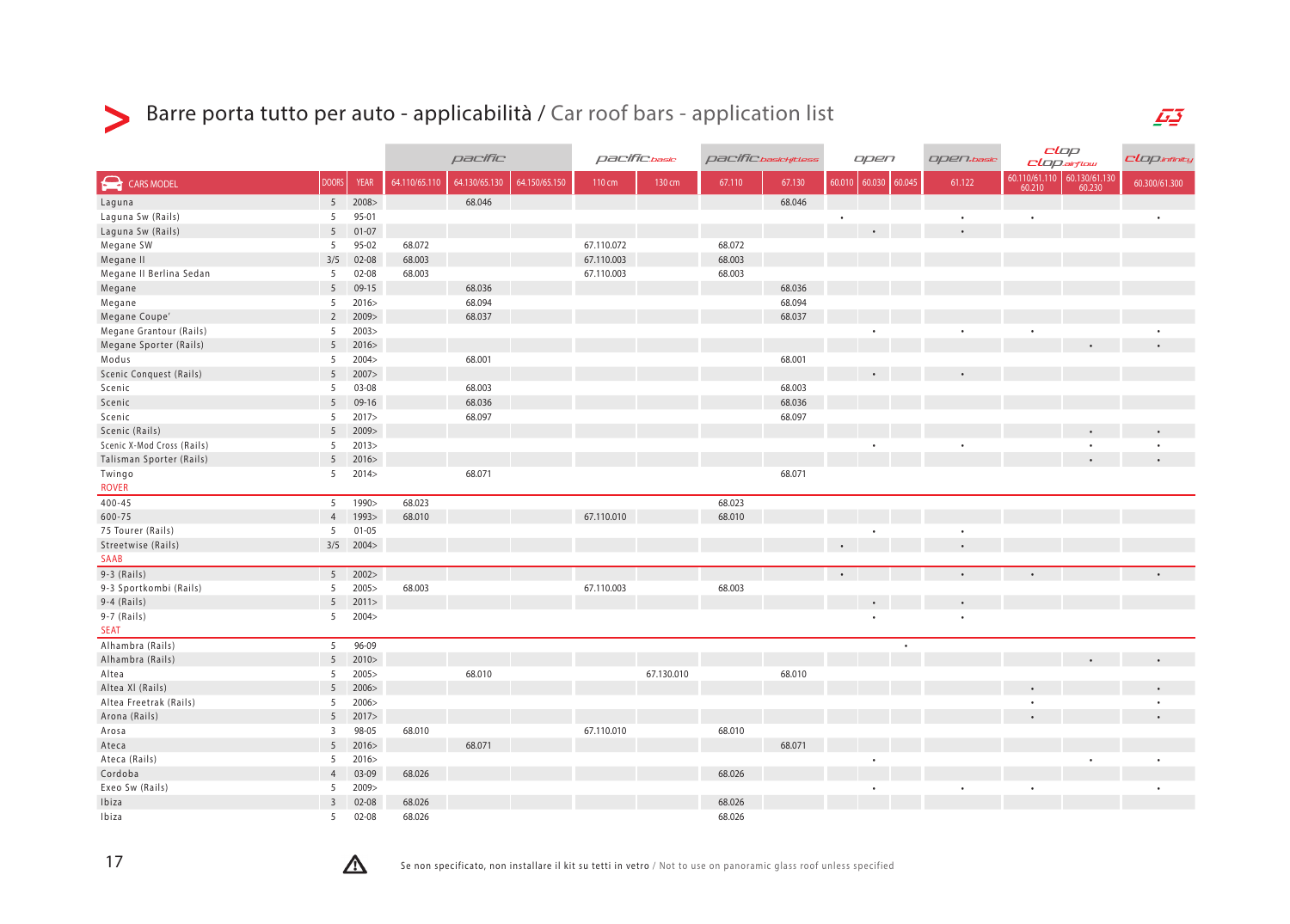|                        |                      |                    |               | pacific       |               | <i>pacific.basic</i> |            | <i>pacific.basicHtless</i> |        | open            |        | Open.basic | clop<br>$cl$ <sub>D</sub> $P$ <i>airflow</i>                                      |        | <b>CL</b> OP.infinity |
|------------------------|----------------------|--------------------|---------------|---------------|---------------|----------------------|------------|----------------------------|--------|-----------------|--------|------------|-----------------------------------------------------------------------------------|--------|-----------------------|
| CARS MODEL             | <b>DOORS</b>         | <b>YEAR</b>        | 64.110/65.110 | 64.130/65.130 | 64.150/65.150 | 110 cm               | 130 cm     | 67.110                     | 67.130 | $60.010$ 60.030 | 60.045 | 61.122     | $\begin{array}{c c} 60.110/61.110 & 60.130/61.130 \\ 60.210 & 60.230 \end{array}$ |        | 60.300/61.300         |
| Ibiza                  |                      | 5 2008>            |               | 68.014        |               |                      |            |                            | 68.014 |                 |        |            |                                                                                   |        |                       |
| Ibiza                  | 5                    | 2017>              |               | 68.108        |               |                      |            |                            | 68.108 |                 |        |            |                                                                                   |        |                       |
| Ibiza Sportcoupe'      | $\overline{3}$       | 2008>              |               | 68.035        |               |                      |            |                            | 68.035 |                 |        |            |                                                                                   |        |                       |
| Ibiza St (Rails)       | 5                    | 2010>              |               |               |               |                      |            |                            |        |                 |        |            |                                                                                   |        |                       |
| Leon                   | $5\overline{)}$      | >2005              | 68.053        |               |               |                      |            | 68.053                     |        |                 |        |            |                                                                                   |        |                       |
| Leon                   | 5 <sup>5</sup>       | 2013               |               | 68.077        |               |                      |            |                            | 68.077 |                 |        |            |                                                                                   |        |                       |
| Leon Cupra SW (Rails)  | 5                    | 2013>              |               |               |               |                      |            |                            |        |                 |        |            |                                                                                   |        |                       |
| Leon St (Rails)        | 5                    | 2013               |               |               |               |                      |            |                            |        |                 |        |            |                                                                                   |        |                       |
| Marbella               | $\overline{3}$       | 87-92              | 68.009        |               |               | 67.110.009           |            | 68.009                     |        |                 |        |            |                                                                                   |        |                       |
| Mii                    | $\overline{3}$       | 2012               |               | 68.083        |               |                      |            |                            | 68.083 |                 |        |            |                                                                                   |        |                       |
| $M$ i i                | 5                    | 2012               |               | 68.083        |               |                      |            |                            | 68.083 |                 |        |            |                                                                                   |        |                       |
| Tarraco (Rails)        | 5                    | 2018>              |               |               |               |                      |            |                            |        |                 |        |            |                                                                                   |        |                       |
| Toledo                 | $5\phantom{.0}$      | 91-98              | 68.072        |               |               | 67.110.072           |            | 68.072                     |        |                 |        |            |                                                                                   |        |                       |
| Toledo                 | $\overline{4}$       | $00 - 04$          | 68.053        |               |               |                      |            | 68.053                     |        |                 |        |            |                                                                                   |        |                       |
| Toledo                 | 4                    | 04-09              |               | 68.010        |               |                      | 67.130.010 |                            | 68.010 |                 |        |            |                                                                                   |        |                       |
| <b>SKODA</b>           |                      |                    |               |               |               |                      |            |                            |        |                 |        |            |                                                                                   |        |                       |
| Citigo                 | 3 <sup>7</sup>       | 2012               |               | 68.083        |               |                      |            |                            | 68.083 |                 |        |            |                                                                                   |        |                       |
| Citigo                 | $5\overline{)}$<br>5 | 2012><br>$00 - 07$ |               | 68.083        |               |                      |            |                            | 68.083 |                 |        |            |                                                                                   |        |                       |
| Fabia (Rails)<br>Fabia | 5                    | $07 - 14$          |               | 68.021        |               |                      |            |                            | 68.021 |                 |        |            |                                                                                   |        |                       |
| Fabia                  | 5                    | 2015               | 68.067        |               |               |                      |            | 68.067                     |        |                 |        |            |                                                                                   |        |                       |
| Fabia Wagon (Rails)    | 5                    | 08-14              |               |               |               |                      |            |                            |        |                 |        | $\bullet$  |                                                                                   |        |                       |
| Fabia Wagon (Rails)    | 5                    | 2015               |               |               |               |                      |            |                            |        |                 |        | $\bullet$  |                                                                                   |        |                       |
| Fabia Scout            | 5                    | 2009>              |               |               |               |                      |            |                            |        |                 |        |            | ٠                                                                                 |        | $\bullet$             |
| Felicia                | 5                    | ALL                | 68.023        |               |               |                      |            | 68.023                     |        |                 |        |            |                                                                                   |        |                       |
| Felicia I (Rails)      | 5                    | 95-98              |               |               |               |                      |            |                            |        |                 |        |            |                                                                                   |        |                       |
| Kamiq (Rails)          | 5 <sup>5</sup>       | 2019>              |               |               |               |                      |            |                            |        |                 |        |            |                                                                                   |        |                       |
| Karoq (Rails)          | 5                    | 2017>              |               |               |               |                      |            |                            |        |                 |        |            |                                                                                   |        | $\bullet$             |
| Kodiaq (Rails)         | $5\phantom{.0}$      | 2016 >             |               |               |               |                      |            |                            |        |                 |        |            |                                                                                   |        |                       |
| Octavia                | 5                    | $05 - 08$          |               | 68.042        |               |                      |            |                            | 68.042 |                 |        |            |                                                                                   |        |                       |
| Octavia (Rails)        | 5                    | 98-04              |               |               |               |                      |            |                            |        | $\bullet$       |        |            |                                                                                   |        |                       |
| Octavia Scout (Rails)  | 5                    | 2014>              |               |               |               |                      |            |                            |        |                 |        |            |                                                                                   |        |                       |
| Octavia Wagon (Rails)  | 5                    | $04-13$            |               |               |               |                      |            |                            |        |                 |        |            |                                                                                   |        |                       |
| Octavia Wagon (Rails)  | 5                    | $13 - 14$          |               |               |               |                      |            |                            |        |                 |        |            |                                                                                   |        |                       |
| Octavia Wagon (Rails)  | 5                    | 2015               |               |               |               |                      |            |                            |        |                 |        |            |                                                                                   |        |                       |
| Rapid Spaceback        | 5                    | 2014               |               | 68.062        |               |                      |            |                            | 68.062 |                 |        |            |                                                                                   |        |                       |
| Roomster (Rails)       | 5                    | 2006>              |               |               |               |                      |            |                            |        |                 |        |            |                                                                                   |        |                       |
| Superb                 | $\overline{4}$       | $02 - 08$          |               | 68.008        |               |                      | 67.130.008 |                            | 68.008 |                 |        |            |                                                                                   |        |                       |
| Superb                 | 5                    | $09-14$            |               | 68.005        |               |                      | 67.130.005 |                            | 68.005 |                 |        |            |                                                                                   |        |                       |
| Superb                 | 5                    | 2015>              |               | 68.080        |               |                      |            |                            | 68.080 |                 |        |            |                                                                                   |        |                       |
| Superb Wagon (Rails)   | $5\phantom{.0}$      | $09-14$            |               |               |               |                      |            |                            |        |                 |        |            |                                                                                   |        |                       |
| Superb Wagon (Rails)   | 5                    | 2015>              |               |               |               |                      |            |                            |        |                 |        |            |                                                                                   |        | $\bullet$             |
| Yeti (Rails)           | 5                    | $09-13$            |               |               |               |                      |            |                            |        |                 |        |            |                                                                                   |        |                       |
| Yeti (Rails)           | 5                    | 2014               |               |               |               |                      |            |                            |        |                 |        |            |                                                                                   | 68.900 | 68.900                |



 $\Delta$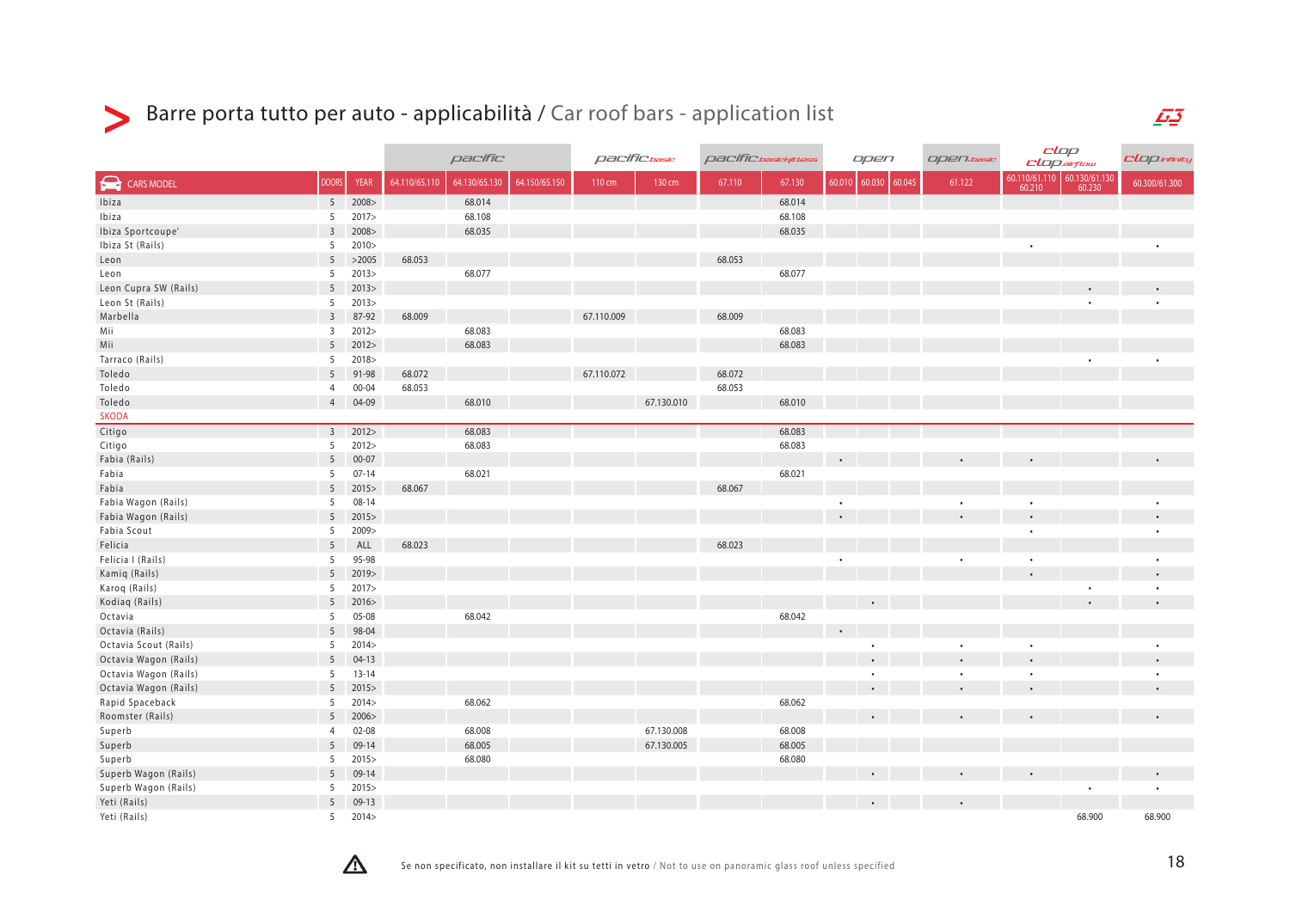|                                |                 |               |               | pacific       |               |            | <i>pacific.basic</i> |        | <i>pacific.basicHtless</i> |                 | open      | Open.basic | clop<br><b>CLOP</b> .airflow                                                      | <b>CL</b> OP.infinity |
|--------------------------------|-----------------|---------------|---------------|---------------|---------------|------------|----------------------|--------|----------------------------|-----------------|-----------|------------|-----------------------------------------------------------------------------------|-----------------------|
| CARS MODEL                     | <b>DOORS</b>    | <b>YEAR</b>   | 64.110/65.110 | 64.130/65.130 | 64.150/65.150 | 110 cm     | 130 cm               | 67.110 | 67.130                     | $60.010$ 60.030 | 60.045    | 61.122     | $\begin{array}{c c} 60.110/61.110 & 60.130/61.130 \\ 60.210 & 60.230 \end{array}$ | 60.300/61.300         |
| SMART                          |                 |               |               |               |               |            |                      |        |                            |                 |           |            |                                                                                   |                       |
| Forfour                        | 5 <sup>5</sup>  | 2014 >        |               | 68.071        |               |            |                      |        | 68.071                     |                 |           |            |                                                                                   |                       |
| <b>SSANGYONG</b>               |                 |               |               |               |               |            |                      |        |                            |                 |           |            |                                                                                   |                       |
| Kyron (Rails)                  | 5 <sup>5</sup>  | 2005>         |               |               |               |            |                      |        |                            |                 | $\bullet$ | $\bullet$  |                                                                                   |                       |
| Korando (Rails)                | 5 <sup>5</sup>  | $11 - 18$     |               |               |               |            |                      |        |                            |                 | $\bullet$ |            |                                                                                   |                       |
| Korando (Rails)                | 5               | 2019>         |               |               |               |            |                      |        |                            |                 |           |            | 68.901                                                                            | 68.901                |
| Rexton I (Rails)               | 5               | 02-06         |               |               |               |            |                      |        |                            |                 |           |            |                                                                                   |                       |
| Rexton II (Rails)              | 5               | $07-12$       |               |               |               |            |                      |        |                            |                 |           | $\bullet$  |                                                                                   |                       |
| Rexton W (Rails)               | 5               | $13-17$       |               |               |               |            |                      |        |                            |                 |           |            |                                                                                   |                       |
| Rodius (Rails)                 | 5               | 2005          |               |               |               |            |                      |        |                            |                 | $\bullet$ | $\bullet$  |                                                                                   |                       |
| Tivoli                         | 5               | 2015          |               | 68.098        |               |            |                      |        | 68.098                     |                 |           |            |                                                                                   |                       |
| Tivoli (Rails)                 | 5 <sup>5</sup>  | 2015>         |               |               |               |            |                      |        |                            |                 |           |            |                                                                                   |                       |
| XIv (Rails)                    |                 | 5 2016>       |               |               |               |            |                      |        |                            |                 |           |            |                                                                                   |                       |
| <b>SUBARU</b>                  |                 |               |               |               |               |            |                      |        |                            |                 |           |            |                                                                                   |                       |
| Forester (Rails)               | 5 <sup>7</sup>  | $08-12$       |               |               |               |            |                      |        |                            |                 |           |            |                                                                                   |                       |
| Forester (Rails)               | 5               | $13 - 18$     |               |               |               |            |                      |        |                            |                 | $\bullet$ |            |                                                                                   |                       |
| Forester (Rails)               | 5               | 2019>         |               |               |               |            |                      |        |                            |                 |           |            |                                                                                   |                       |
| Impreza                        | $\overline{4}$  | $07-14$       | 68.041        |               |               |            |                      | 68.041 |                            |                 |           |            |                                                                                   |                       |
| Impreza                        | $\overline{4}$  | 2016 >        |               | 68.041        |               |            |                      |        | 68.041                     |                 |           |            |                                                                                   |                       |
| Impreza (Rails)                | 5               | 92-07         |               |               |               |            |                      |        |                            |                 |           | $\bullet$  |                                                                                   |                       |
| Impreza Xv (Rails)             | 5               | 2010 >        |               |               |               |            |                      |        |                            |                 | $\bullet$ | $\bullet$  |                                                                                   |                       |
| Justy III (Rails)              | 5               | 03-05         |               |               |               |            |                      |        |                            |                 |           | $\bullet$  |                                                                                   |                       |
| Legacy (Rails)                 | 5               | 89-94         |               |               |               |            |                      |        |                            |                 | $\bullet$ |            |                                                                                   |                       |
| Tribeca (Rails)                | 5 <sup>5</sup>  | 2008>         |               |               |               |            |                      |        |                            |                 | $\bullet$ |            |                                                                                   |                       |
| Wrx                            | $\overline{4}$  | 2015          |               | 68.115        |               |            |                      |        | 68.115                     |                 |           |            |                                                                                   |                       |
| XV (Rails)                     | 5               | 2018>         |               |               |               |            |                      |        |                            |                 | ٠         |            |                                                                                   |                       |
| <b>SUZUKI</b>                  |                 |               |               |               |               |            |                      |        |                            |                 |           |            |                                                                                   |                       |
| Alto                           | 5 <sup>5</sup>  | >2001         | 68.011        |               |               | 67.110.011 |                      | 68.011 |                            |                 |           |            |                                                                                   |                       |
| Alto                           | $5\phantom{.0}$ | $02 - 09$     | 68.010        |               |               | 67.110.010 |                      | 68.010 |                            |                 |           |            |                                                                                   |                       |
| Baleno (Rails)                 | 5               | $96 - 02$     |               |               |               |            |                      |        |                            | $\bullet$       |           | $\bullet$  |                                                                                   |                       |
| Baleno                         | $5\overline{)}$ | 2016 >        |               | 68.093        |               |            |                      |        | 68.093                     |                 |           |            |                                                                                   |                       |
| Celerio<br>Gran Vitara (Rails) | 5<br>$5\,$      | 2014<br>98-05 |               | 68.011        |               |            | 67.130.011           |        | 68.011                     |                 |           |            |                                                                                   |                       |
|                                | 5               | $00 - 03$     |               |               |               |            |                      |        |                            |                 |           |            |                                                                                   |                       |
| Ignis (Rails)<br>Ignis (Rails) | 5               | 2016 >        |               |               |               |            |                      |        |                            |                 | $\bullet$ | $\bullet$  |                                                                                   |                       |
|                                | $\overline{3}$  | 2018>         |               |               | 68.125        |            |                      |        |                            |                 |           |            |                                                                                   |                       |
| Jimny<br>Jimny (Rails)         | $\overline{3}$  | 1998>         |               |               |               |            |                      |        |                            |                 |           | $\bullet$  |                                                                                   |                       |
| Sx4 (Rails)                    | 5 <sup>5</sup>  | 2006>         |               |               |               |            |                      |        |                            |                 |           |            |                                                                                   | $\bullet$             |
| S. Cross (Rails)               | 5               | 2013 >        |               |               |               |            |                      |        |                            |                 |           |            |                                                                                   |                       |
| Swift                          | 5               | 2017>         | 68.112        |               |               |            |                      | 68.112 |                            |                 |           |            |                                                                                   |                       |
| Vitara (Rails)                 | 5               | 99-07         |               |               |               |            |                      |        |                            |                 |           |            |                                                                                   |                       |
| Vitara (Rails)                 | 5               | 2015          |               |               |               |            |                      |        |                            |                 |           |            |                                                                                   | $\bullet$             |
| Wagon R (Rails)                | 5               | 98-00         |               |               |               |            |                      |        |                            | $\bullet$       |           |            |                                                                                   |                       |
| Wagon R                        | 5 <sup>5</sup>  | ALL           |               | 68.015        |               |            |                      |        | 68.015                     |                 |           |            |                                                                                   |                       |
|                                |                 |               |               |               |               |            |                      |        |                            |                 |           |            |                                                                                   |                       |

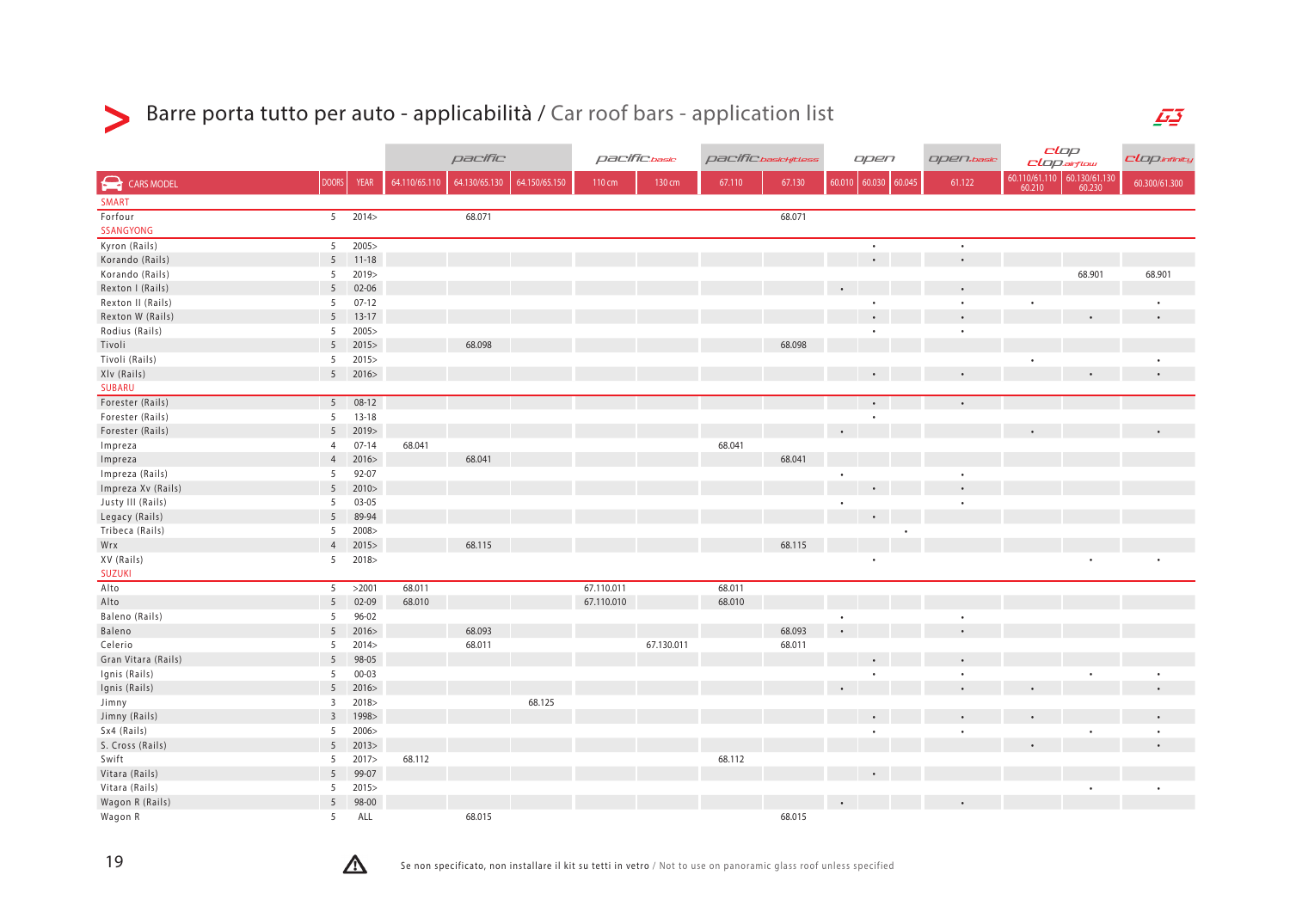|                                   |                 |             |               | pacific       |               |        | <i>pacific.basic</i> |        | pacific.basicHitless |           | open      |        | Open.basic |           | clop<br><b>CLOP</b> .airflow                                                      | <b>CL</b> OP.infinity |
|-----------------------------------|-----------------|-------------|---------------|---------------|---------------|--------|----------------------|--------|----------------------|-----------|-----------|--------|------------|-----------|-----------------------------------------------------------------------------------|-----------------------|
| CARS MODEL                        | <b>DOORS</b>    | <b>YEAR</b> | 64.110/65.110 | 64.130/65.130 | 64.150/65.150 | 110 cm | 130 cm               | 67.110 | 67.130               | 60.010    | 60.030    | 60.045 | 61.122     |           | $\begin{array}{c c} 60.110/61.110 & 60.130/61.130 \\ 60.210 & 60.230 \end{array}$ | 60.300/61.300         |
| <b>TATA</b>                       |                 |             |               |               |               |        |                      |        |                      |           |           |        |            |           |                                                                                   |                       |
| Indigo (Rails)                    | 5 <sup>5</sup>  | 2004 >      |               |               |               |        |                      |        |                      | $\bullet$ |           |        | $\bullet$  |           |                                                                                   |                       |
| Xenon (Rails)                     | $\overline{4}$  | 2009>       |               |               |               |        |                      |        |                      |           | $\bullet$ |        |            |           |                                                                                   |                       |
| <b>TOYOTA</b>                     |                 |             |               |               |               |        |                      |        |                      |           |           |        |            |           |                                                                                   |                       |
| Auris                             | 5               | 2013 >      | 68.008        |               |               |        |                      | 68.008 |                      |           |           |        |            |           |                                                                                   |                       |
| Auris Touring Sports (Rails)      | 5               | 2013>       |               |               |               |        |                      |        |                      |           |           |        |            |           |                                                                                   |                       |
| Avensis I (Rails)                 | 5               | 1997>       |               |               |               |        |                      |        |                      |           |           |        |            |           |                                                                                   |                       |
| Avensis I Sw (Rails)              | 5               | 1997>       |               |               |               |        |                      |        |                      |           |           |        |            |           |                                                                                   |                       |
| Avensis                           | $5\overline{)}$ | >2009       |               | 68.008        |               |        | 67.130.008           |        | 68.008               |           |           |        |            |           |                                                                                   |                       |
| Avensis Verso                     | 5               | 02-06       |               | 68.031        |               |        |                      |        | 68.031               |           |           |        |            |           |                                                                                   |                       |
| Avensis Wagon                     | 5               | 2009>       | 68.007        |               |               |        |                      | 68.007 |                      |           |           |        |            |           |                                                                                   |                       |
|                                   | 5               | ALL         | 68.023        |               |               |        |                      | 68.023 |                      |           |           |        |            |           |                                                                                   |                       |
| Aygo<br>Carina                    | $5\phantom{.0}$ | $92 - 07$   |               | 68.008        |               |        | 67.130.008           |        | 68.008               |           |           |        |            |           |                                                                                   |                       |
| $Ch-R$                            |                 |             |               |               |               |        |                      | 68.109 |                      |           |           |        |            |           |                                                                                   |                       |
|                                   | 5               | 2016>       | 68.109        |               |               |        |                      |        |                      |           |           |        |            |           |                                                                                   |                       |
| Corolla                           | 5               | $02 - 07$   |               | 68.010        |               |        | 67.130.010           |        | 68.010               |           |           |        |            |           |                                                                                   |                       |
| Corolla                           | $\overline{4}$  | $07-13$     |               | 68.027        |               |        |                      |        | 68.027               |           |           |        |            |           |                                                                                   |                       |
| Corolla Sw (Rails)                | 5               | 2019>       |               |               |               |        |                      |        |                      |           |           |        |            |           |                                                                                   |                       |
| Corolla Verso                     | 5               | >2004       |               | 68.008        |               |        | 67.130.008           |        | 68.008               |           |           |        |            |           |                                                                                   |                       |
| Corolla Wagon (Rails)             | 5               | 92-97       |               |               |               |        |                      |        |                      |           |           |        |            |           |                                                                                   |                       |
| Indigo (Rails)                    | 5               | >2003       |               |               |               |        |                      |        |                      |           | $\bullet$ |        |            |           |                                                                                   |                       |
| Picnic (Rails)                    | 5               | $96 - 01$   |               |               |               |        |                      |        |                      |           | $\bullet$ |        |            |           |                                                                                   |                       |
| Previa (Rails)                    | 5               | 00-06       |               |               |               |        |                      |        |                      |           | $\bullet$ |        | $\bullet$  |           |                                                                                   |                       |
| Rav 4 (Rails)                     | 5               | $94-13$     |               |               |               |        |                      |        |                      |           | $\bullet$ |        |            |           |                                                                                   |                       |
| Rav 4                             | 5               | $13 - 18$   |               | 68.089        |               |        |                      |        | 68.089               |           |           |        |            |           |                                                                                   |                       |
| Rav 4                             | 5               | 2019>       |               | 68.131        |               |        |                      |        | 68.131               |           |           |        |            |           |                                                                                   |                       |
| Rav 4 (Rails)                     | 5               | 2013        |               |               |               |        |                      |        |                      |           | $\bullet$ |        |            |           |                                                                                   |                       |
| Sequoia (Rails)                   | 5               | 2005        |               |               |               |        |                      |        |                      |           |           |        |            |           |                                                                                   |                       |
| Sienna (Rails)                    | 5               | 2004 >      |               |               |               |        |                      |        |                      |           |           |        |            |           |                                                                                   |                       |
| Urban Cruiser                     | 5               | 2009>       |               | 68.011        |               |        | 67.130.011           |        | 68.011               |           |           |        |            |           |                                                                                   |                       |
| Verso                             | 5               | 2013        |               | 68.068        |               |        |                      |        | 68.068               |           |           |        |            |           |                                                                                   |                       |
| Yaris                             | 5 <sup>5</sup>  | >2005       | 68.020        |               |               |        |                      | 68.020 |                      |           |           |        |            |           |                                                                                   |                       |
| Yaris                             | 5               | 2011        |               | 68.011        |               |        | 67.130.011           |        | 68.011               |           |           |        |            |           |                                                                                   |                       |
| Yaris Verso (Rails)               | 5               | 99-05       |               |               |               |        |                      |        |                      |           |           |        |            |           |                                                                                   |                       |
| <b>VOLKSWAGEN</b>                 |                 |             |               |               |               |        |                      |        |                      |           |           |        |            |           |                                                                                   |                       |
| Amarok (Doppia cabina/Double cab) | $\overline{4}$  | 2010 >      |               | 68.003        |               |        |                      |        | 68.003               |           |           |        |            |           |                                                                                   |                       |
| Bora Sw (Rails)                   | 5               | 99-05       |               |               |               |        |                      |        |                      | ٠         |           |        | $\bullet$  | $\bullet$ |                                                                                   |                       |
| Caddy (Rails)                     | $5\phantom{.0}$ | 2013>       |               |               |               |        |                      |        |                      |           |           |        |            |           | $\bullet$                                                                         |                       |
| Caddy Maxi (Rails)                | 5               | 2010>       |               |               |               |        |                      |        |                      |           |           |        | $\bullet$  |           |                                                                                   |                       |
| Cross Polo (Rails)                | 5               | $07 - 14$   |               |               |               |        |                      |        |                      |           |           |        |            |           |                                                                                   |                       |
| Cross Polo (Rails)                | 5               | 2015>       |               |               |               |        |                      |        |                      |           |           |        |            |           |                                                                                   |                       |
| Cross Up                          | $\overline{5}$  | 2014 >      |               |               |               |        |                      |        |                      |           |           |        |            |           |                                                                                   |                       |
| Golf II                           | 3/5             | 84-90       | 68.023        |               |               |        |                      | 68.023 |                      |           |           |        |            |           |                                                                                   |                       |
| Golf Variant (Rails)              | 5               | 93-03       |               |               |               |        |                      |        |                      |           |           |        |            |           |                                                                                   |                       |
|                                   |                 |             |               |               |               |        |                      |        |                      |           |           |        |            |           |                                                                                   |                       |
| Golf Variant (Rails)              | 5               | 2013>       |               |               |               |        |                      |        |                      | ٠         |           |        | $\bullet$  | $\bullet$ |                                                                                   | $\bullet$             |
| Golf Plus                         | 5 <sup>5</sup>  | 05-09       |               | 68.014        |               |        |                      |        | 68.014               |           |           |        |            |           |                                                                                   |                       |

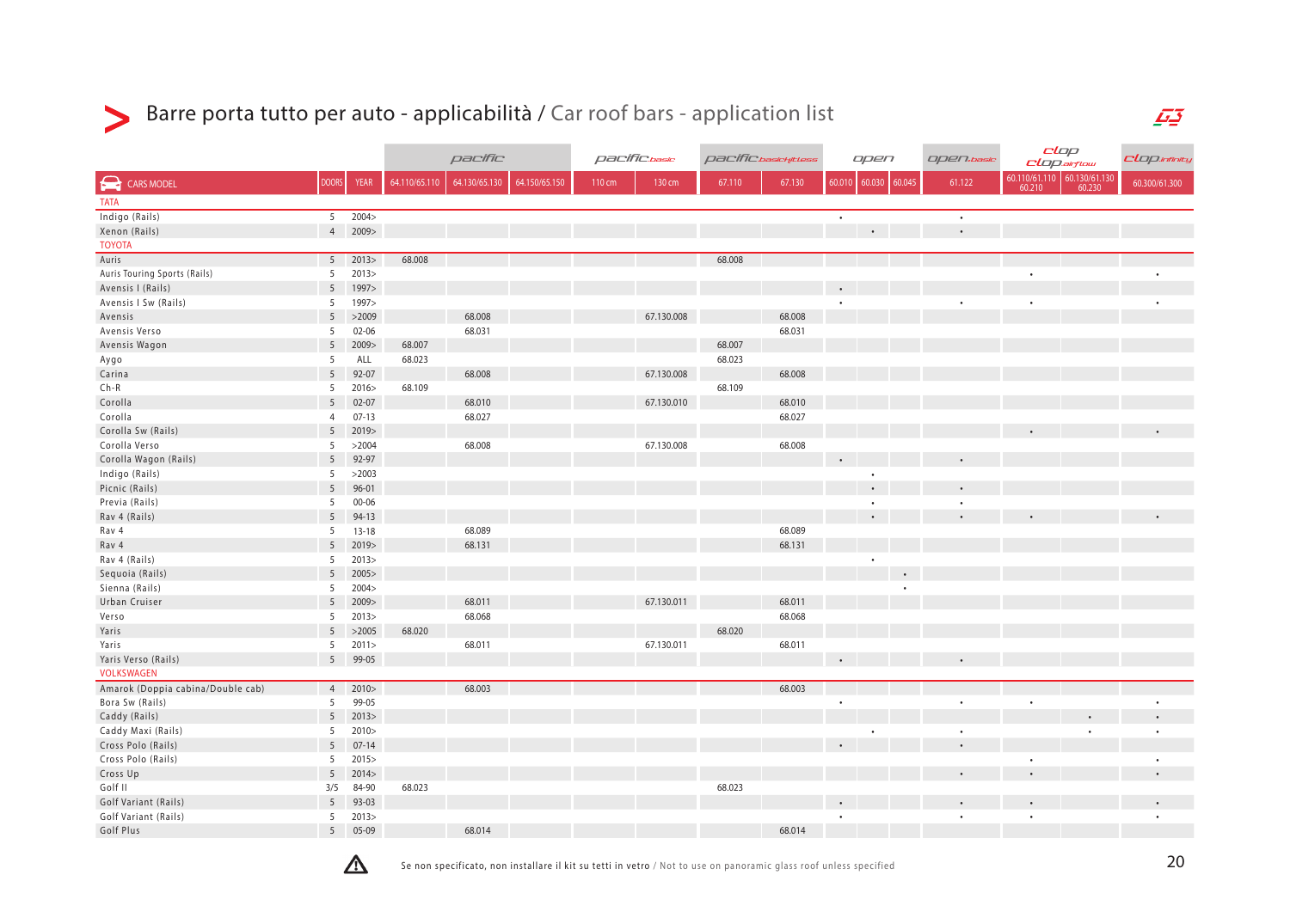|                          |                 |             |               | pacific       |               | <i>pacific.basic</i> |            | <i>pacific.basicHtless</i> |        |           | open      |        | Open.basic | clop<br>$cl$ <i>D<sub>D</sub></i> .airflow | CLOp.infinity |
|--------------------------|-----------------|-------------|---------------|---------------|---------------|----------------------|------------|----------------------------|--------|-----------|-----------|--------|------------|--------------------------------------------|---------------|
| CARS MODEL               | <b>DOORS</b>    | <b>YEAR</b> | 64.110/65.110 | 64.130/65.130 | 64.150/65.150 | 110 cm               | 130 cm     | 67.110                     | 67.130 | 60.010    | 60.030    | 60.045 | 61.122     | 60.110/61.110 60.130/61.130                | 60.300/61.300 |
| Golf IV                  | 3/5             | 98-03       | 68.057        |               |               |                      |            | 68.057                     |        |           |           |        |            |                                            |               |
| Golf V                   | $\overline{3}$  | 03-08       |               | 68.019        |               |                      |            |                            | 68.019 |           |           |        |            |                                            |               |
| Golf V                   | 5               | 03-08       |               | 68.005        |               |                      | 67.130.005 |                            | 68.005 |           |           |        |            |                                            |               |
| Golf V Crossgolf (Rails) | 5               | 2006 >      |               |               |               |                      |            |                            |        |           | $\bullet$ |        |            |                                            |               |
| Golf VI                  | $\mathbf{3}$    | 08-12       |               | 68.016        |               |                      |            |                            | 68.016 |           |           |        |            |                                            |               |
| Golf VI                  | $5\overline{)}$ | $08-12$     |               | 68.005        |               |                      | 67.130.005 |                            | 68.005 |           |           |        |            |                                            |               |
| Golf VI Plus (Rails)     | 5               | 2009>       |               |               |               |                      |            |                            |        |           |           |        |            |                                            |               |
| Golf VII                 | $5\phantom{.0}$ | 2013 >      |               | 68.063        |               |                      |            |                            | 68.063 |           |           |        |            |                                            |               |
| Golf VII Variant         | 5               | 2013>       |               |               |               |                      |            |                            |        |           |           |        |            |                                            | $\bullet$     |
| Golf Sportsvan           | $5\overline{)}$ | 2014 >      |               | 68.063        |               |                      |            |                            | 68.063 |           |           |        |            |                                            |               |
| Golf Sportsvan (Rails)   | 5               | 2014        |               |               |               |                      |            |                            |        |           |           |        |            |                                            |               |
| Jetta                    | $\overline{4}$  | 05-09       |               | 68.014        |               |                      |            |                            | 68.014 |           |           |        |            |                                            |               |
| Jetta                    | $\overline{4}$  | $11 - 18$   |               | 68.105        |               |                      |            |                            | 68.105 |           |           |        |            |                                            |               |
| Lupo                     | $\overline{3}$  | 97-05       | 68.010        |               |               | 67.110.010           |            | 68.010                     |        |           |           |        |            |                                            |               |
| Passat                   | $\overline{4}$  | 88-05       | 68.010        |               |               | 67.110.010           |            | 68.010                     |        |           |           |        |            |                                            |               |
| Passat                   | $\overline{4}$  | $05 - 14$   |               | 68.014        |               |                      |            |                            | 68.014 |           |           |        |            |                                            |               |
| Passat                   | 5 <sup>5</sup>  | 2015        |               | 68.014        |               |                      |            |                            | 68.014 |           |           |        |            |                                            |               |
| Passat Alltrack (Rails)  | 5               | 2012 >      |               |               |               |                      |            |                            |        |           |           |        |            |                                            |               |
| Passat Sw                | $\overline{4}$  | $00 - 05$   | 68.010        |               |               | 67.110.010           |            | 68.010                     |        |           |           |        |            |                                            |               |
| Passat Variant (Rails)   | $5\overline{)}$ | 88-10       |               |               |               |                      |            |                            |        | $\bullet$ |           |        |            |                                            |               |
| Passat Variant (Rails)   | 5               | $10-13$     |               |               |               |                      |            |                            |        |           |           |        | $\bullet$  | $\bullet$                                  |               |
| Passat Variant (Rails)   | $5\overline{)}$ | 2014 >      |               |               |               |                      |            |                            |        |           |           |        |            |                                            | $\bullet$     |
| Polo (Rails)             | $\overline{3}$  | 81-94       |               |               |               |                      |            |                            |        |           |           |        |            | $\bullet$                                  | $\bullet$     |
| Polo                     | $\overline{3}$  | $01 - 08$   | 68.081        |               |               |                      |            | 68.081                     |        |           |           |        |            |                                            |               |
| Polo                     | 5               | $01 - 08$   | 68.081        |               |               |                      |            | 68.081                     |        |           |           |        |            |                                            |               |
| Polo                     | $\overline{3}$  | 2010 >      |               | 68.018        |               |                      |            |                            | 68.018 |           |           |        |            |                                            |               |
| Polo                     | 5               | $10 - 16$   |               | 68.017        |               |                      |            |                            | 68.017 |           |           |        |            |                                            |               |
| Polo                     | 5               | 2017        |               | 68.105        |               |                      |            |                            | 68.105 |           |           |        |            |                                            |               |
| Sharan (Rails)           | 5               | $95-10$     |               |               |               |                      |            |                            |        |           |           |        |            |                                            |               |
| Sharan (Rails)           | 5               | 2010 >      |               |               |               |                      |            |                            |        |           |           |        |            |                                            |               |
| T-Roc                    | 5               | 2017>       |               | 68.122        |               |                      |            |                            | 68.122 |           |           |        |            |                                            |               |
| T-Roc (Rails)            | 5               | 2017        |               |               |               |                      |            |                            |        |           |           |        |            |                                            |               |
| Tiguan (Rails)           | 5               | $08 - 15$   |               |               |               |                      |            |                            |        |           |           |        |            |                                            |               |
| Tiguan (Rails)           | 5 <sup>5</sup>  | 2016        |               |               |               |                      |            |                            |        |           |           |        |            |                                            |               |
| Touareg (Rails)          | 5               | $02 - 13$   |               |               |               |                      |            |                            |        |           |           |        |            |                                            |               |
| Touareg (Rails)          | $5\overline{)}$ | $14-18$     |               |               |               |                      |            |                            |        |           |           |        |            |                                            |               |
| Touareg (Rails)          | 5               | 2018>       |               |               |               |                      |            |                            |        |           |           |        |            |                                            |               |
| Touran                   | 5               | $03-10$     |               |               | 68.005        |                      |            |                            |        |           |           |        |            |                                            |               |
| Touran (Rails)           | 5               | $03-14$     |               |               |               |                      |            |                            |        |           |           |        | $\bullet$  |                                            |               |
| Touran                   | 5               | 2015        |               | 68.091        |               |                      |            |                            | 68.091 |           |           |        |            |                                            |               |
| Touran (Rails)           | 5               | 2015        |               |               |               |                      |            |                            |        |           |           |        |            |                                            |               |
| Transporter V (Rails)    | 3/5             | 2003>       |               |               |               |                      |            |                            |        |           |           |        |            |                                            |               |
| Up                       | $\overline{3}$  | 2012        |               | 68.083        |               |                      |            |                            | 68.083 |           |           |        |            |                                            |               |
| Up                       | 5 <sup>5</sup>  | 2012 >      |               | 68.083        |               |                      |            |                            | 68.083 |           |           |        |            |                                            |               |



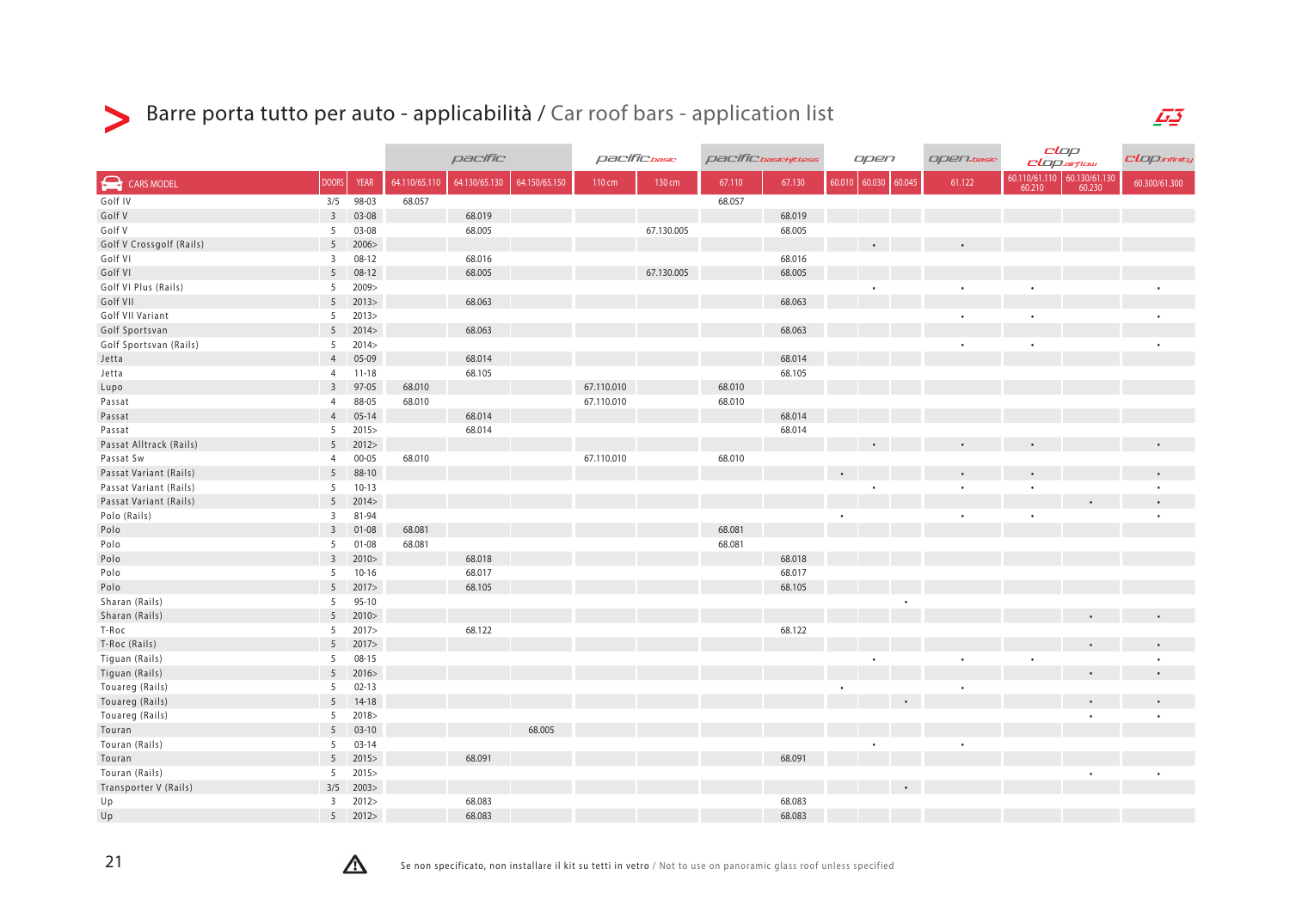|                                           |                |             |               | pacific       |               | <i><b>Pacific.basic</b></i> |            |        | <b>Dacific.basicHitless</b> |           | open      |        | <b>Open.basic</b> |        | clop<br>$cl$ <i>D<sub>D</sub></i> . airflow | <b>CLOP</b> infinity |
|-------------------------------------------|----------------|-------------|---------------|---------------|---------------|-----------------------------|------------|--------|-----------------------------|-----------|-----------|--------|-------------------|--------|---------------------------------------------|----------------------|
| CARS MODEL                                | <b>DOORS</b>   | <b>YEAR</b> | 64.110/65.110 | 64.130/65.130 | 64.150/65.150 | 110 cm                      | 130 cm     | 67.110 | 67.130                      | 60.010    | 60.030    | 60.045 | 61.122            | 60.210 | 60.110/61.110 60.130/61.130<br>60.230       | 60.300/61.300        |
| <b>VOLVO</b>                              |                |             |               |               |               |                             |            |        |                             |           |           |        |                   |        |                                             |                      |
| 740/760 (Rails)                           | 5 <sup>5</sup> | 82-92       |               |               |               |                             |            |        |                             |           | $\bullet$ |        | $\bullet$         |        | $\bullet$                                   | $\bullet$            |
| 850 Sw (Rails)                            | 5              | 92-96       |               |               |               |                             |            |        |                             |           |           |        |                   |        |                                             |                      |
| 940 Sw (Rails)                            | 5              | 92-98       |               |               |               |                             |            |        |                             | $\bullet$ |           |        | $\bullet$         |        |                                             |                      |
| <b>S40</b>                                |                | 96-04       | 68.010        |               |               | 67.110.010                  |            | 68.010 |                             |           |           |        |                   |        |                                             |                      |
| <b>S40</b>                                | $\overline{4}$ | $05 - 12$   |               | 68.010        |               |                             | 67.130.010 |        | 68.010                      |           |           |        |                   |        |                                             |                      |
| S90                                       | 5              | 2016>       |               | 68.100        |               |                             |            |        | 68.100                      |           |           |        |                   |        |                                             |                      |
| <b>V40</b>                                | 5              | 96-04       | 68.010        |               |               | 67.110.010                  |            | 68.010 |                             |           |           |        |                   |        |                                             |                      |
| V40 Cross Country (Rails)                 | 5              | 2013        |               |               |               |                             |            |        |                             |           |           |        |                   |        |                                             | $\bullet$            |
| V40 Sw (Rails)                            | 5              | 95-04       |               |               |               |                             |            |        |                             |           | $\bullet$ |        | $\bullet$         |        | $\bullet$                                   | $\bullet$            |
| V50                                       | 5              | $04-12$     |               | 68.010        |               |                             | 67.130.010 |        | 68.010                      |           |           |        |                   |        |                                             |                      |
| V50 Sw (Rails)                            | 5              | 2004 >      |               |               |               |                             |            |        |                             |           | $\bullet$ |        |                   |        | $\bullet$                                   | $\bullet$            |
| V60 (Rails)                               | 5              | $10-18$     |               |               |               |                             |            |        |                             |           |           |        |                   |        | $\bullet$                                   | $\bullet$            |
| V60 Sw (Rails)                            | 5              | 2018>       |               |               |               |                             |            |        |                             |           |           |        |                   |        | $\bullet$                                   | $\bullet$            |
| V60 Cross Country (Rails)                 | 5              | 2015        |               |               |               |                             |            |        |                             |           |           |        |                   |        | ٠                                           | $\bullet$            |
| V70 (Rails)                               | 5              | 1997>       |               |               |               |                             |            |        |                             |           | $\bullet$ |        |                   |        | $\bullet$                                   | $\bullet$            |
| V90 (Rails)                               | 5              | 97-98       |               |               |               |                             |            |        |                             |           | ٠         |        | ٠                 |        |                                             |                      |
| V90 (Rails)                               | 5              | 2016 >      |               |               |               |                             |            |        |                             |           |           |        |                   |        | $\bullet$                                   | $\bullet$            |
| V90 Cross Country (Rails)                 | 5              | 2016>       |               |               |               |                             |            |        |                             |           |           |        |                   |        | ٠                                           | ٠                    |
| Xc40 (Rails)                              | 5 <sup>5</sup> | 2017        |               |               |               |                             |            |        |                             |           |           |        |                   |        | $\bullet$                                   | $\bullet$            |
| Xc60 (Rails)                              | 5              | $10 - 16$   |               |               |               |                             |            |        |                             |           |           |        |                   |        | ٠                                           | ٠                    |
| Xc60 (Rails)                              | 5              | 2017        |               |               |               |                             |            |        |                             |           |           |        |                   |        | $\bullet$                                   | $\bullet$            |
| Xc70 (Rails)                              | 5              | 2000>       |               |               |               |                             |            |        |                             |           |           |        | $\bullet$         |        | ٠                                           | $\bullet$            |
| Xc90 (Rails)                              | 5 <sup>5</sup> | $02 - 14$   |               |               |               |                             |            |        |                             |           |           |        |                   |        |                                             | $\bullet$            |
| Xc90 (Rails Integrati - Integrated Rails) | 5              | 2015        |               |               |               |                             |            |        |                             |           |           |        |                   |        | ٠                                           | $\bullet$            |

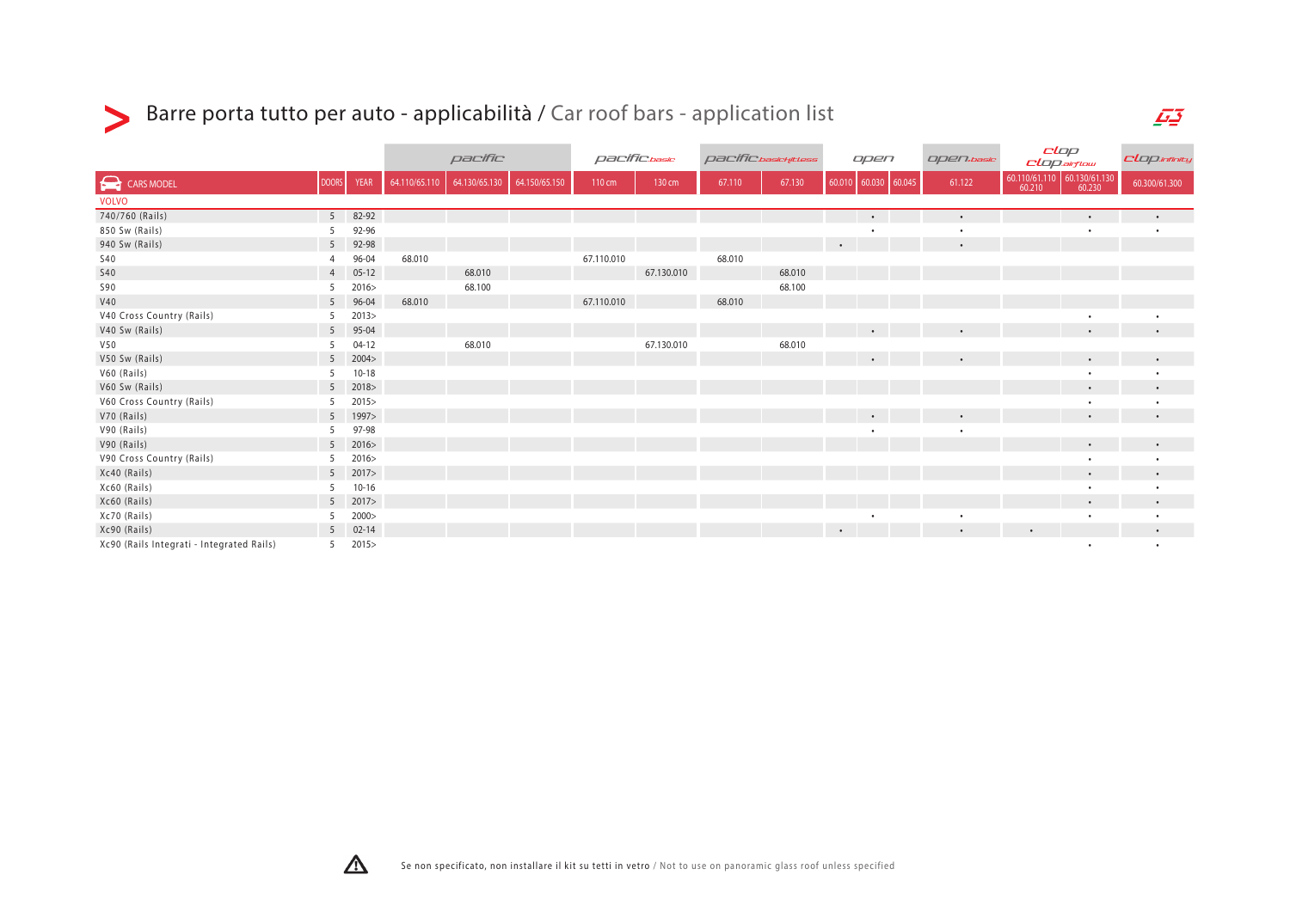#### Barre porta tutto per furgoni - applicabilità / Van roof bars - application list 16/04/2019 $\pi$ רה, 4

|                                                                |             |                |                     | atlantic            |                   | atlantic.pro          | **                   | atlantic.prowork     |
|----------------------------------------------------------------|-------------|----------------|---------------------|---------------------|-------------------|-----------------------|----------------------|----------------------|
| VAN MODEL                                                      | <b>YEAR</b> | $N^{\circ}$    | <b>ACC Roofbars</b> | <b>ALU Roofbars</b> | Side Profile      | Connection kit 69,005 | Load Basket Bars ACC | Load Basket Bars ALU |
| <b>CITROEN</b>                                                 |             |                |                     |                     |                   |                       |                      |                      |
| Berlingo (No rails, Barra anteriore-centrale-posteriore)       | $09 - 17$   | 3              | 63.030              | 62.030              | 69.004            |                       | 69.107               | 69.007               |
| Berlingo                                                       | $09 - 17$   | 3              | 63.030              | 62.030              | 69.004            |                       | 69.107               | 69.007               |
| Berlingo Van (Barra anteriore-centrale-posteriore)             | 2018        | 3              | 63.033              | 62.033              | 69.004            |                       | 69.106               | 69.006               |
| Jumper (Passo corto 2850 mm, Tetto basso)                      | >2006       | 3              | 63.011              | 62.011              | $69.002 + 69.003$ | $\bullet$             | 69.109               | 69.009               |
| Jumper (Passo medio 3200 mm, Tetto basso)                      | >2006       | 3              | 63.011              | 62.011              | $69.002 + 69.003$ | $\bullet$             | 69.109               | 69.009               |
| Jumper (Passo lungo 3700 mm, Tetto alto)                       | >2006       | 4              | 63.010              | 62.011              | $69.002 + 69.003$ |                       | 69.109               | 69.008               |
| Jumper (Passo 3000 mm, Tetto basso)                            | 2006>       | 3              | 63.011              | 62.011              | $69.002 + 69.003$ | $\bullet$             | 69.109               | 69.009               |
| Jumper (Passo 3450 mm, Tetto basso)                            | 2006>       | 3              | 63.011              | 62.011              | $69.002 + 69.003$ | $\bullet$             | 69.109               | 69.009               |
| Jumper (Passo 3450 mm, Tetto medio)                            | 2006>       | 3              | 63.011              | 62.011              | $69.002 + 69.004$ | $\bullet$             | 69.109               | 69.009               |
| Jumper (Passo 4035 mm, Tetto medio)                            | 2006>       | $\overline{4}$ | 63.011              | 62.011              | $69.003 + 69.004$ | $\bullet$             | 69.109               | 69.009               |
| Jumper (Passo 4035 mm XL, Tetto medio)                         | 2006>       | $\overline{4}$ | 63.011              | 62.011              | $69.004 + 69.004$ | $\bullet$             | 69.109               | 69.009               |
| Jumpy                                                          | >2006       | 3              | 63.040              | 62.040              | 69.004            |                       | 69.106               | 69.006               |
| Jumpy                                                          | $07 - 15$   | 3              | 63.002              | 62.002              | $69.002 + 69.002$ | $\bullet$             | 69.107               | 69.007               |
| Jumpy                                                          | 2016        | 4              | 63.002              | 62.002              | 69.004            |                       | 69.107               | 69.007               |
| Jumpy (Tetto alto)                                             | 2007>       | 3              | 63.001              | 62.001              | $69.002 + 69.002$ |                       | 69.106               | 69.006               |
| Nemo (No rails, Barra anteriore-centrale-posteriore)           | 2008 >      | 3              | 63.030              | 62.030              | 69.003            |                       | 69.107               | 69.007               |
| <b>DACIA</b>                                                   |             |                |                     |                     |                   |                       |                      |                      |
| Dokker (Barra anteriore-centrale-posteriore)                   | 2013        | 3              | 63.001              | 62.001              | 69.004            |                       | 69.106               | 69.006               |
| <b>FIAT</b>                                                    |             |                |                     |                     |                   |                       |                      |                      |
| Doblò (Barra anteriore-centrale-posteriore)                    | >2009       | 2/3            | 63.001              | 62.001              | 69.003            |                       | 69.106               | 69.006               |
| Doblò (No rails, Barra anteriore-posteriore)                   | 2010 >      | 2              | 63.030              | 62.030              | 69.004            |                       | 69.107               | 69.007               |
| Doblò (No rails, Barra centrale)                               | 2010 >      | $\mathbf{1}$   | 63.002              | 62.002              | 69.004            |                       | 69.107               | 69.007               |
| Doblò Maxi (Barra anteriore-centrale-posteriore)               | >2009       | 3              | 63.001              | 62.001              | 69.004            |                       | 69.106               | 69.006               |
| Doblò Maxi (No rails, Barra anteriore-posteriore)              | 2010 >      | $\overline{2}$ | 63.030              | 62.030              | 69.004            |                       | 69.107               | 69.007               |
| Doblò Maxi (No rails, Barra centrale)                          | 2010 >      | 1              | 63.002              | 62.002              | 69.004            |                       | 69.107               | 69.007               |
| Ducato (Passo corto 2850 mm, Tetto basso)                      | 94-06       | 3              | 63.011              | 62.011              | $69.002 + 69.003$ | $\bullet$             | 69.109               | 69.009               |
| Ducato (Passo medio 3200 mm, Tetto basso)                      | 94-06       | 3              | 63.011              | 62.011              | $69.002 + 69.003$ | $\bullet$             | 69.109               | 69.009               |
| Ducato (Passo lungo 3700 mm, Tetto alto)                       | 94-06       | 4              | 63.010              | 62.011              | $69.002 + 69.003$ |                       | 69.109               | 69.008               |
| Ducato (Passo 3000 mm, Tetto basso)                            | 2006 >      | 3              | 63.011              | 62.011              | $69.002 + 69.003$ | $\bullet$             | 69.109               | 69.009               |
| Ducato (Passo 3450 mm, Tetto basso)                            | 2006>       | 3              | 63.011              | 62.011              | $69.002 + 69.003$ | $\bullet$             | 69.109               | 69.009               |
| Ducato (Passo 3450 mm, Tetto medio)                            | 2006>       | 3              | 63.011              | 62.011              | $69.002 + 69.003$ | $\bullet$             | 69.109               | 69.009               |
| Ducato (Passo 4035 mm, Tetto medio)                            | 2006>       | $\overline{4}$ | 63.011              | 62.011              | $69.003 + 69.004$ | $\bullet$             | 69.109               | 69.009               |
| Ducato (Passo 4035 mm XL, Tetto medio)                         | 2006>       | 4              | 63.011              | 62.011              | $69.004 + 69.004$ | $\bullet$             | 69.109               | 69.009               |
| Fiorino (Senza giraffone, Barra anteriore-centrale-posteriore) | 1994 >      | 2/3            | 63.033              | 62.033              | 69.004            |                       | 69.106               | 69.006               |
| Fiorino (No rails, Barra anteriore-centrale-posteriore)        | 2008>       | 3              | 63.030              | 62.030              | 69.003            |                       | 69.107               | 69.007               |

 $\overline{F}$ 

िति जि

\* Atlantic.pro = allestimento ottenuto dalla combinazione di barre Atlantic e sponde laterali

\*\* Atlantic.prowork = allestimento ottenuto dalla combinazione di barre Atlantic, sponde laterali e barre trasversali

\* Atlantic.Pro = fitting achieved by matching Atlantic bars with Side profiles

1

\*\* Atlantic.ProWork = fitting achieved by matching Atlantic bars with Side bars and Transverse profile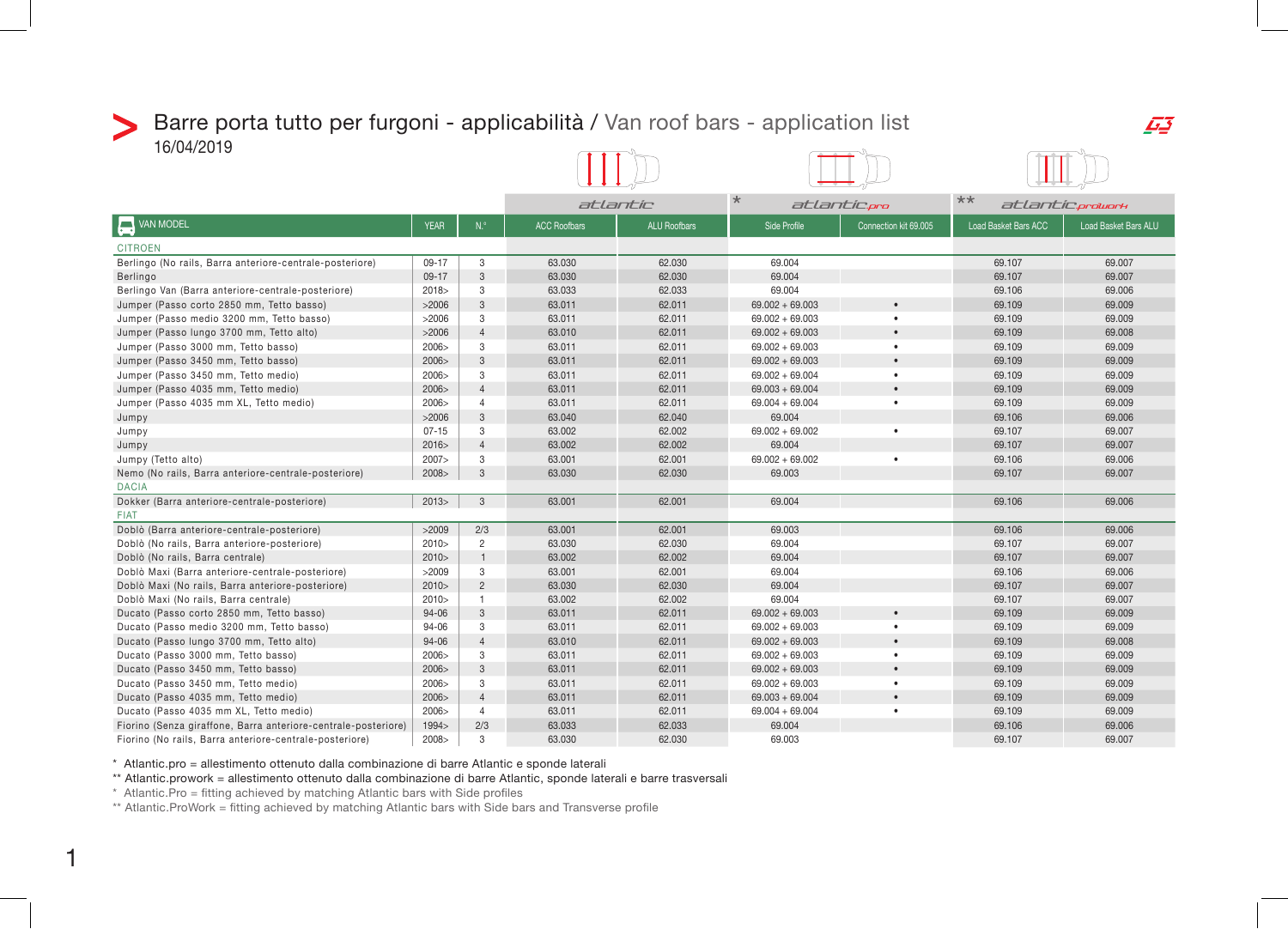#### Barre porta tutto per furgoni - applicabilità / Van roof bars - application list  $\blacktriangleright$

 $(1)$ 

|                                                            |             |                |                     | atlantic            | $\ast$            | atlantic.pro          | $**$                 | atlantic.prowork            |
|------------------------------------------------------------|-------------|----------------|---------------------|---------------------|-------------------|-----------------------|----------------------|-----------------------------|
| <b>VAN MODEL</b>                                           | <b>YEAR</b> | $N^{\circ}$    | <b>ACC Roofbars</b> | <b>ALU Roofbars</b> | Side Profile      | Connection kit 69.005 | Load Basket Bars ACC | <b>Load Basket Bars ALU</b> |
| Qubo (No rails, Barra anteriore-centrale-posteriore)       | 2008 >      | 3              | 63.030              | 62.030              | 69.003            |                       | 69.107               | 69.007                      |
| Scudo                                                      | >2006       | 3              | 63.040              | 62.040              | 69.004            |                       | 69.106               | 69.006                      |
| Scudo                                                      | 2007        | $\mathbf{3}$   | 63.002              | 62.002              | $69.002 + 69.002$ | $\bullet$             | 69.107               | 69,007                      |
| Scudo (Tetto alto)                                         | 2007        | 3              | 63.001              | 62.001              | $69.002 + 69.002$ |                       | 69.106               | 69.006                      |
| Talento                                                    | 2016        |                | 63.031              | 62.031              | $69.002 + 69.002$ | $\bullet$             | 69.108               | 69,008                      |
| <b>FORD</b>                                                |             |                |                     |                     |                   |                       |                      |                             |
| Tourneo Connect Vetrato (Glass Roof)                       | >2013       | 2              | 63.001              | 62.001              | 69.004            |                       | 69.106               | 69.006                      |
| Tourneo Custom Vetrato (Glass Roof)                        | 2012        | 3              | 63.002              | 62.002              | $69.002 + 69.002$ |                       | 69.107               | 69.007                      |
| <b>Transit Connect</b>                                     | >2013       | $\overline{2}$ | 63.001              | 62.001              | 69.004            |                       | 69.106               | 69.006                      |
| <b>Transit Connect</b>                                     | 2014        | $\overline{4}$ | 63.033              | 62.033              | 69.004            |                       | 69.106               | 69.006                      |
| Transit Custom (Barra anteriore-centrale-posteriore)       | 2012 >      | 3              | 63.002              | 62.002              | $69.002 + 69.002$ | $\bullet$             | 69.107               | 69,007                      |
| Transit L2/H2                                              | 2014        | 3              | 63.031              | 62.031              | $69.002 + 69.002$ | $\bullet$             | 69.108               | 69.008                      |
| Transit L2/H3                                              | 2014 >      | 3              | 63.031              | 62.031              | $69.002 + 69.002$ | $\bullet$             | 69.108               | 69.008                      |
| Transit L3/H2                                              | 2014        | 4              | 63.031              | 62.031              | $69.003 + 69.003$ | $\bullet$             | 69.108               | 69.008                      |
| Transit L3/H3                                              | 2014 >      |                | 63.031              | 62.031              | $69.003 + 69.003$ | $\bullet$             | 69.108               | 69.008                      |
| Transit L4/H3                                              | 2014        |                | 63.031              | 62.031              | $69.004 + 69.004$ | $\bullet$             | 69.108               | 69.008                      |
| <b>HYUNDAI</b>                                             |             |                |                     |                     |                   |                       |                      |                             |
| H1                                                         | ALL         | $\overline{2}$ | 63.030              | 62.030              | $69.002 + 69.002$ | $\bullet$             | 69.107               | 69.007                      |
| <b>IVECO</b>                                               |             |                |                     |                     |                   |                       |                      |                             |
| Daily (Passo corto 2850 mm, Tetto basso)                   | 1999>       | 3              | 63.020              | 62.020              | $69.002 + 69.002$ | $\bullet$             | 69.107               | 69.007                      |
| Daily (Passo medio 3200 mm, Tetto basso)                   | 1999>       | 3              | 63.020              | 62.020              | $69.002 + 69.003$ | $\bullet$             | 69.107               | 69.007                      |
| Daily (Passo lungo 3700 mm, Tetto alto)                    | 1999>       | $\overline{4}$ | 63.020              | 62.020              | $69.003 + 69.003$ | $\bullet$             | 69.107               | 69.007                      |
| <b>MERCEDES</b>                                            |             |                |                     |                     |                   |                       |                      |                             |
| Citan (No rails, Barra anteriore-posteriore)               | 2012        | $\overline{2}$ | 63.001              | 62.001              | 69.003            |                       | 69.106               | 69.006                      |
| Citan Maxi (No rails, Barra anteriore-centrale-posteriore) | 2012 >      | 2/3            | 63.001              | 62.001              | 69.004            |                       | 69.106               | 69.006                      |
| Sprinter (Passo corto, Tetto normale)                      | 2006>       | 3              | 63.032              | 62.032              | $69.002 + 69.003$ | $\bullet$             | 69.109               | 69.009                      |
| Sprinter (Passo lungo, Tetto alto)                         | 2006 >      | 5              | 63.031              | 62.031              | $69.004 + 69.004$ | $\bullet$             | 69.108               | 69.008                      |
| Sprinter (Passo lungo, Tetto alto con sbalzo lungo)        | 2006 >      | 6              | 63.031              | 62.031              | $69.004 + 69.004$ | $\bullet$             | 69.108               | 69.008                      |
| Sprinter (Passo medio, Tetto alto)                         | 2006 >      | 3              | 63.031              | 62.031              | $69.002 + 69.004$ | $\bullet$             | 69.108               | 69.008                      |
| Sprinter (Passo medio, Tetto normale)                      | 2006>       | 3              | 63.032              | 62.032              | $69.002 + 69.004$ | $\bullet$             | 69.109               | 69.009                      |
| Vito                                                       | 04-07       |                | 63.031              | 62.031              | $69.002 + 69.002$ | $\bullet$             | 69.108               | 69.008                      |
| Vito                                                       | 2008 >      | 3              | 63.031              | 62.031              | $69.002 + 69.002$ | $\bullet$             | 69.108               | 69.008                      |
| <b>NISSAN</b>                                              |             |                |                     |                     |                   |                       |                      |                             |
| NV 200 (Barra anteriore-centrale-posteriore)               | 2009>       | 2/3            | 63.001              | 62.001              | 69.004            |                       | 69.106               | 69.006                      |
| NV 400 L1/H1                                               | 2010 >      | 3              | 63.031              | 62.031              | $69.002 + 69.003$ |                       | 69.108               | 69.008                      |
| NV 400 L1/H2                                               | 2010        | 3              | 63.030              | 62.030              | $69.002 + 69.003$ | $\bullet$             | 69.107               | 69.007                      |

\* Atlantic.pro = allestimento ottenuto dalla combinazione di barre Atlantic e sponde laterali

\*\* Atlantic.prowork = allestimento ottenuto dalla combinazione di barre Atlantic, sponde laterali e barre trasversali

\* Atlantic.Pro = fitting achieved by matching Atlantic bars with Side profiles

\*\* Atlantic.ProWork = fitting achieved by matching Atlantic bars with Side bars and Transverse profile

 $\overline{\mathcal{L}}$ 

 $\sqrt{2}$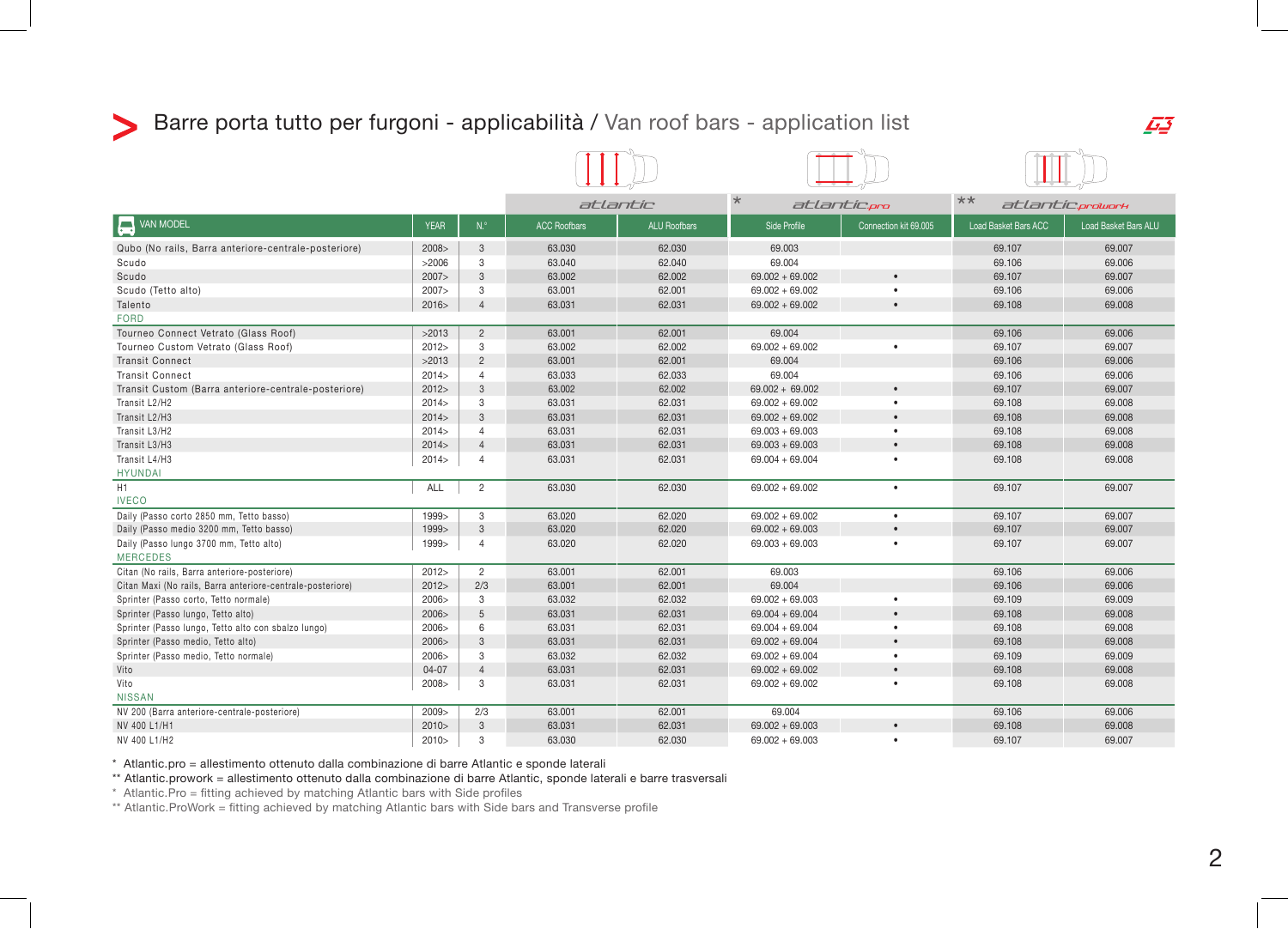#### Barre porta tutto per furgoni - applicabilità / Van roof bars - application list  $\blacktriangleright$

 $T$  t t

|                                                        |             |                | atlantic            |                     | $\star$<br>atlantic.pro |                       | **<br>atlantic.prowork |                      |  |
|--------------------------------------------------------|-------------|----------------|---------------------|---------------------|-------------------------|-----------------------|------------------------|----------------------|--|
| <b>VAN MODEL</b>                                       | <b>YEAR</b> | $N^{\circ}$    | <b>ACC Roofbars</b> | <b>ALU Roofbars</b> | Side Profile            | Connection kit 69.005 | Load Basket Bars ACC   | Load Basket Bars ALU |  |
| NV 400 L2/H2                                           | 2010 >      | $\overline{4}$ | 63.030              | 62.030              | $69.003 + 69.003$       | $\bullet$             | 69.107                 | 69.007               |  |
| NV 400 L2/H3                                           | 2010        | 4              | 63.030              | 62.030              | $69.003 + 69.003$       | $\bullet$             | 69.107                 | 69.007               |  |
| NV 400 L3/H2                                           | 2010 >      | $\overline{4}$ | 63.030              | 62.030              | $69.003 + 69.004$       | $\bullet$             | 69.107                 | 69.007               |  |
| NV 400 L3/H3                                           | 2010        | 4              | 63.030              | 62.030              | $69.003 + 69.004$       | $\bullet$             | 69.107                 | 69.007               |  |
| NV 400 L4/H2                                           | 2010 >      | $\Delta$       | 63.030              | 62.030              | $69.004 + 69.004$       | $\bullet$             | 69.107                 | 69.007               |  |
| NV 400 L4/H3                                           | 2010        | $\overline{4}$ | 63.030              | 62.030              | $69.004 + 69.004$       | $\bullet$             | 69.107                 | 69.007               |  |
| Evalia                                                 | 2012        | 2/3            | 63.001              | 62.001              | 69.004                  |                       | 69.106                 | 69.006               |  |
| Interstar (Passo corto, Tetto alto)                    | $99 - 10$   | 3              | 63.030              | 62.030              | $69.002 + 69.003$       | $\bullet$             | 69.107                 | 69.007               |  |
| Interstar (Passo corto, Tetto basso)                   | $99 - 10$   | 3              | 63.032              | 62.032              | $69.002 + 69.003$       | $\bullet$             | 69.109                 | 69.009               |  |
| Interstar (Passo lungo, Tetto alto)                    | $99 - 10$   | $\overline{4}$ | 63.030              | 62.030              | $69.003 + 69.003$       | $\bullet$             | 69.107                 | 69.007               |  |
| Interstar (Passo medio, Tetto alto)                    | $99 - 10$   | 3              | 63.030              | 62.030              | $69.003 + 69.003$       | $\bullet$             | 69.107                 | 69.007               |  |
| Kubistar (Barra anteriore-posteriore)                  | 03-09       | $\overline{2}$ | 63.001              | 62.001              | 69.004                  |                       | 69.106                 | 69.006               |  |
| Primastar (Attenzione!! No barra sopra cabina)         | >2014       | $\mathbf{3}$   | 63.031              | 62.031              | $69.002 + 69.002$       | $\bullet$             | 69.108                 | 69.008               |  |
| Primastar                                              | 2014        | 4              | 63.031              | 62.031              | $69.002 + 69.002$       | $\bullet$             | 69.108                 | 69.008               |  |
| OPEL                                                   |             |                |                     |                     |                         |                       |                        |                      |  |
| Combo (Attenzione!! Versione con fori sul tetto)       | 1994 >      | $\overline{2}$ | 63.033              | 62.033              | 69.003                  |                       | 69.106                 | 69.006               |  |
| Combo (Barra anteriore-posteriore)                     | $12 - 17$   | $\overline{2}$ | 63.030              | 62.030              | 69.004                  |                       | 69.107                 | 69.007               |  |
| Combo (Barra centrale)                                 | $12 - 17$   | $\overline{1}$ | 63.002              | 62.002              | 69.004                  |                       | 69.107                 | 69.007               |  |
| Combo Cargo (Barra anteriore-centrale-posteriore)      | 2018        | 3              | 63.033              | 62.033              | 69.004                  |                       | 69.106                 | 69.006               |  |
| Movano (Passo corto, Tetto alto)                       | $99 - 10$   | 3              | 63.030              | 62.030              | $69.002 + 69.003$       | $\bullet$             | 69.107                 | 69.007               |  |
| Movano (Passo corto, Tetto basso)                      | $99 - 10$   | 3              | 63.032              | 62.032              | $69.002 + 69.003$       | $\bullet$             | 69.109                 | 69.009               |  |
| Movano (Passo lungo, Tetto alto)                       | $99 - 10$   | $\overline{4}$ | 63.030              | 62.030              | $69.003 + 69.003$       | $\bullet$             | 69.107                 | 69.007               |  |
| Movano (Passo medio, Tetto alto)                       | $99 - 10$   | 3              | 63.030              | 62.030              | $69.003 + 69.003$       | $\bullet$             | 69.107                 | 69.007               |  |
| Movano L1/H1                                           | 2010        | 3              | 63.031              | 62.031              | $69.002 + 69.003$       | $\bullet$             | 69.108                 | 69.008               |  |
| Movano L1/H2                                           | 2010 >      | 3              | 63.030              | 62.030              | $69.002 + 69.003$       | $\bullet$             | 69.107                 | 69.007               |  |
| Movano L2/H2                                           | 2010        | 4              | 63.030              | 62.030              | $69.003 + 69.003$       | $\bullet$             | 69.107                 | 69.007               |  |
| Movano L2/H3                                           | 2010 >      | $\overline{4}$ | 63.030              | 62.030              | $69.003 + 69.003$       | $\bullet$             | 69.107                 | 69.007               |  |
| Movano L3/H2                                           | 2010        | $\overline{4}$ | 63.030              | 62.030              | $69.003 + 69.004$       | $\bullet$             | 69.107                 | 69.007               |  |
| Movano L3/H3                                           | 2010 >      | 5              | 63.030              | 62.030              | $69.003 + 69.004$       | $\bullet$             | 69.107                 | 69.007               |  |
| Movano L4/H2                                           | 2010        | Δ              | 63.030              | 62.030              | $69.004 + 69.004$       | $\bullet$             | 69.107                 | 69.007               |  |
| Movano L4/H3                                           | 2010 >      | 4              | 63.030              | 62.030              | $69.004 + 69.004$       | $\bullet$             | 69.107                 | 69.007               |  |
| Vivaro (Attenzione!! No barra sopra cabina)            | >2014       | 3              | 63.031              | 62.031              | $69.002 + 69.002$       | $\bullet$             | 69.108                 | 69.008               |  |
| Vivaro                                                 | 2014        |                | 63.031              | 62.031              | $69.002 + 69.002$       | $\bullet$             | 69.108                 | 69.008               |  |
| <b>PEUGEOT</b>                                         |             |                |                     |                     |                         |                       |                        |                      |  |
| Bipper (No rails, Barra anteriore-centrale-posteriore) | 2006 >      | 3              | 63.030              | 62.030              | 69.003                  |                       | 69.107                 | 69.007               |  |
| Boxer (Passo corto 2850 mm. Tetto basso)               | >2006       | 3              | 63.011              | 62.011              | $69.002 + 69.003$       | $\bullet$             | 69.109                 | 69.009               |  |

<u>دیم</u>

\* Atlantic.pro = allestimento ottenuto dalla combinazione di barre Atlantic e sponde laterali

\*\* Atlantic.prowork = allestimento ottenuto dalla combinazione di barre Atlantic, sponde laterali e barre trasversali

\* Atlantic.Pro = fitting achieved by matching Atlantic bars with Side profiles

\*\* Atlantic.ProWork = fitting achieved by matching Atlantic bars with Side bars and Transverse profile